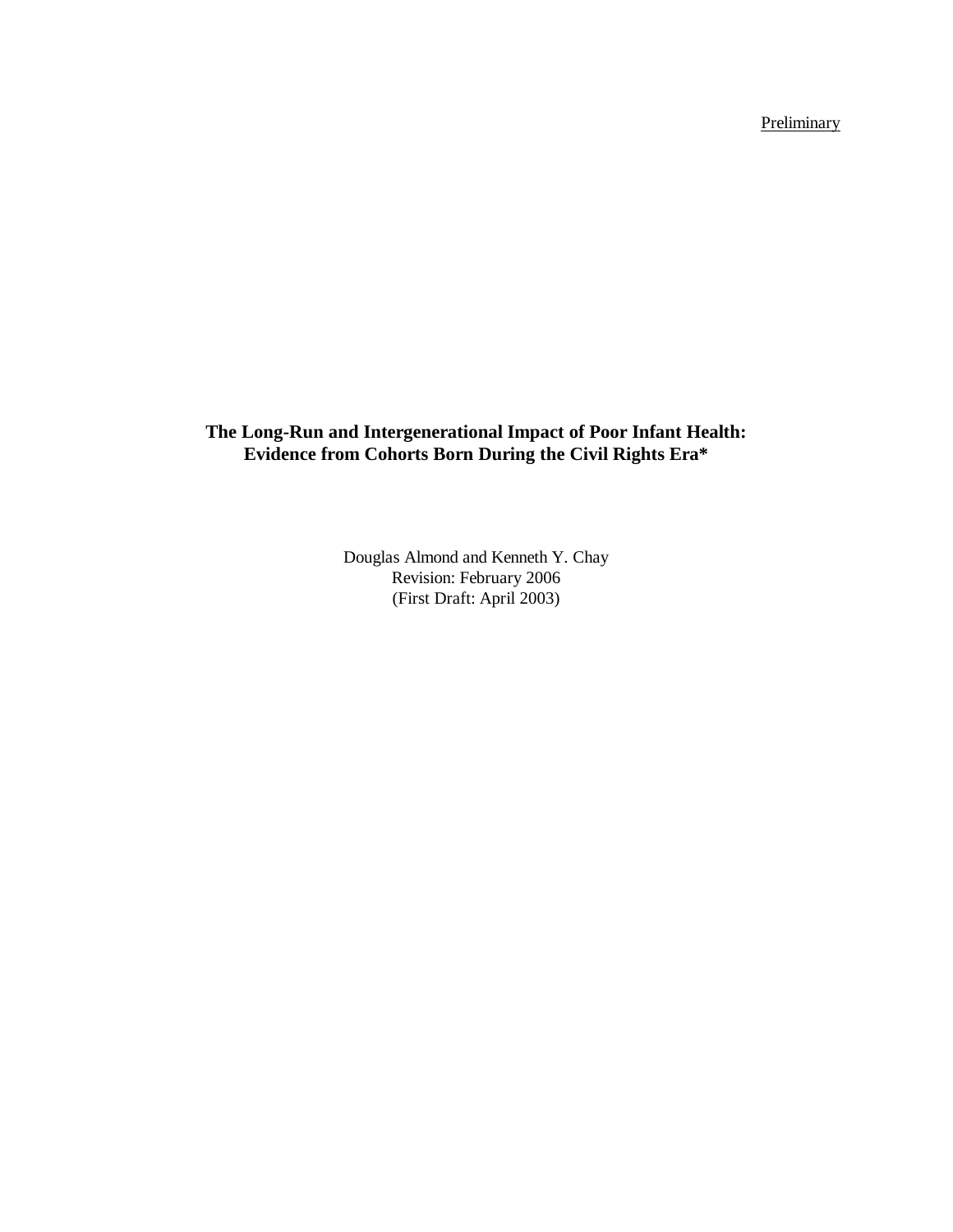\* We thank David Card, Mark Duggan, David Lee, Bill Rodgers, Wilhelmina Leigh, Anna Maria Lusardi, and participants of numerous seminars for helpful comments. Heather Royer and Jean Roth provided valuable assistance with the data.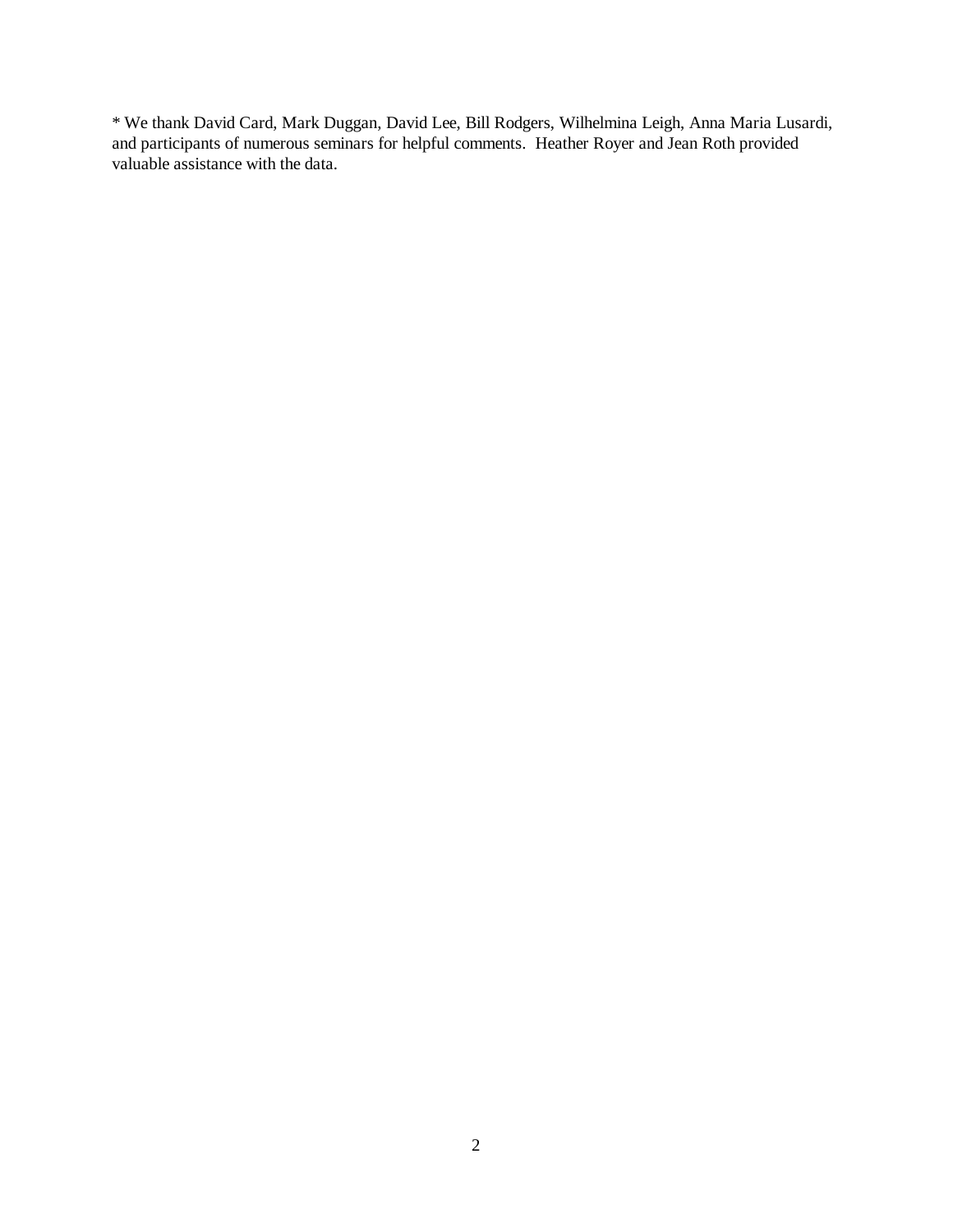# **The Long-Run and Intergenerational Impact of Poor Infant Health: Evidence from Cohorts Born During the Civil Rights Era**

## ABSTRACT

 The 1960s witnessed the greatest reduction in the mortality rates of black infants relative to white infants of the last 50 years. We use these dramatic relative changes in the health of black birth cohorts to evaluate the long-run effects of early life health conditions. The analysis compares differences in the adult health and birth outcomes of black and white women born in the late 1960s to those of women born in the early 1960s, while controlling for age and year effects.

 Black women born in the late 1960s have substantially lower risk factor rates as adults and are much less likely to give birth to an infant with low birth weight and APGAR scores than black women born in the early 1960s. The between-cohort gains for white women are small, consistent with the smaller health improvements for white infants born during the 1960s. The timing of the black-white relative birth cohort improvements corresponds with the timing of the 1960s infant health gains and is robust to several tests of validity. For example, the between-cohort relative gains are significantly larger for black women born in Mississippi than for black women born in Alabama, exhibiting patterns much like the patterns in relative infant mortality rates in the two states during the 1960s. We conclude that the social policies that led to the infant health improvements – e.g., Title VI of the 1964 Civil Rights Act – had long-run and intergenerational health benefits. Also, studies of changes in racial health disparities over the life-cycle (and over time) could be severely biased by not accounting for the significant changes in the health of black birth cohorts.

Douglas Almond Kenneth Y. Chay Department of Economics Department of Economics Columbia University University of California, Berkeley International Affairs Building, MC 3308 549 Evans Hall 420 West 118th Street Berkeley, CA 94720 New York, NY 10027 and NBER and NBER kenchay@econ.berkeley.edu da2152@columbia.edu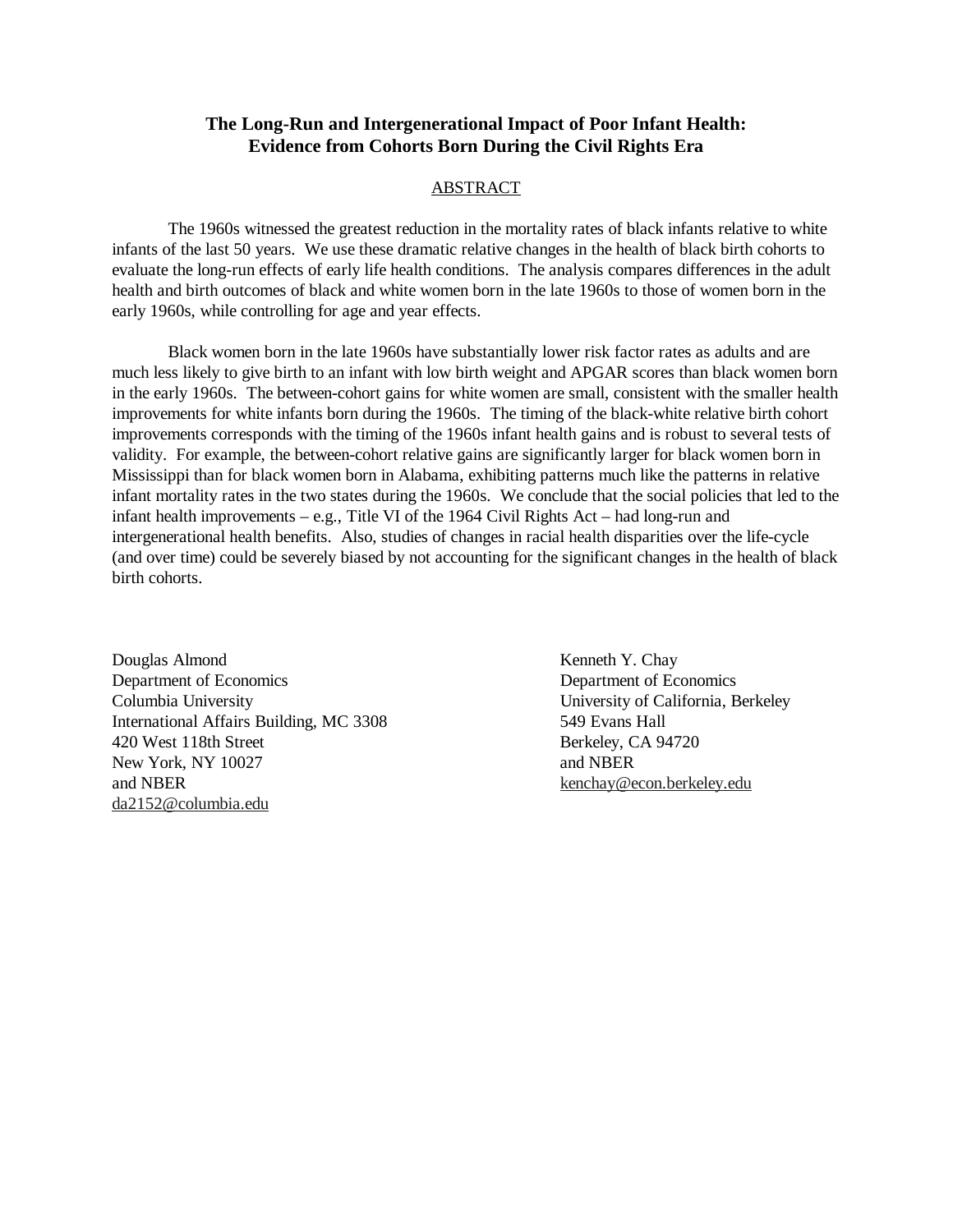## **Introduction**

 The 1960s witnessed the greatest reduction in the mortality rates of black infants relative to white infants of the last 50 years. Figure 1 shows trends in nonwhite and white infant mortality rates within a year of birth (per 1,000 live births) for the United States from 1950-1990 as well as the nonwhite-white infant mortality rate (IMR) difference.<sup>1</sup> Since 1950 there have been small decreases in the black-white IMR difference with one notable exception. From 1964 to 1971 the black infant mortality rate and the black-white difference declined sharply relative to pre-existing trends. The black infant mortality rate fell 30 percent from 41 per 1,000 live births in 1964 to 28 in 1971, and the black-white ratio fell from 19 to 11, the only prolonged convergence in the post-World War II era.

 Almond, Chay and Greenstone (2003) find that while the black-white IMR gap narrowed in all regions of the United States, the convergence rates were greatest in the rural South and varied substantially within the South. For example, Figure 2 shows trends in black and white post-neonatal mortality rates from 1946-1975 for Mississippi, Alabama, Illinois, and New York; states with large African-American populations.<sup>2</sup> In 1965 the black post-neonatal death rate in Mississippi was 26 per 1,000 live births  $-30$ percent greater than the black rate in Alabama, 2-2.5 times greater than the black rates in Illinois and New York, and five times the rates for white infants in all four states. However, Mississippi also experienced the sharpest decline in black post-neonatal mortality after 1965, with the black infant death rate falling over 50 percent from 1965 to 1971. Almond, Chay and Greenstone (2003) argue that these dramatic changes in Mississippi were largely the result of the federal antidiscrimination effort of the mid-1960s.

 These figures suggest that there were large improvements in the early health of black cohorts born during the 1960s relative to their white counterparts, and that the relative gains varied significantly across the U.S. This study uses these dramatic relative changes to evaluate the long-run and intergenerational effects of early life health conditions. In particular, we examine whether African-Americans born in the late 1960s have better health as adults and healthier infants in the 1980s and 1990s than blacks born in the

<u>.</u>

<sup>&</sup>lt;sup>1</sup> The data are from the Vital Statistics of the United States annual publications. In 1965, black births accounted for 92 percent of all nonwhite births in the U.S.

<sup>&</sup>lt;sup>2</sup> Conventionally, post-neontal mortality is defined as the death rate in the period from 28 days to 1 year after birth.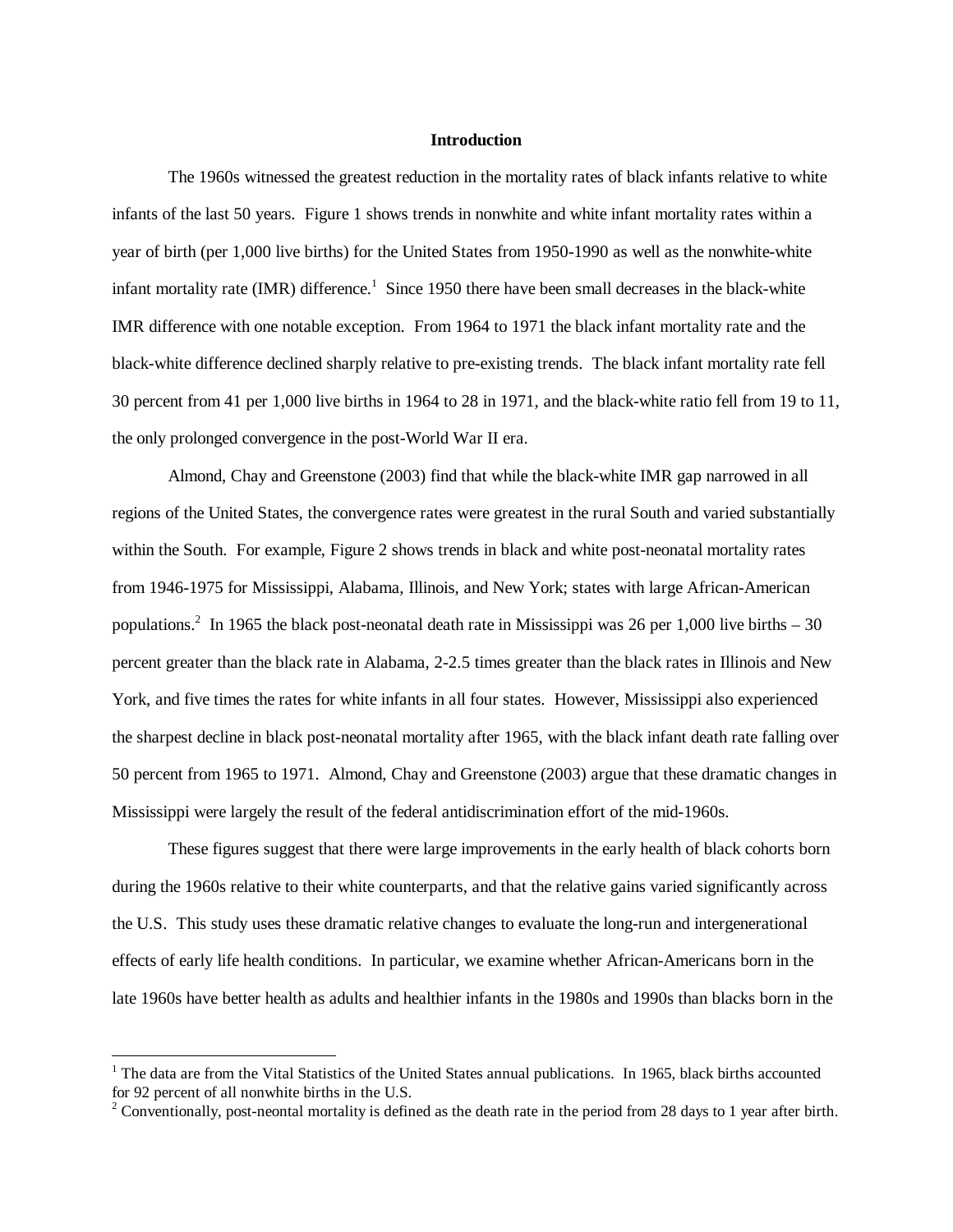early 1960s. A finding of a long-run and intergenerational link has important implications. First, it suggests that the causes of the 1960s infant health improvements (e.g., social policy) had multiplier effects that have been unaccounted for in conventional cost-benefit calculations. Second, it would provide an alternative explanation to racial differences in behavior, medical care access, and treatment for the existence of racial health disparities. Observed black-white differences in adult and infant health could partially be the result of racial inequality in the health the adults had as infants.

 The data requirements for a precise analysis of adult and infant health outcomes across narrowlydefined race, state and year of birth cells are enormous. Thus, we use the microdata contained in the 1979- 2000 Natality Detail files, which are based on a census of all birth certificates in the U.S. These files provide information on the characteristics and health risk factors of the 34 million mothers born in the U.S. between 1955 and 1975 who gave birth during the 1980s and 1990s, as well as information on the birth outcomes of their infants. We link these data to the infant health conditions that prevailed in the state and year in which the mother was born. The analysis compares differences in the health and birth outcomes of black and white mothers born in the late 1960s to those of mothers born in the early 1960s. A well-known identification issue is that age, birth cohort, and survey year are collinear. To address this, we use flexible controls for mother's age and year in which she gave birth and examine whether the estimated birth cohort effects exhibit trend breaks that correspond with the breaks in infant mortality during the 1960s.

We find mother's birth cohort effects that are very large in magnitude, particularly among African-American women. Table 1, for example, presents the estimated effects for the incidences of birth weight less than 1500 grams (first four columns) and less than 1000 grams (last four columns) among the infants of women who were born in the United States during the 1960s.<sup>3</sup> The regressions include birth cohort dummies, dummies for 2-year age categories of the mother, marital status, educational categories, and survey year and allow each of their effects to vary by race. The first two columns show that when racespecific birth cohort dummies are not included, it appears that the racial gap in very low birth weight

 $\overline{a}$ 

 $3$  Low birth weight is conventionally defined as a weight less than 2500 grams. Birth weight less than 1000 grams (2.2 pounds) is strongly associated with eventual infant death (Almond, Chay and Lee 2005).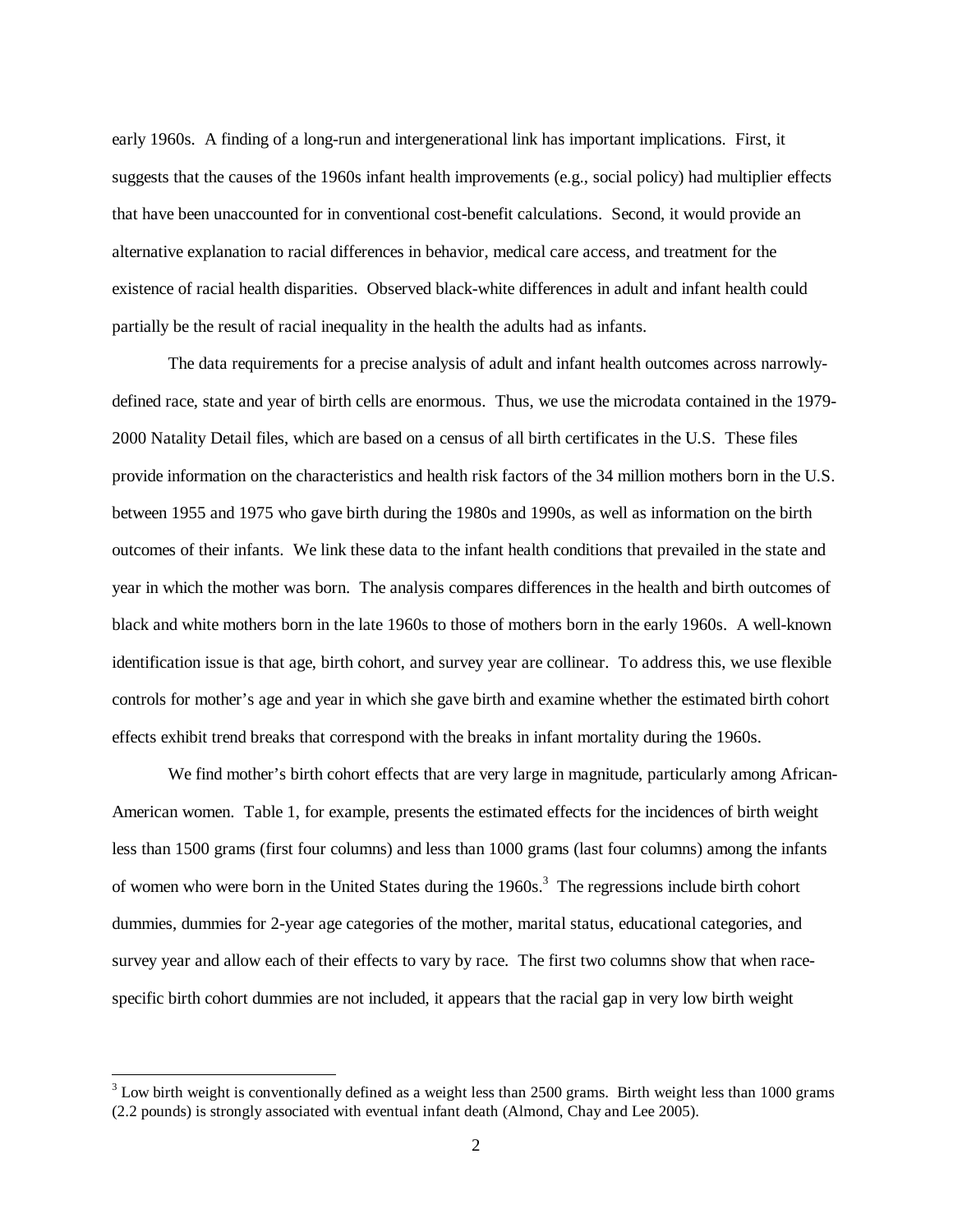(VLBW) grows significantly as mother's age, with teenage black mother's experiencing the best birth outcomes.

 These findings change dramatically when mother's birth cohort is accounted for. In the next two columns, teenage black women are now more likely to have a very low birth weight infant than 24-25 year old black mothers. The conclusions from the results for extremely low birth weight incidence are similar. Further, the across-cohort differences in birth outcomes for black women are comparable in size and often larger than the estimated effects of age, marital status and education. Finally, black mothers born in the late 1960s have significantly better birth outcomes than black women born in the early 1960s, while there are no across-cohort improvements among white women. Thus, the improving health of black infants born in the 1960s seems to be mirrored by improved birth outcomes among black women born in the 1960s, who gave birth in the 1980s and 1990s.

 This study finds that black women born in the late 1960s have substantially lower risk factor rates (e.g., diabetes and hypertension) as adults and are much less likely to give birth to an infant with low birth weight or low APGAR scores than black women born in the early 1960s. The between-cohort gains for white women are small, consistent with the smaller health improvements among white infants born during the Civil Right Era. The timing of the black-white relative birth cohort improvements corresponds with the timing of the 1960s infant health gains and is robust to several tests of internal validity. For example, consistent with the early life health conditions hypothesis, we find that there are no across-cohort improvements in the outcomes of black women who were born outside the United States. In addition, we find that genital herpes rates – a maternal risk factor that is likely attributable to current behavior and not linked to health as an infant – are higher among younger than older black birth cohorts. Finally, the between-cohort relative gains are significantly larger for black women born in Mississippi than for black women born in Alabama, exhibiting strikingly similar patterns to those in relative infant mortality rates in the two states during the 1960s.

We conclude that the War on Poverty social policies that led to infant health improvements (e.g., hospital desegregation due to the 1964 Civil Rights Act, Medicaid, Food Stamps) may have had long-run and intergenerational health benefits. Also, studies of changes in racial health disparities over the life-cycle

3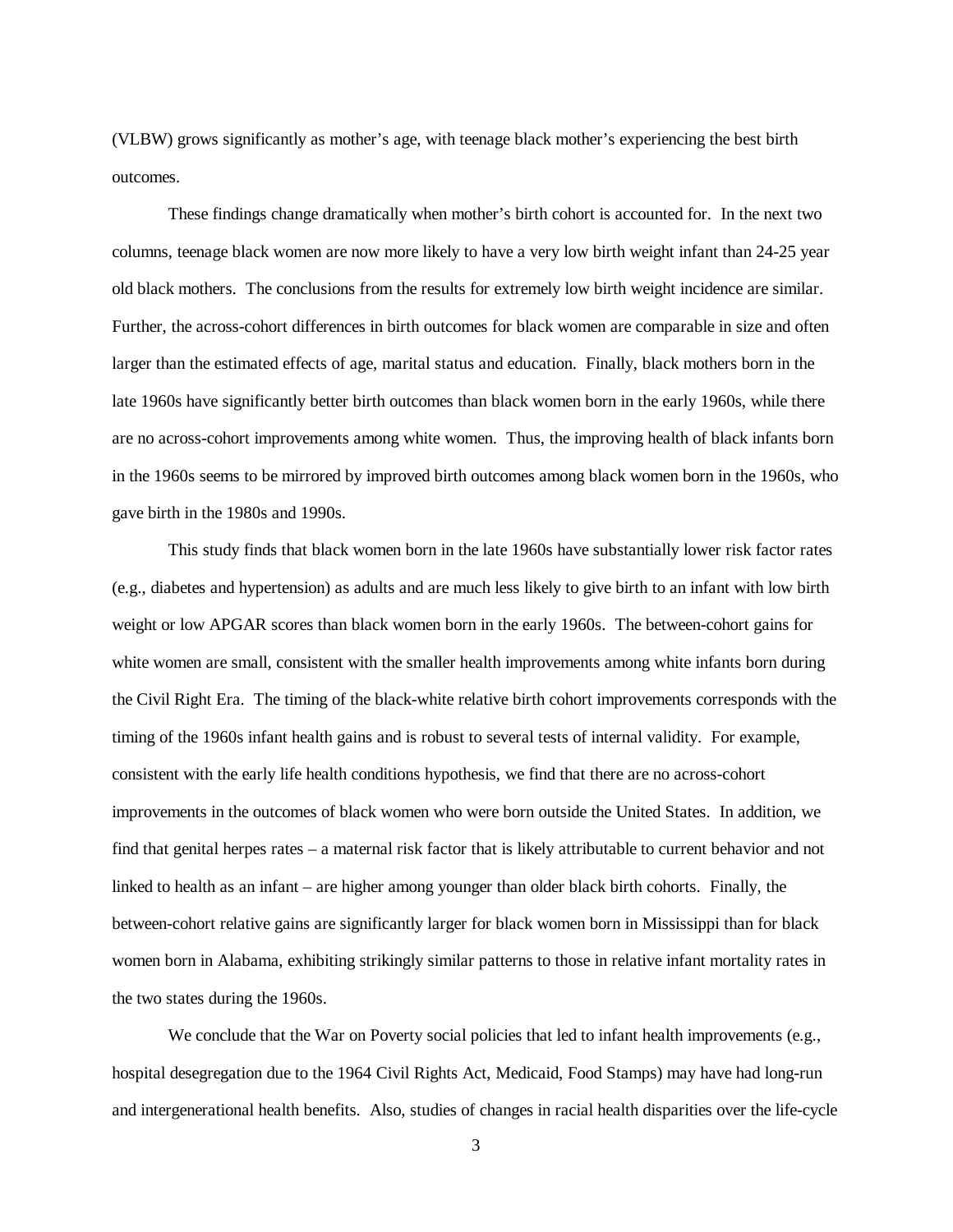and over time could be severely biased by not accounting for the significant changes in the health of black birth cohorts. It appears that racial disparities in health at and soon after birth are associated with health inequalities later in life and in the subsequent generation.

#### **I. Motivation and Background**

 Here, we describe the federal interventions that could have induced the sharp reductions in the black-white infant mortality gap during the 1960s. We also summarize the literatures on racial health disparities and the long-run effects of early life conditions that help to motivate examining relative changes in adult and intergenerational health outcomes across birth cohorts of African-Americans. Finally, we discuss how our research design may reduce the role of omitted variables bias that could plague previous studies of the effects of early life conditions.

#### A. Black-White Infant Mortality and Federal Interventions in the 1960s

 Figures 1 and 2 show that the late 1960s are the key period for improvements in the relative health of black infants over the past 50 years. The mid-1960s also witnessed a dramatic shift in federal policies regarding access to medical care, which could explain the significant convergence in black-white infant mortality rates after 1964. Health care expenditures accounted for the largest and fastest-growing share of the War on Poverty and Great Society programs (Davis and Schoen 1978). Major initiatives to improve the health of poorer people, such as the Medicaid program, were initiated in the mid-1960s, leading to dramatic changes in the provision of health services. Two of the more notable federal interventions though were Title VI of the 1964 Civil Rights Act and the 1963 and 1965 expansions to the maternal and infant care component of Title V of the 1935 Social Security Act.

 Title V of the 1935 Social Security Act established the Maternal and Child Health (MCH) Services Program. The Maternal and Infant (M&I) Care component of MCH targeted federal dollars to improve the health of mothers and infants from families with low income levels and diverse racial and ethnic heritages and those living in rural areas without access to care. In 1963 and 1965, amendments to Title V resulted in dramatic increases in MCH funding of maternal and infant care projects (Davis and Schoen 1978). An

4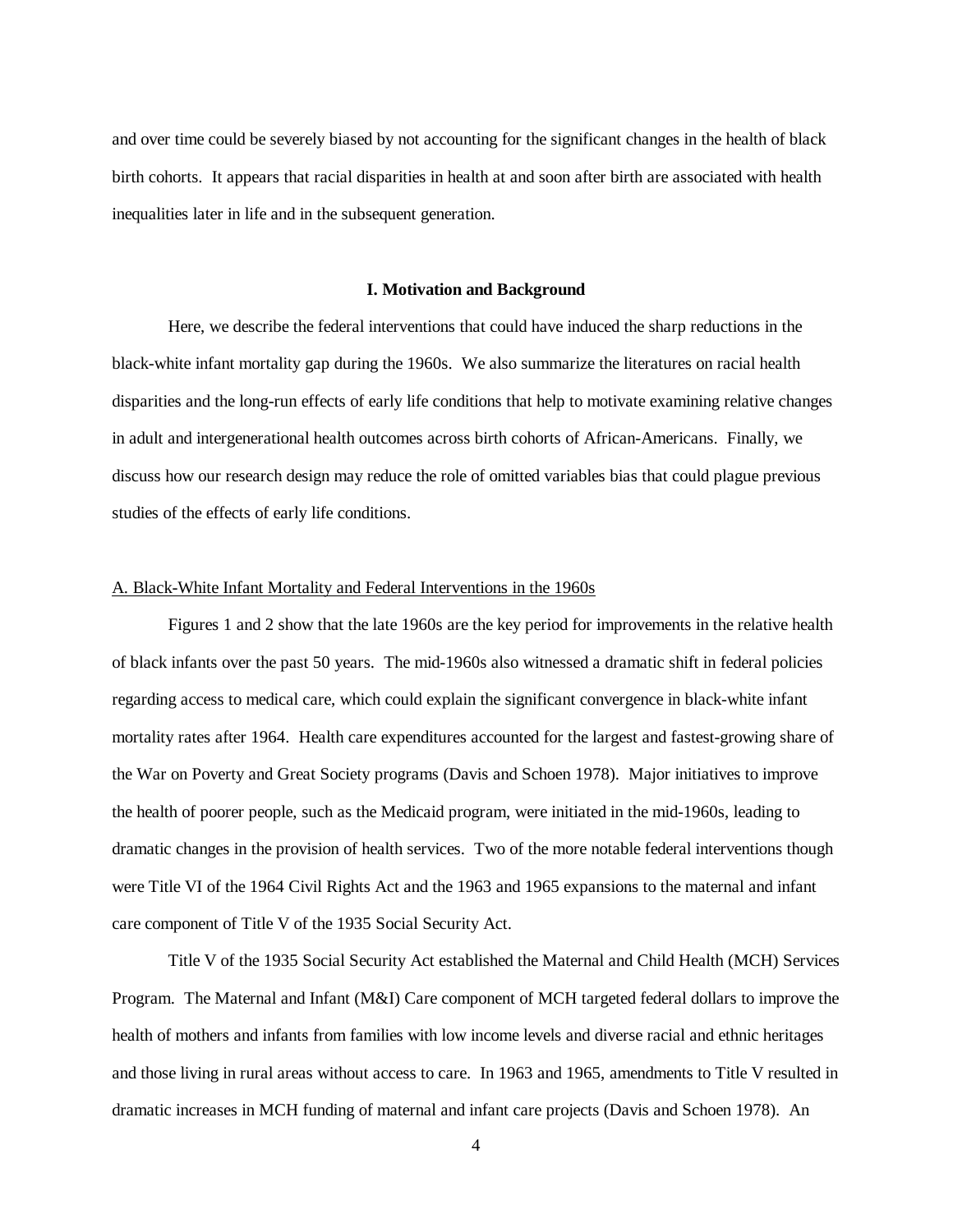expressed purpose of the amendments was to reduce infant mortality rates among the poor in central cities and rural areas by improving prenatal and postpartum care. Although the MCH program attempted to allocate more funds to states with low incomes, "Southern states with high incidence of poverty and large rural populations, such as Mississippi, Louisiana, Texas, and Georgia, received one-fourth to one-tenth the average expenditure per poor child of [certain areas in the North]" (Davis and Schoen 1978:147-148).

 Title VI of the 1964 Civil Rights Act prohibited discrimination and segregation in institutions receiving federal financial assistance, including all public hospitals. One goal of Title VI was to eliminate racial discrimination in access to medical care, particularly in the South. Although the original enforcement of Title VI by the Department of Health, Education, and Welfare was weak and disorganized, there is a consensus that the 1965 Medicare Act gave Title VI real bite. First, the Act withheld Medicare certification and funding from all hospitals that could not provide evidence of integrated facilities and equality of care. Second, Title VI enforcement was now under the purview of the Office of Equal Health Opportunity (OEHO) in the Surgeon General's Office, which took an aggressive approach to auditing hospitals in the South (Smith 1999:128). The combination is believed to have resulted in a dramatic integration of Southern hospitals in the last half of 1966.

 Almond, Chay and Greenstone (2003) find that the integration of hospitals played a causal role in the decline in black infant mortality in Mississippi during the 1960s. A key piece of supporting evidence is the finding that the reduction in black post-neonatal death shown in Figure 2 was driven by a remarkable decrease in causes of death considered preventable by medical treatment, such as diarrhea and pneumonia. In addition, this reduction was concentrated in the Mississippi counties that contained the most racially segregated hospitals before the passage of Title VI. We return to a discussion of the various programs implemented during the 1960s before the conclusion.

 $\overline{5}$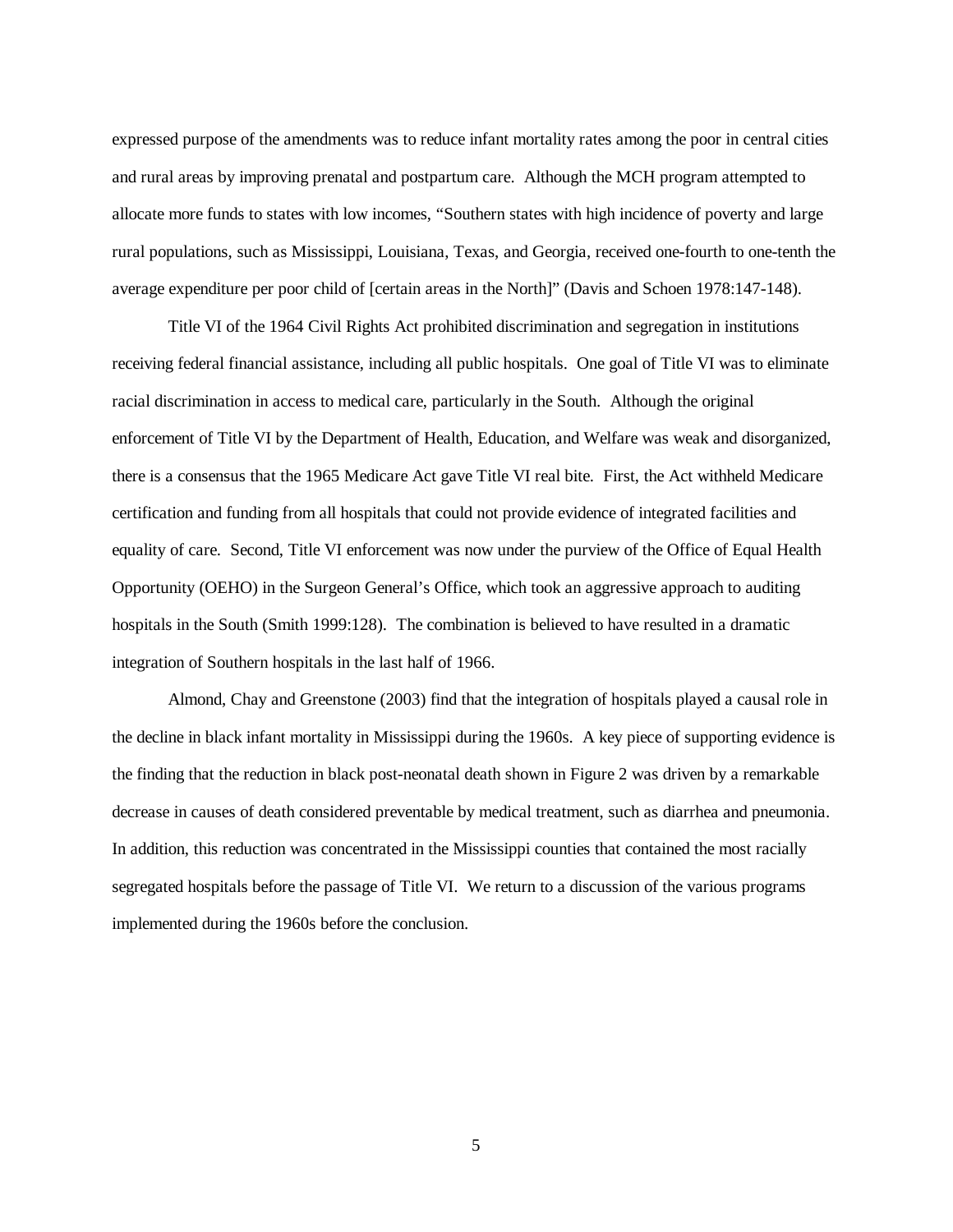#### B. Reasons for Racial Health Disparities and Policy Implications

 The large racial disparities in health in the United States are well-established. For example, today African-Americans are twice as likely as white Americans to die from heart disease and 34 percent more likely to die from cancer. The racial inequality in infant health is stark as well, with black infants dying at 2.5 times the rate of white infants within a year of birth and experiencing even larger disparities in the incidences of low (less than 2500 grams) and very low (less than 1500 grams) birth weights.

 By contrast, the underlying causes of these disparities are not well understood. The literature has examined the roles of: 1) racial differences in behavior and lifestyles -- e.g., tobacco, alcohol, and drug use, diet, exercise, and obesity; 2) racial differences in access to medical care, due to income and socioeconomic stratification, racial discrimination or segregation, differential technology diffusion, and geographic segmentation; and 3) racial differences in the quality of care and the treatments prescribed conditional on access (e.g., Schulman et al., 1999). However, these studies have found large black-white gaps in outcomes even after controlling for observable measures of these differences. With respect to infant health, studies have found that a wide variety of risk factors explain only a small portion of the racial disparity in adverse birth outcomes.<sup>4</sup> For example, although college-educated black and white women have similar prenatal care usage patterns and similarly low rates of tobacco and alcohol use during pregnancy, there remain large disparities in the incidences of very low birth weight and infant mortality (Schoendorf, et al. 1992).

 We examine another potential explanation for these anomalous health inequalities. Differences in the early health conditions faced by black and white infants could result in health differences as these infants age into adulthood and in differences in the birth outcomes of their children. Schoendorf, et al. (1992) hypothesize that the poorer birth outcomes among college-educated blacks may partially reflect the poorer health these women had as children. As we discuss below, studies have found an association between health at birth and health as an adult. In addition, it is widely accepted that racial differences in

<u>.</u>

<sup>&</sup>lt;sup>4</sup> The risk factors studied include maternal age, socioeconomic status, marital status, parity, smoking, mental health, alcohol and substance use, adequacy of prenatal care, and genetics (e.g., Kleinman and Kessel 1987, Kempe et al. 1992).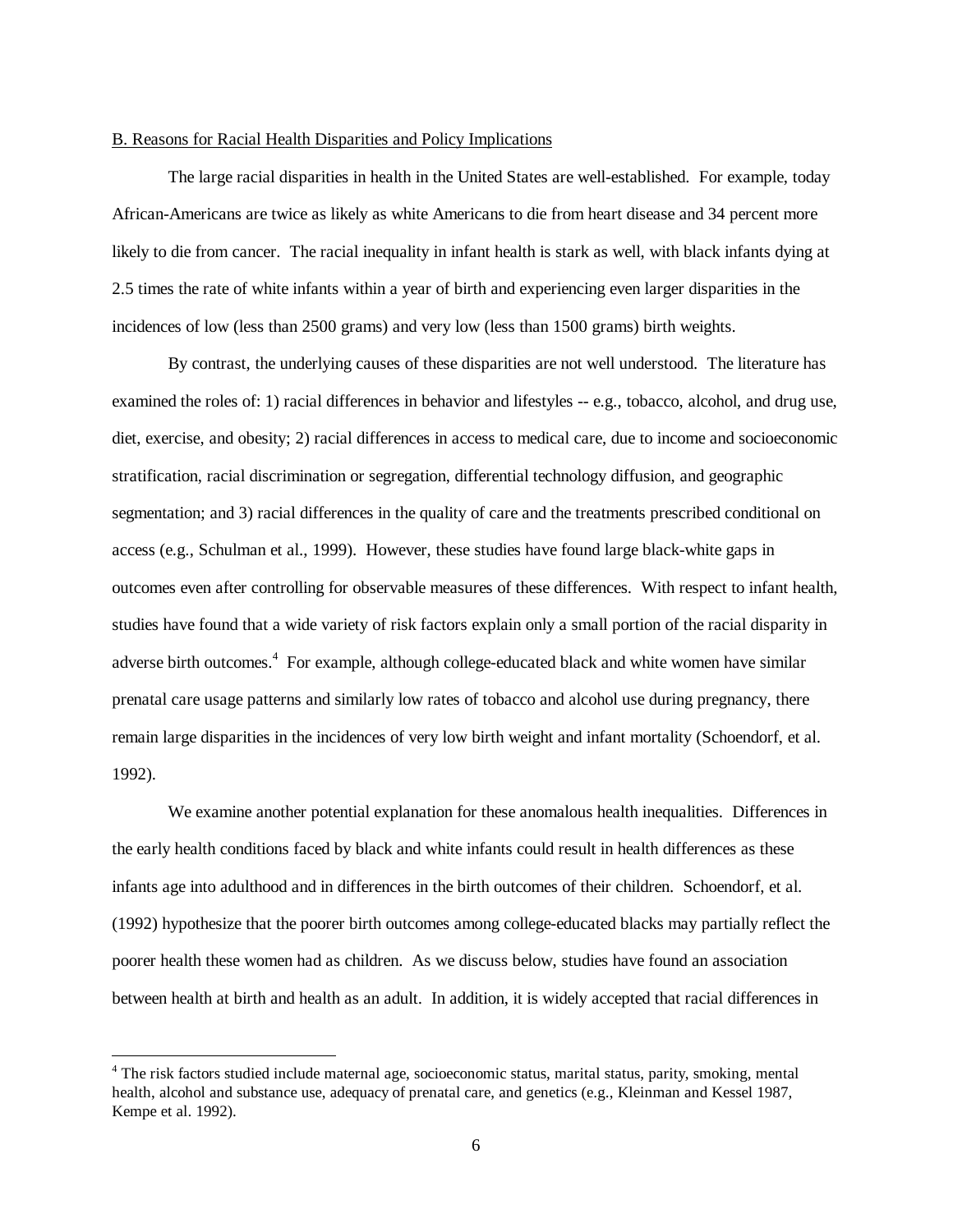women's health can result in disparities in birth outcomes (Geronimus 1996). Thus, the poor birth outcomes among well-educated black women could plausibly be due to an intergenerational pass through (e.g., Emanuel, Hale, and Berg 1989). $<sup>5</sup>$ </sup>

 The existence of long-run and intergenerational effects of differences in initial health has striking implications. First, it suggests that policies that impact early health have additional health benefits in the future and in future generations that are not accounted for in conventional cost-benefit analyses. In the context of this study, it implies that the antidiscrimination and social policies of the War on Poverty had substantial multiplier effects. Second, pre-existing racial disparities in health arising from unequal access to medical care or differential exposure to poor conditions could result in disparities in the next generation, suggesting that infants do not start on a level playing field with respect to health at birth.

 Finally, studies of changes in racial health disparities over the life-cycle and over time could be severely biased by not accounting for significant changes in the health of black birth cohorts. For example, based on the observation that racial inequality in birth outcomes is lowest among teenage mothers and greatest in young and middle adulthood, some have concluded that African-American women experience greater health deterioration as they age than white women  $(a.k.a., the$  weathering hypothesis).<sup>6</sup> This literature concludes that the optimal age for childbearing occurs at a younger age for black than for white women. As Table 1 shows, it appears that this conclusion may be an artifact of better health at birth among younger than older cohorts of black women. Panels A and C of Figure 3, which plot the estimated effects of mother's age on birth outcomes unadjusted for mother's birth cohort effects, show results that are consistent with the weathering hypothesis. However, Panels B and D show that once mother's year of birth

<u>.</u>

<sup>&</sup>lt;sup>5</sup> In an interview for the NewsHour on PBS, Dr. David Satcher – Surgeon General of the United States from 1998-2002 – discusses these potential intergenerational links. He states, "… even for the higher socioeconomic group there are still disparities … We believe that some of these are multigenerational to the extent that some experiences that people have as children, especially girls who grow up to be women, of course, affect the outcome of their pregnancies." (transcript at http://www.pbs.org/newshour/bb/health/jan-june02/satcher\_1-21.html) 6

 $6$  The "weathering hypothesis" (Geronimus 2001) posits that the significant worsening of health among black women is the result of the cumulative impact of repeated exposure to social, economic, and political stressors and barriers. "Allostatic load", an index for the long-term effect of repeated physiological response to stressors, provides the biological basis for the weathering hypothesis.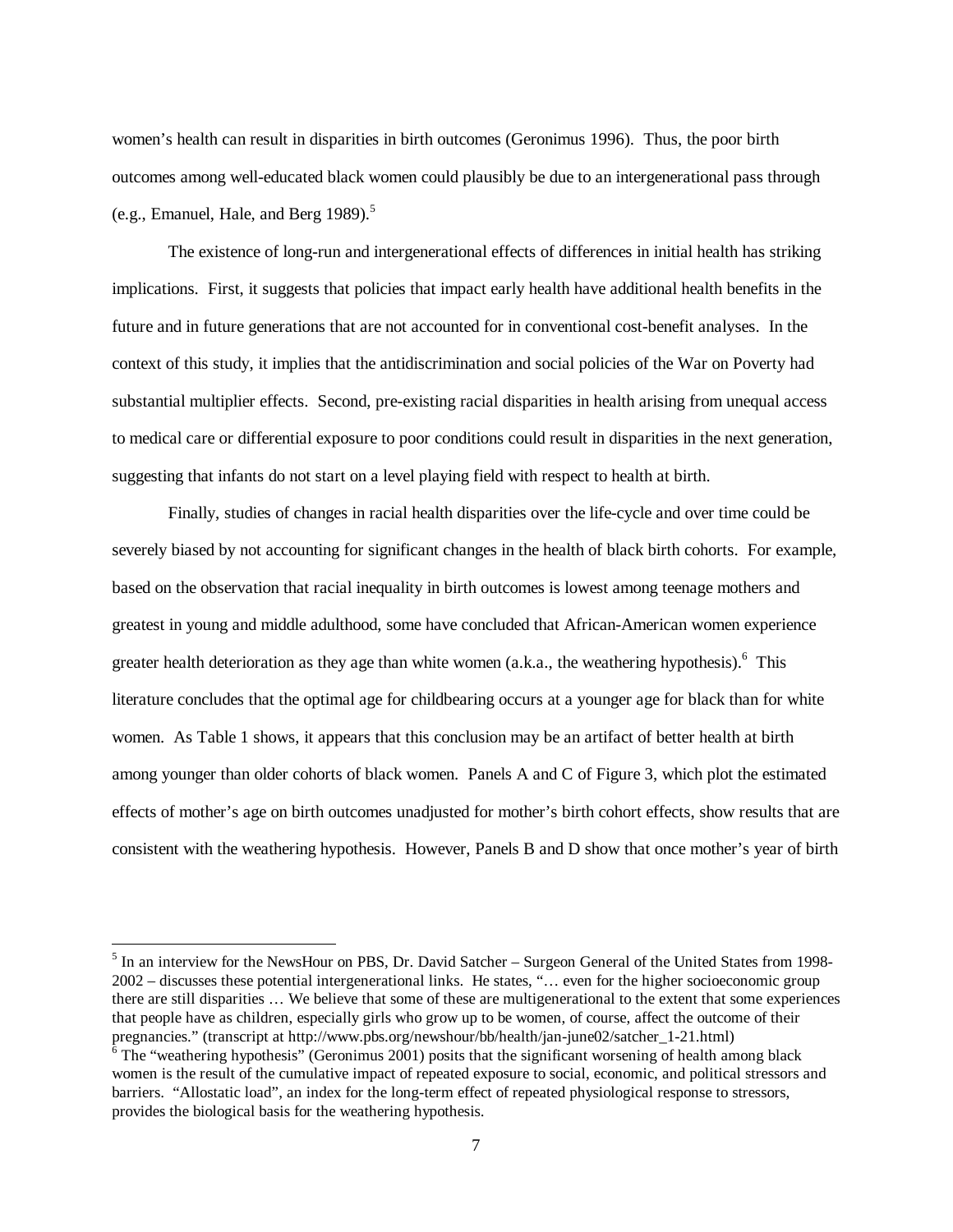effects are accounted for, black teenagers now have the worst birth outcomes and the "optimal" age for childbearing is similar by race.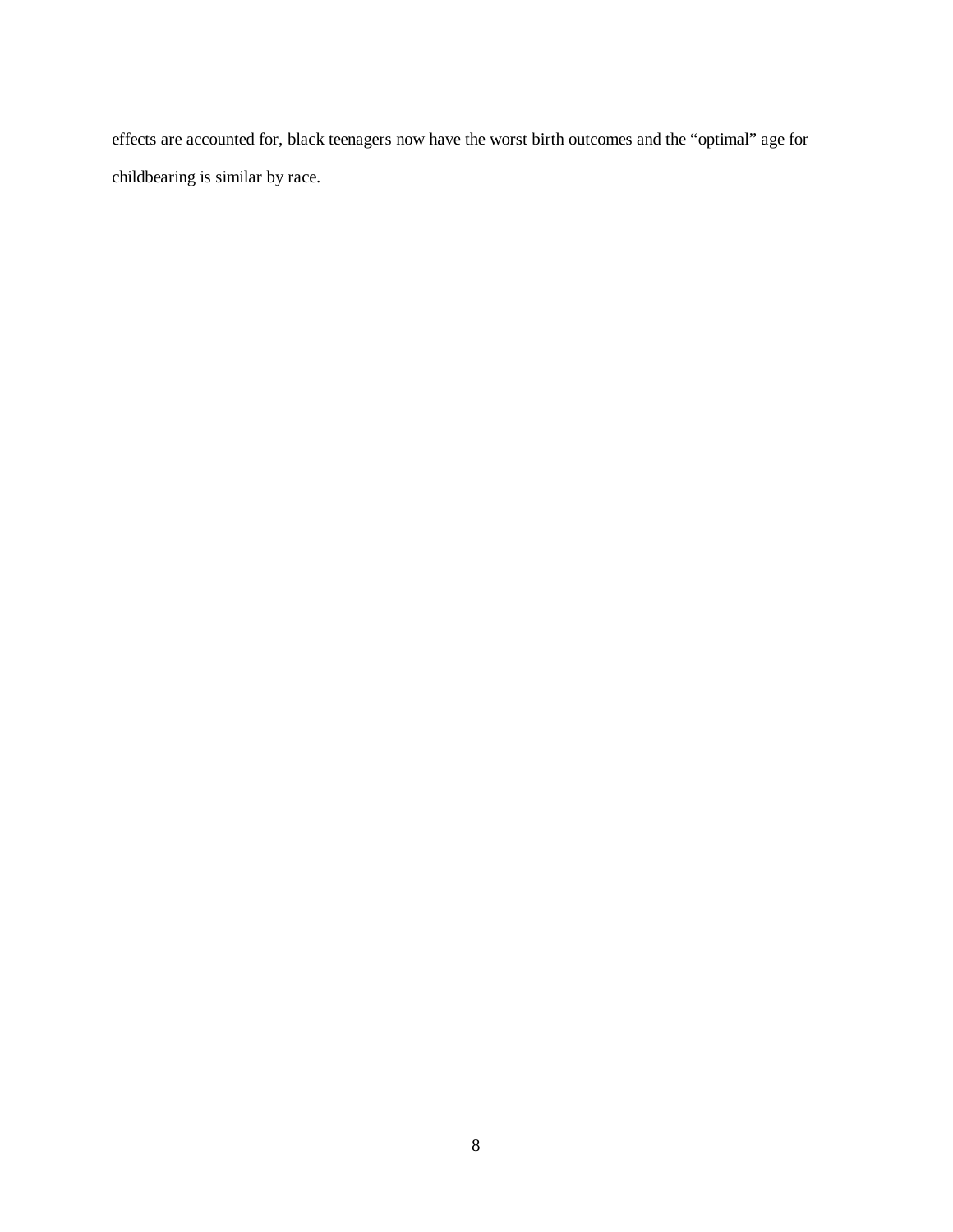#### C. Literature on Early Life Health Conditions

<u>.</u>

It is well known that environmental conditions affect health and mortality. This effect is thought to be strongest during the earliest periods of life, when growth is most rapid. Rather than being temporary effects which dissipate over time, it has been argued that early environmental conditions have permanent effects on health. Particularly during the critical period of fetal development, the body may be "programmed" for susceptibility to disease later in life (Barker 1998). When the fetal environment is unfavorable, a triage in the nutrient supply occurs where the brain is given priority over other organs, such as the heart, which can suffer permanent damage as a result. These injuries manifest themselves later in life in increased morbidity and accelerated mortality.<sup>7</sup> Animal and epidemiological studies generally confirm that such early health injuries can manifest themselves later in life. A 2001 *British Medical Journal* editorial states that the Barker linkage is "no longer just a hypothesis".

 Much of the epidemiologic evidence supporting the "Fetal Origins" hypothesis comes from analyses of micro data that link birth records to adult health outcomes. This literature has found a significant association between infant birth weight and the development of chronic diseases in adulthood, such as diabetes, hypertension, and cardiovascular disease.<sup>8</sup> For example, several studies have documented a strong correlation between infant birth weight and adult death due to ischaemic heart disease (Barker, et al., 1989, Vagero and Leon 1994). Research in the economics literature has also found that low birth weight is correlated with lower educational attainment, poorer self-reported health status, and reduced employment and earnings among adults.<sup>9</sup> However, for reasons discussed below, some have seriously questioned the causality of these documented birth weight associations.<sup>10</sup>

 $<sup>7</sup>$  For example, it is widely accepted that acute rheumatic fever, an upper respiratory infection, among infants and</sup> children will cause permanent damage to the valves in the heart if left untreated by antibiotics. This damage may become apparent later in life as rheumatic heart disease and lead to premature death as an adult. This was a common occurrence among the generation born before the widespread use of antibiotics in the late 1930s and 1940s.

 $8$  See Barker (1992), Barker, et al. (1989, 1993), Vagero and Leon (1994), Leon, et al. (2000), and Innes, et al. (2002). Rasmussen (2001) provides a review of the literature.

<sup>&</sup>lt;sup>9</sup> See, for example, Behrman, Rosenzweig, and Taubman (1994), Currie and Hyson (1999), and Behrman and Rosenzweig (2001).

 $10$  Comparing twins to singletons, Williams and Poulton (1999) and Christensen, et al. (1995) find no evidence of an effect of birth weight on either blood pressure or adult mortality, respectively. Phillips, et al. (2001) summarizes the studies of the effects of twins' birth size on long-run morbidity and mortality. Susser and Levin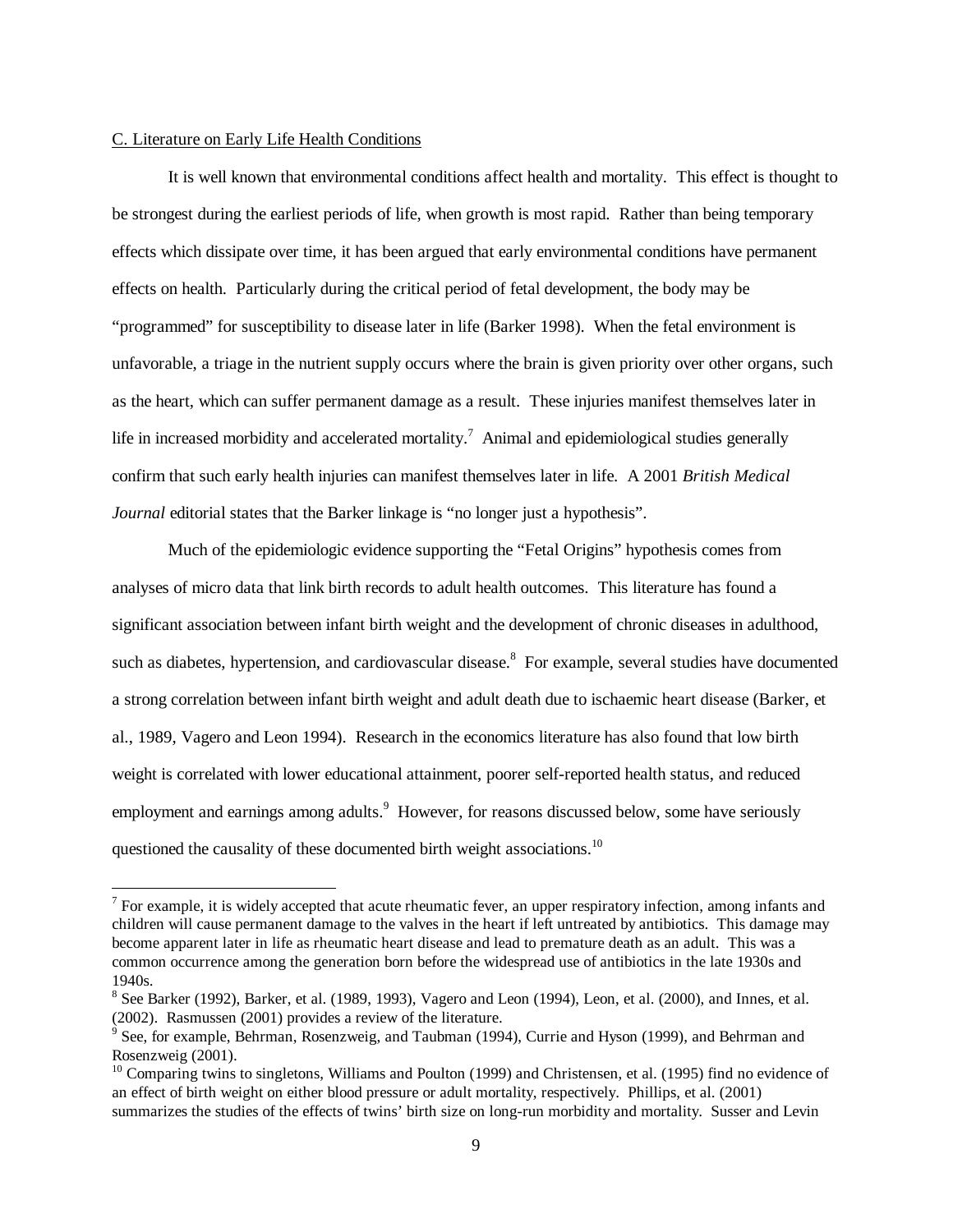Social scientists have also explored this proposition in a number of population-based cohort studies (see literature reviews by Elo and Preston 1992 and Smith 1999). Leading work in this vein is by Barker, who has studied the association between health conditions in British localities between 1901-1910 and mortality from various causes in these same regions between 1968 and 1978. He finds that neonatal mortality rates, which can reflect fetal nutrition, are associated with subsequent mortality from stroke and that post-neonatal mortality (mortality from 1 month to 1 year of age and tied to the early pathogen environment) is strongly correlated with subsequent death from heart disease.

Costa (2000) uses data on military veterans to look at the effect of disease exposure in childhood and during military service on subsequent health outcomes. She concludes that reduced rates of infectious disease early in life may help account for the increase in the survival rate of older men during the  $20<sup>th</sup>$ Century. Similarly, a recent Penn State study (Hayward, et al., 2001) using the National Longitudinal Study of Older Men finds that after accounting for demographic differences, men's mortality is affected by childhood conditions.

Finally, Case, Lubotsky, and Paxson (2001) focus on the link between economic status and health among children. Children from low-income families experience more chronic health conditions which become more pronounced as the children near adulthood. Income offers a protective effect in wealthier families that mitigates the impact of chronic health conditions. The authors argue that the SES-health gradient thus has its origins in childhood, and that the intergenerational transmission of socioeconomic status may occur in part as a result of the inferior health path of children from poorer families.

#### D. Research Design Issues

 $\overline{a}$ 

 Several factors impede decisive research on the long-term effects of conditions in utero and during early infancy. First, longitudinal data that include information on initial health conditions and subsequent morbidity and mortality are scarce. For example, Costa uses the size of the serviceman's city of residence

<sup>(1999)</sup> and Kramer (2000) provide commentary questioning the causal effect of birth weight. Rasmussen (2001) discusses several quasi-experiments, including Stein, et al. (1975), that provide mixed empirical evidence on the fetal origins hypothesis.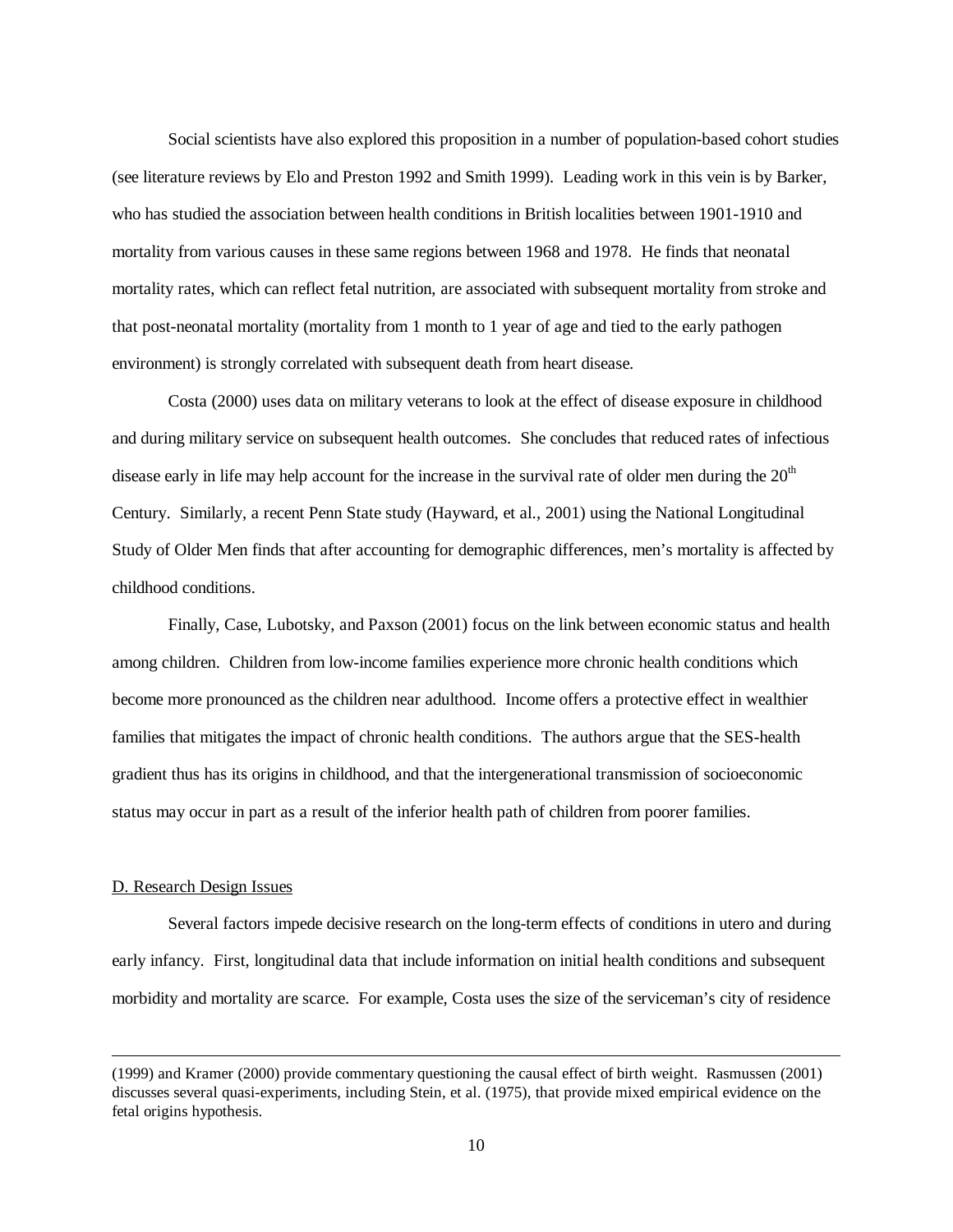and city of enlistment as a proxy for the health conditions servicemen encountered early in life. Hayward, et al. only have information on childhood conditions at age fifteen and not on the conditions of early infancy that are thought to be most influential. Case, et al. also cannot link childhood health conditions to adult morbidity and mortality. Second, there may be substantial slippage in matching early health conditions to the outcomes of the adults presumed to be affected. For example, the enlistment city or city of residence Costa uses in assigning childhood health conditions may differ from where servicemen were born, and approximately half of those in Barker's sample moved from their region of birth over their lives (Elo and Preston 1992).

 Finally, and most importantly, convincing analysis requires variation in early health conditions that is not confounded by other factors that might also affect adult health, such as income and family background. Since infant birth weight is strongly correlated with the race, socioeconomic status, and behavior of the mother during pregnancy, the longitudinal micro studies establishing birth weight effects may be severely biased by omitted variables. For example, Almond, Chay, and Lee (2005) find that much of the observed association between birth weight and eventual infant death can be attributed to genetic and other unobserved influences. With respect to the cohort studies, Barker's raw geographic correlations utilizing only place of birth may also suffer from omitted variables bias. Similarly, Costa does not use variation in infant health measures across birth cohorts.

 In the absence of a convincing research design, previous research may be documenting correlations that are artifacts of other influences that vary with early health conditions.<sup>11</sup> This study, on the other hand, attempts to address several of these issues. First, we can directly link proxies for the infant health conditions that prevailed to the actual place and year in which the mother was born, separately for black and white women. Further, we use the differential changes in black and white infant health across states of birth during the 1960s to mitigate the role of omitted variables. For example, Figure 2 suggests that the across-cohort improvement in the relative health of black infants was significantly greater in Mississippi than in Alabama. Also, it seems unlikely that there were differential improvements in the family

 $\overline{a}$ 

 $11$  It is worth noting that the Economics literature examining the intergenerational correlation in income and wealth suffers from similar omitted variables issues.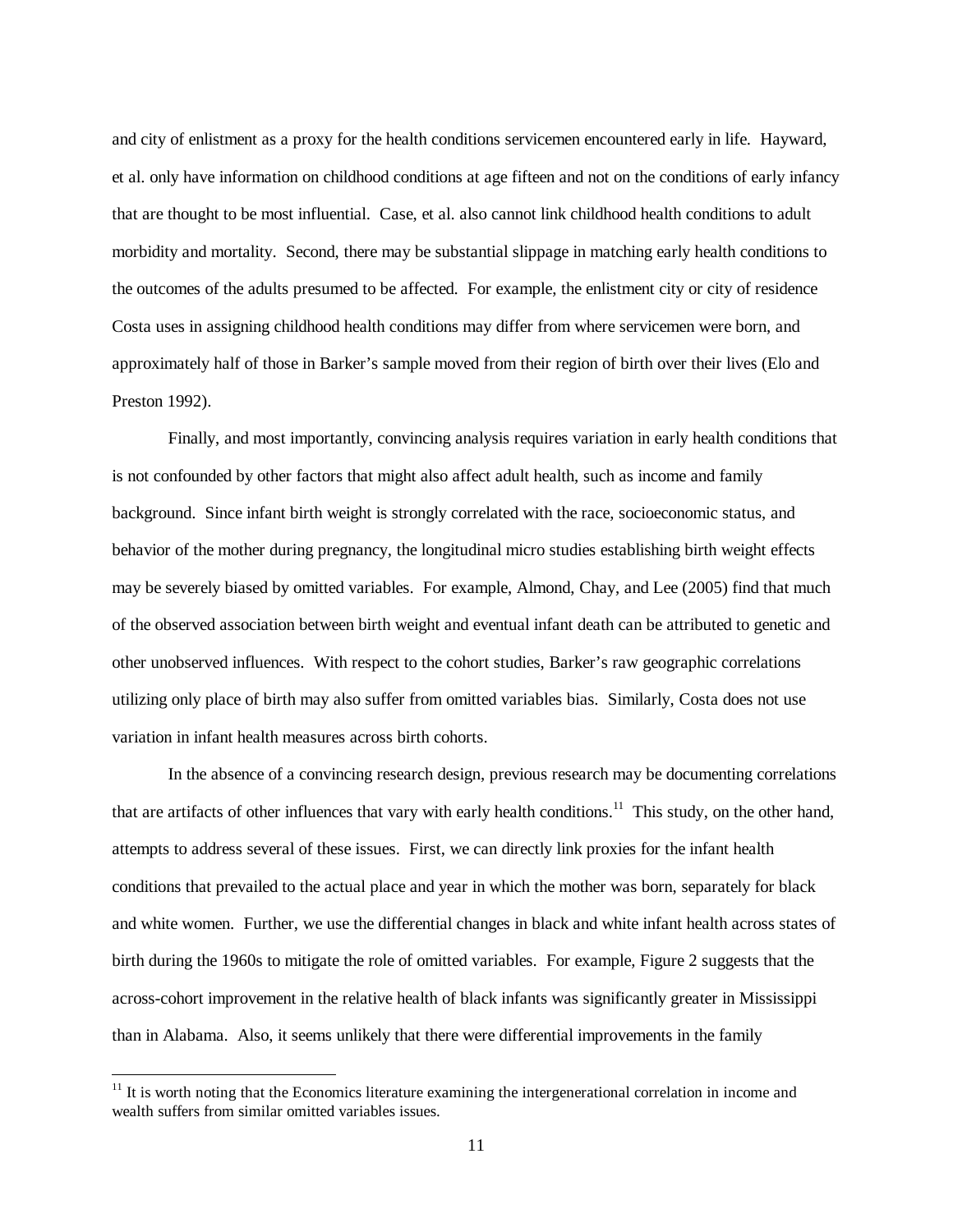backgrounds and home environments of these infants.<sup>12</sup> Thus, we test the hypothesis by examining whether black women born in the late 1960s have better health and birth outcomes in the 1980s and 1990s than black women born in the early 1960s, and whether these across-cohort improvements are greater than those for white women. We also test whether the across-cohort relative gains are greater for Mississippi-born black women than for their Alabama-born counterparts.

#### **II. Conceptual Framework**

Our study explores the long-run effects of 1960s infant health changes on maternal health and infant health of the subsequent generation. Unfortunately, the infant health of individual mothers is not observable, nor is it observed for her birth cohort at large. Instead, we only have information on the infant mortality and low birth weight rates for a mother's particular birth cohort. At first pass it may not be apparent how infant mortality rates register cohort health. However, infant mortality rates respond predictably to changes in the unobserved distribution of cohort health. Moreover, the infant mortality proxy has the appealing feature that it biases results against finding positive long-term effects of improved infant health, as measured by decreases in infant mortality.

Infant mortality rates for a given birth cohort reflect two distinct pieces of information: a) the unobserved distribution of initial cohort health, and b) the health threshold which must be exceeded in order for newborns to survive infancy.

The effect on cohort health generated by changes in the infant mortality threshold (b) is perhaps the more intuitive determinant of mortality. Infants who survive a particular mortality threshold will have better unobserved health than those infants who died. If the infant mortality rate is high because more infants of marginal health are dying, infants who survive infancy will be especially healthy. To the extent that this health threshold effect is at play, we would expect that cohorts exposed to higher early-life infant mortality rates to be more positively selected and therefore in better initial health. If intertemporal health linkages exist, these cohorts will also be observed to have better health as adults. In contrast, if infant

 $\overline{a}$ 

 $12$  In fact, Almond, Chay and Greenstone (2001) find that proxies of family background, such as age and marital status of the mothers giving birth, actually worsened for black infants relative to white infants during the 1960s.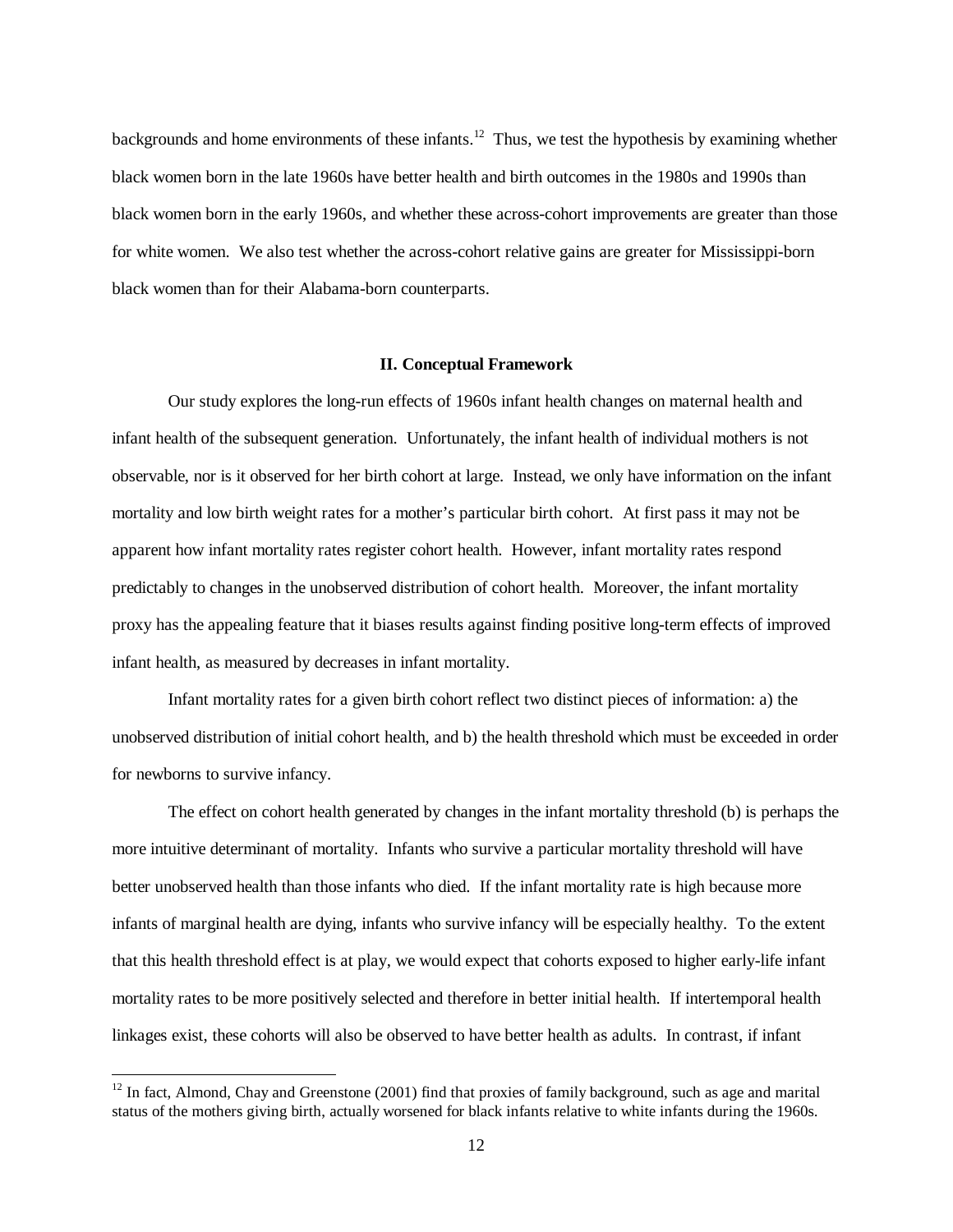mortality rates fall because fewer infants of marginal health are dying (that is, the health threshold for infant survival has become less stringent), then surviving infants will be in poorer average initial health. To the extent that such a selection effect generated the large observed decreases in infant mortality during the 1960s, intertemporal health linkages would cause these cohorts to be in *worse* health as adults.

Shifts in the unobserved distribution of initial cohort health will also generate changes in the infant mortality rate. If, for example, maternal nutrition improves, one might expect that unobserved fetal and infant health would improve. Fewer infants would fall below the threshold at which infant death occurs, and the infant mortality rate would decrease. If intertemporal health linkages exist, these cohorts would be observed to have better health as adults. Albeit implicitly, improvements in the underlying health distribution are generally the focus of empirical work on long-term health linkages.

For this distributional effect of changes in cohort health to be observed, it must overwhelm the selection effect generated by changes in the survival threshold. This implies that estimated long-term health benefits due to improved fetal and infant health will be underestimated when infant mortality rates are used to proxy for cohort health due to the selection effect.

More formally, the two distinct types of information conflated in the infant mortality rate can be considered in a stylized latent variable model of initial health. Let *h\* <sup>i</sup>* be the unobserved health of individual *i* which is fixed from birth. In the figure below, the probability distribution of  $h^*$  is given by the solid black line, with individuals in poor initial health being on the left and healthier individuals on the right. If  $h^*$  falls below a survival threshold  $d_0$  (depicted in the figure by the leftmost vertical line), then the individual will die within the first year of life. Individuals with  $h^*$   $\geq d_0$  survive to adulthood. These adults will be physically disabled during the follow-up period if  $d_0 \leq h^*_{i} < d_1$  – that is, there initial health falls between the two vertical black lines in the figure. Individuals suffer neither death nor disability if  $h^*_{i} \geq d_l$ .

Given these health thresholds, the infant mortality rate (IMR) may be defined using the cumulative distribution function  $F(h^*_{i})$  as:

$$
IMR \equiv F(d_0)
$$

That is, the infant mortality rate is given by the share of the health distribution to the left of  $d_0$ . The adult disability rate (ADR) is given by the share of persons surviving infancy that have initial health below  $d_1$ :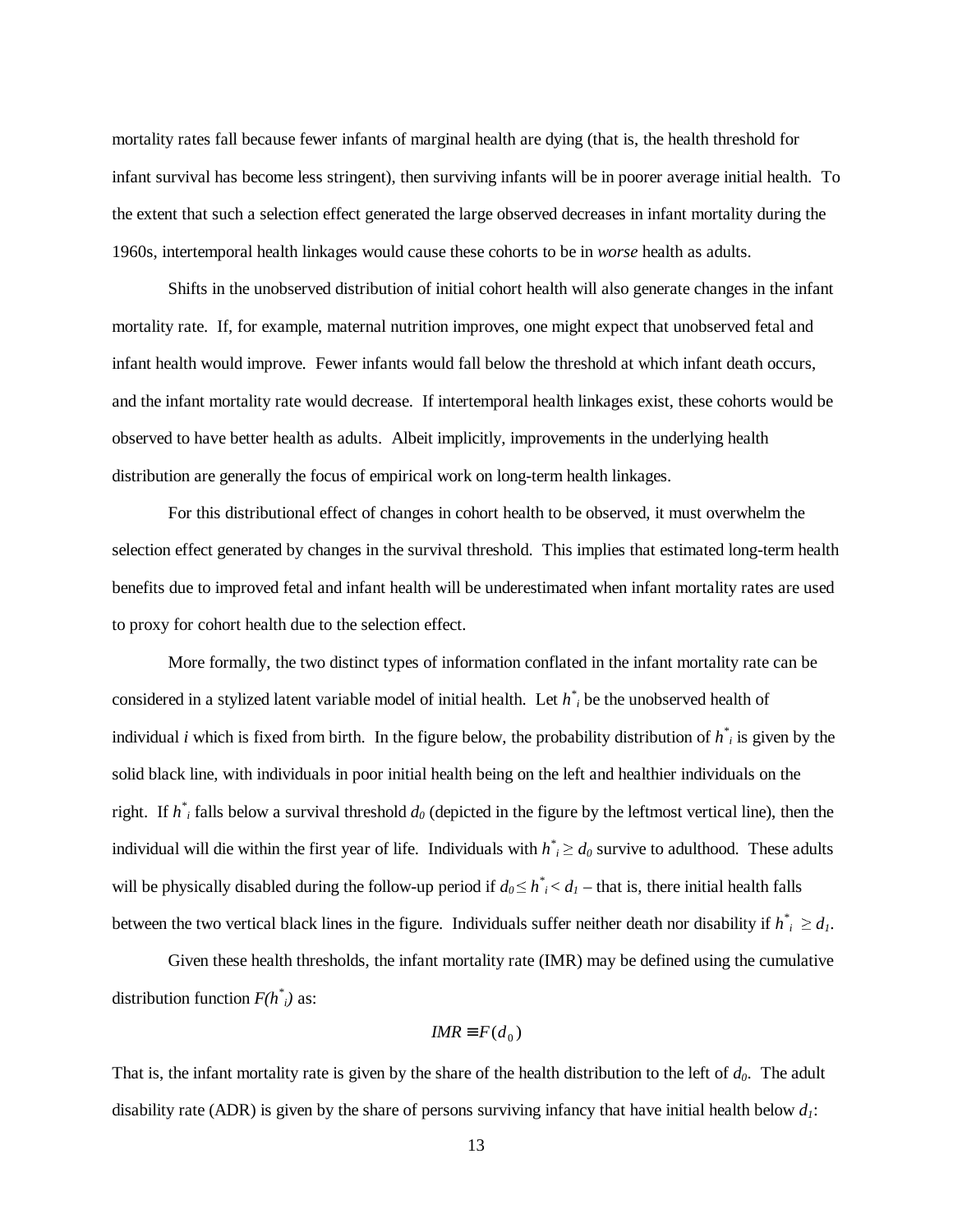$$
ADR \equiv \frac{F(d_1) - F(d_0)}{1 - F(d_0)}
$$



#### **The Unobserved Distribution of Individual Health**

Improvements in the probability distribution for health at birth, *f(h\* i)* (depicted in the figure above as an increase in the mean  $\mu$  of the solid black distribution to the new dotted distribution) generate decreases in both the infant mortality rate and the adult disability rate. Therefore:

$$
\frac{\frac{\partial ADR}{\partial \mu}}{\frac{\partial IMR}{\partial \mu}} > 0
$$

The adult disability and infant mortality rates will move in the same direction when shifts in the probability distribution of unobserved health occur. Depending on the pdf chosen to model the distribution of initial health, the relationship between induced decreases in both IMR and ADR caused by shifts in the initial health distribution can be concave or convex. If  $h^*_{i} \sim N(\mu, \sigma)$ , then the relationship between IMR and ADR is convex.<sup>13</sup>

 $\overline{a}$ 

<sup>&</sup>lt;sup>13</sup> In contrast, while decreases in the variance of normally-distributed unobserved health will also induce a positive relationship between IMR and ADR, this relationship will be concave.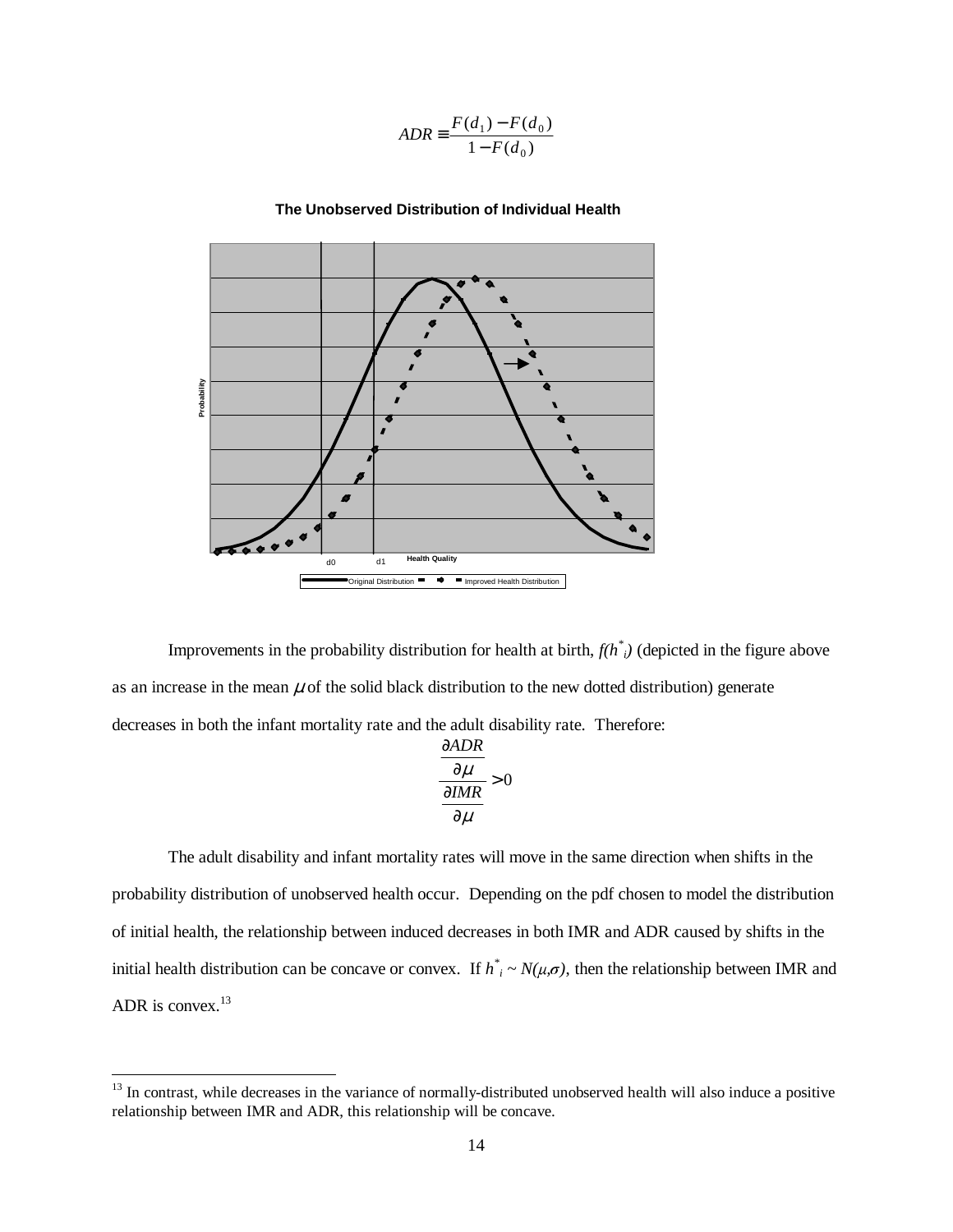As described above, decreases in infant mortality may also occur due to reductions in the threshold at which infants survive, *d0*. If improvements in birth practices and infant care (such as a transition from birth at home to birth in hospital) affect infant survival conditional on initial health, then decreases in infant mortality may also be substantially affected by leftward shifts in  $d_0$ . As:

$$
\frac{\frac{\partial ADR}{\partial d_0}}{\frac{\partial IMR}{\partial d_0}} < 0
$$

leftward shifts in  $d_0$  (for a fixed  $d_1$ ) will exert a countervailing effect on ADR by causing the expected value of health for adults at the follow-up period to deteriorate when the infant mortality rate falls. To the extent that infant mortality falls due to improvements in birth technologies or improved access to health care that does not affect the distribution of unobserved health, adult disability should *increase* as a result. Therefore, for improvements in the underlying health distribution to be apparent empirically when the infant mortality rate falls, they must overwhelm the selection effect on adult disability risk.

#### **III. Data Description**

 This study requires health measures for those black and white adults who were born in the United States during the 1960s, as well as measures of the birth outcomes of their newborns. Further, our research design entails an examination of these adult and infant health outcomes across narrowly-defined race, state, and year of birth cells. Thus, the data requirements for a precise analysis are enormous. To address these needs, we use data derived from U.S. birth certificates.

The primary datasets used in the analysis are the 1979-2000 natality microdata produced by the National Center for Health Statistics (NCHS). These files provide detailed information on the *universe* of births occurring each year in the United States as reported on birth certificates. In total, information on 75 million births is available across the survey years.

For births occurring between 1983 and 1991, the linked birth/infant death mircrodata are used. The linked files contain detailed information on each live birth occurring in the United States, and match it to any corresponding vital statistics record of subsequent infant death (deaths during the first year of life).

15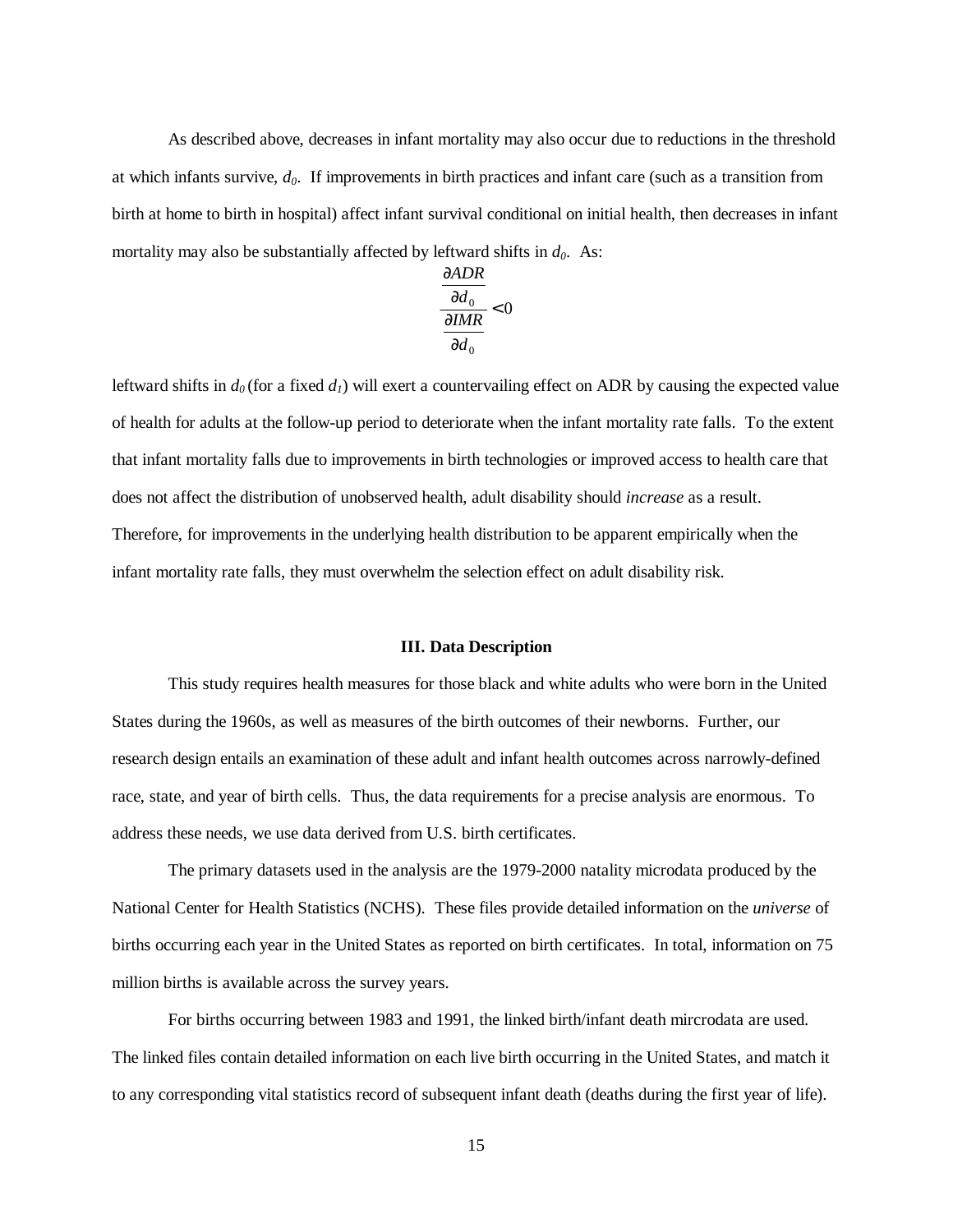For the 1992 to 1994 data years, NCHS suspended linking of natality and mortality records – thus, for births during these years, the unlinked natality detail microdata are used. For births between 1995 and 2000, the annual perinatal microdata are used. The perinatal files also contain the complete set of information on live births and link this information to corresponding infant and fetal death records.<sup>14</sup>

The natality portion of the microdata provides socioeconomic and demographic information for each mother giving birth in the United States. This information includes maternal age in years, race and ethnicity of the mother, educational attainment, marital status, and most importantly for this analysis, the mothers' place of birth. The state in which each mother was born is identified, and together with age, is used to group birth records into state and year of birth cells that are then linked to the infant mortality rates that prevailed in those cells. The natality files also identify births occurring in the United States among mothers who were themselves born outside the U.S. (Canada, Mexico, various U.S. territories, or the "Remainder of the World"). In the analysis sample, approximately four percent of births were to non-Hispanic white mothers themselves born outside of the United States. Approximately eight percent of non-Hispanic black mothers were foreign-born. Since these foreign-born women were not exposed to the infant health conditions that prevailed in the U.S., we use their outcomes as a test of the internal validity of our findings for U.S.-born women.

The natality portion of the microdata also provide detailed information on aspects of maternal health, characteristics of the pregnancy, as well as information on the initial health of the newborn infant. Information on maternal health is contained in seventeen "Medical Risk Factors," which NCHS began collecting with the expansion of the birth certificate form in 1989. These risk factors are described in greater detail below. Information on the gestation length and birth weight of the infant are available in each of the thirteen survey years. The five-minute APGAR score (also described below) is available for the years in which natality files are linked to the infant death files: 1983-1991 and 1995-2000.<sup>15</sup>

 $\overline{a}$ 

<sup>&</sup>lt;sup>14</sup> At present, the 1995-2000 *period* linked birth/infant death microdata files are used in the analysis. This means that only infant deaths that occur in the same survey year as the birth are linked to corresponding birth records. In future analyses, the birth *cohort* linked birth/infant death microdata will be used.<br><sup>15</sup> APGAR score for births occurring between 1992-1994 will be available in future analyses. Currently, it is not

provided on NCHS public-use files that use the SETS data-extraction software.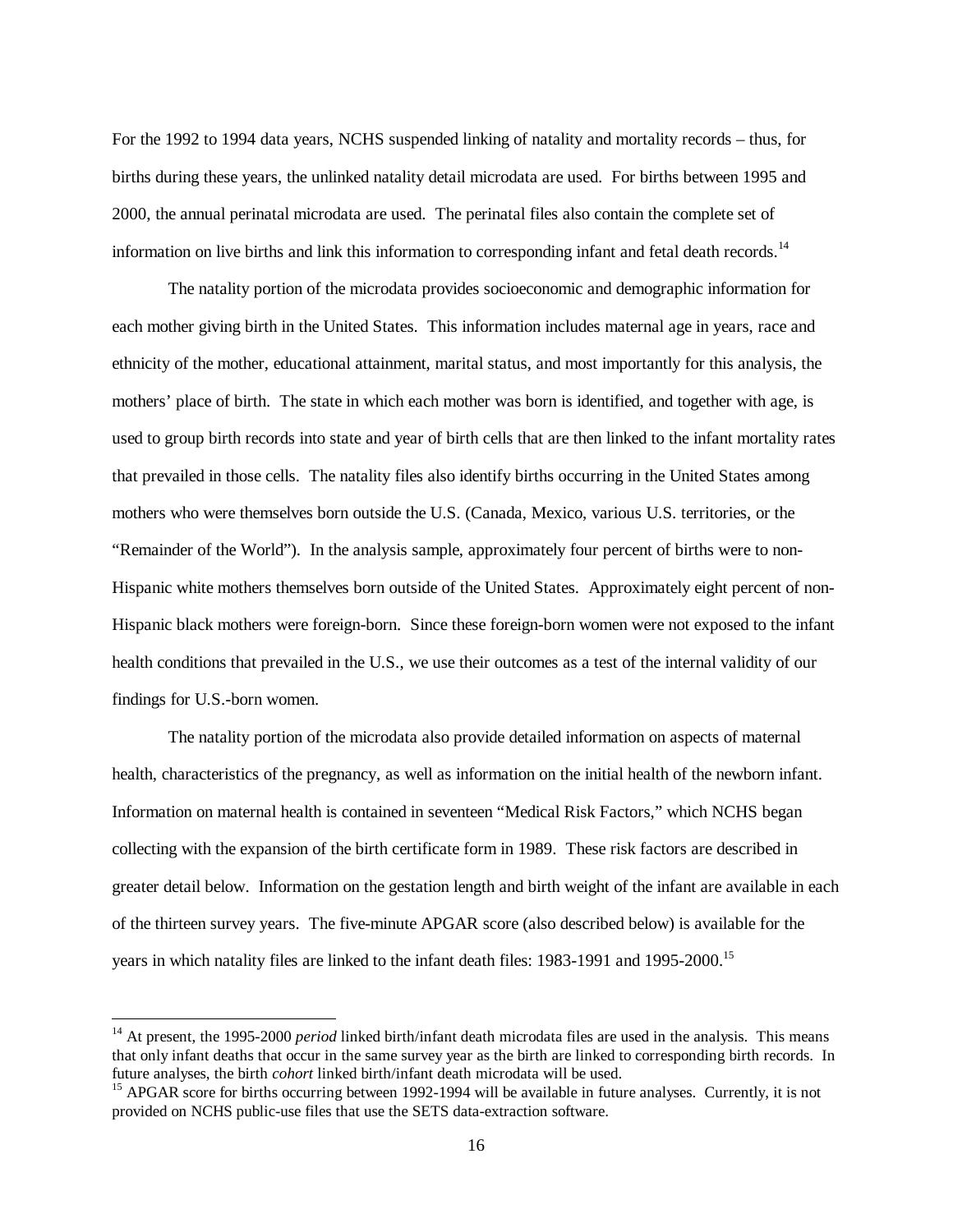Not all of the 75 million natality records from the 1979-2000 survey years are used in the analysis. First, due to the focus of this study, only mothers with birth years between 1955 and 1975 are kept. Year of birth is constructed as the difference between survey year and maternal age. As age is only measured in integers, there will be measurement error in the year of birth. While there is information on the month in which the birth occurred during the 1979 to 2000 interval, without additional information on age, year of birth can still not be exactly determined.<sup>16</sup> Note, as mothers on average will be their reported age plus  $\frac{1}{2}$  a year, and because in a census of births for a given calendar year, births on average occur at the beginning of July, the year of birth constructed here will be centered at January  $1<sup>st</sup>$ .

In addition, all multiple birth records have been excluded from the analysis. Such births constitute approximately two percent of all births. In future analysis, such births could potentially be included (and weighted by the inverse of plurality). Finally, all mothers with a Hispanic origin are excluded (regardless of race). We now describe the measures of maternal risk factors, the newborn's gestation length, birth weight, and APGAR score used in the analysis, along with the survey years in which they are available.

## Birth Weight and Gestation Length (available 1979-2000)

In the analysis, birth weights are grouped according to weights less than 2500 grams (the conventional threshold for "low birth weight"), less than 1500 grams, and less than 1,000 grams. In 1991, approximately 7 percent, 1.5 percent, and 0.5 percent of births fell into these respective categories.

#### APGAR score (available 1979-1991, 1995-2000)

 $\overline{a}$ 

While birth weight is the most commonly used proxy for infant health, other health measures reported on the birth certificate also reflect an infant's health. In particular, we analyze five-minute APGAR score as an alternative initial health measure to birth weight. NCHS describes the APGAR score as a "predictor of the infant's chances of surviving the first year of life" and a "summary measure of the

<sup>&</sup>lt;sup>16</sup> For 1989 on, the restricted-access versions of the natality microdata include the month, day, and year of maternal birth. Subject to a review of their confidentiality policy, NCHS will be providing new natality files for these birth years that include mothers' exact year of birth for the purposes of this project.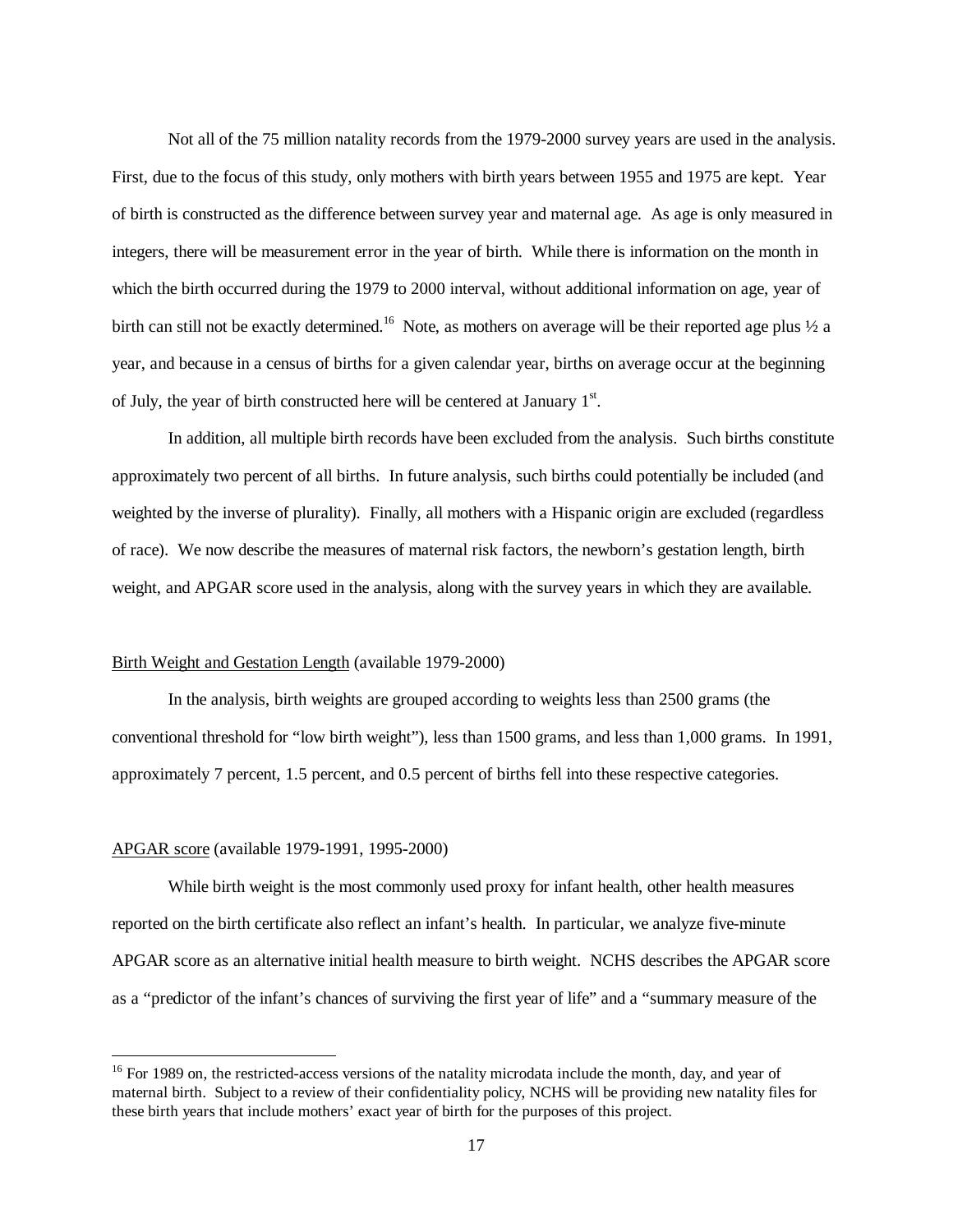infant's condition" (NCHS *Vital Statistics* Technical Appendix, 1990). Almond, Chay, and Lee (2002) find evidence that the five-minute APGAR score is a better predictor of infant health and mortality than birth weight. APGAR scores range from 0 to 10 and are calculated from five separate tests of newborn health made both one and five minutes after birth. The five component factors are each scored a 0, 1 or 2, and then summed to calculate the APGRAR score. The five health factors are:

- o Heart Rate
- o Respiratory effort
- o Muscle tone
- o Reflex irritability
- o Color

 In 1991, five minute APGAR score was reported on approximately 99 percent of birth certificates. Reporting rates were lowest (with around six percent missing) in Connecticut and Oklahoma. For the analysis, APGAR scores are grouped in the following ranges: less than 9, less than 8, and less than 7. In 1991, approximately 10 percent, 3 percent, and 1.5 percent of births had APGAR scores in these respective ranges.

#### Risk Factors (available 1989-2000)

Beginning in 1989, seventeen "Medical Risk Factors" for the mother were collected as part of the expanded birth certificate. The reported factors are: Anemia, Cardiac Disease, Diabetes, Genital Herpes, Hydramnios/Oligohydramnios, Hemoglobinopathy, Hypertension (chronic), Hypertension (pregnancyassociated), Eclampsia, Incompetent cervix, Previous infant 4,000+ grams, Previous preterm or small-forgestational-age infant, renal disease, Rh sensitization, Uterine bleeding, other medical risk factors.

In 1991, approximately ninety-six percent of birth certificates had complete information on the medical risk factors. Generally, reporting has improved over time, although there is substantial variation in reporting by the state in which the 1989-1997 birth occurs. More than ten percent of birth records were missing information on medical risk factors in the following birth registration states: Connecticut, Maryland, Oklahoma, Texas, and Washington.

In this study, we focus on three medical risk factors. We use the "other medical risk factor"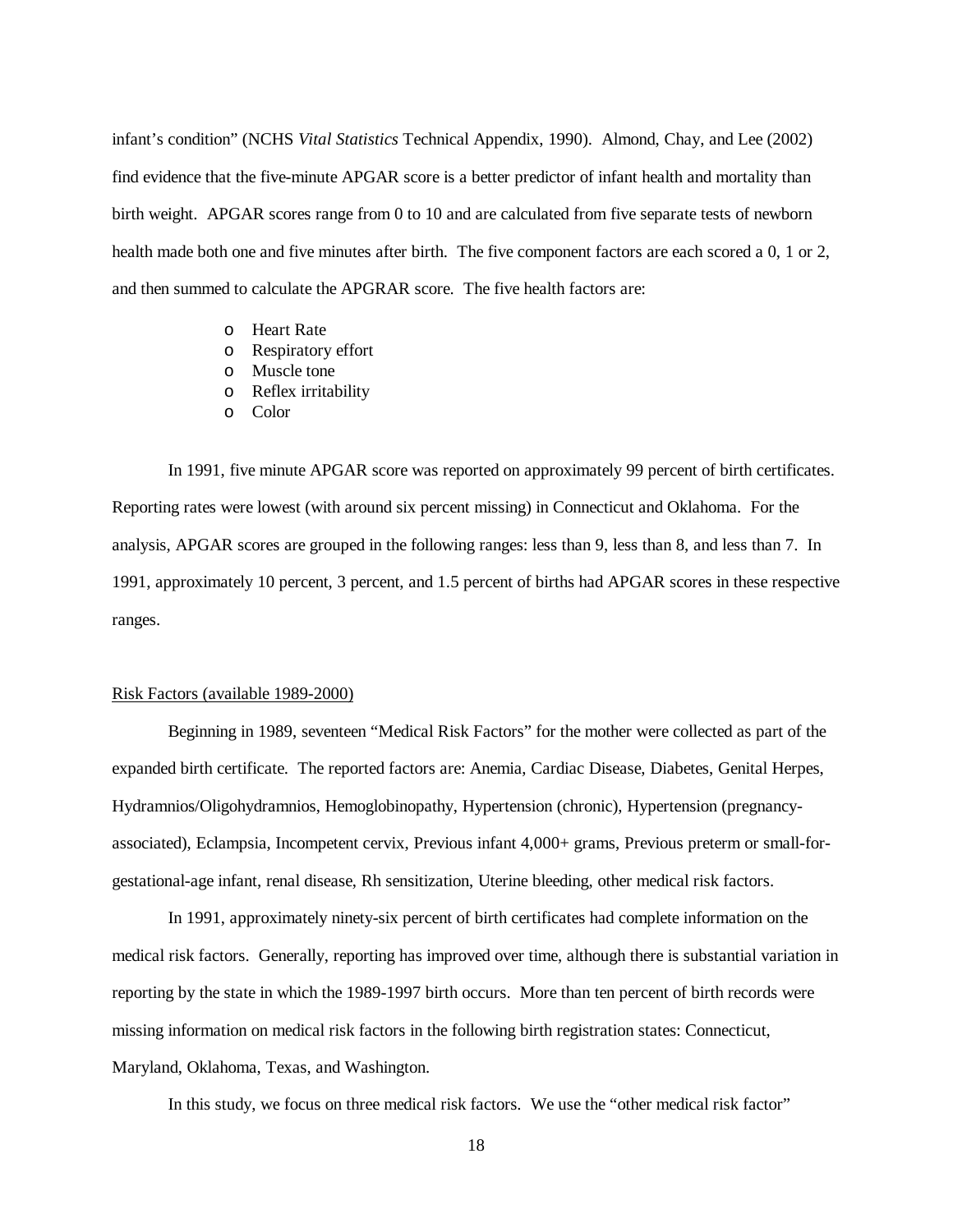category when it is not missing. Secondly, we created an indicator variable for "labeled risk factor", which is equal to one when any one of fifteen medical risk factors (excluding other risk factors and herpes) is reported. This "labeled risk factor" variable is missing whenever one of the component factors is not reported. Finally, we analyze genital herpes as a "control" outcome. That is, since genital herpes is likely attributable to current behavior and lifestyle and cannot be plausibly linked to health as an infant, we use changes in it across birth cohorts as another test of the internal validity of our findings.

 Table 2 presents summary information on the samples analyzed in this study. Panel A presents sample means for women giving birth between 1979 and 2000 who were born in the United States, the North (here defined to be the Middle-Atlantic and East North Central states), and the South between 1955 and 1975. Panel B presents the same information for Mississippi- and Alabama-born women giving birth during the 1980s and 1990s, and Panel C does the same for New York- and Pennsylvania-born women. The overall U.S.-born sample consists of over 33 million birth records. The Southern and Northern (as defined) states account for 88 percent of all black births. There are racial disparities in demographic and socioeconomic characteristics, "labeled" and "other" maternal risk factors, and large disparities in the incidences of low birth weight and low APGAR scores. This study examines whether these disparities were lower among black women born in the late 1960s as compared to black women born in the early 1960s.

#### **IV. Approach to Estimating Cohort Effects and Tests of Validity**

 Here, we describe our approach to estimating mother's birth cohort effects and the validity tests we use to determine whether these estimated cohort effects are driven by changes in early life health conditions.

#### A. Estimating Cohort Effects and Regression Adjustment

 A well-known identification issue is that mother's age, birth cohort, and survey year are perfectly collinear. For example, in a single survey year such as 1991, unrestricted dummies for mother's age would exactly absorb the mother's year of birth. In another example, one might like to compare the outcomes of a black, married, high school graduate, who is 25 years-old and born in 1969 to a demographically identical black woman who is 25 years-old and born in 1963. Note, however, that the former mother is observed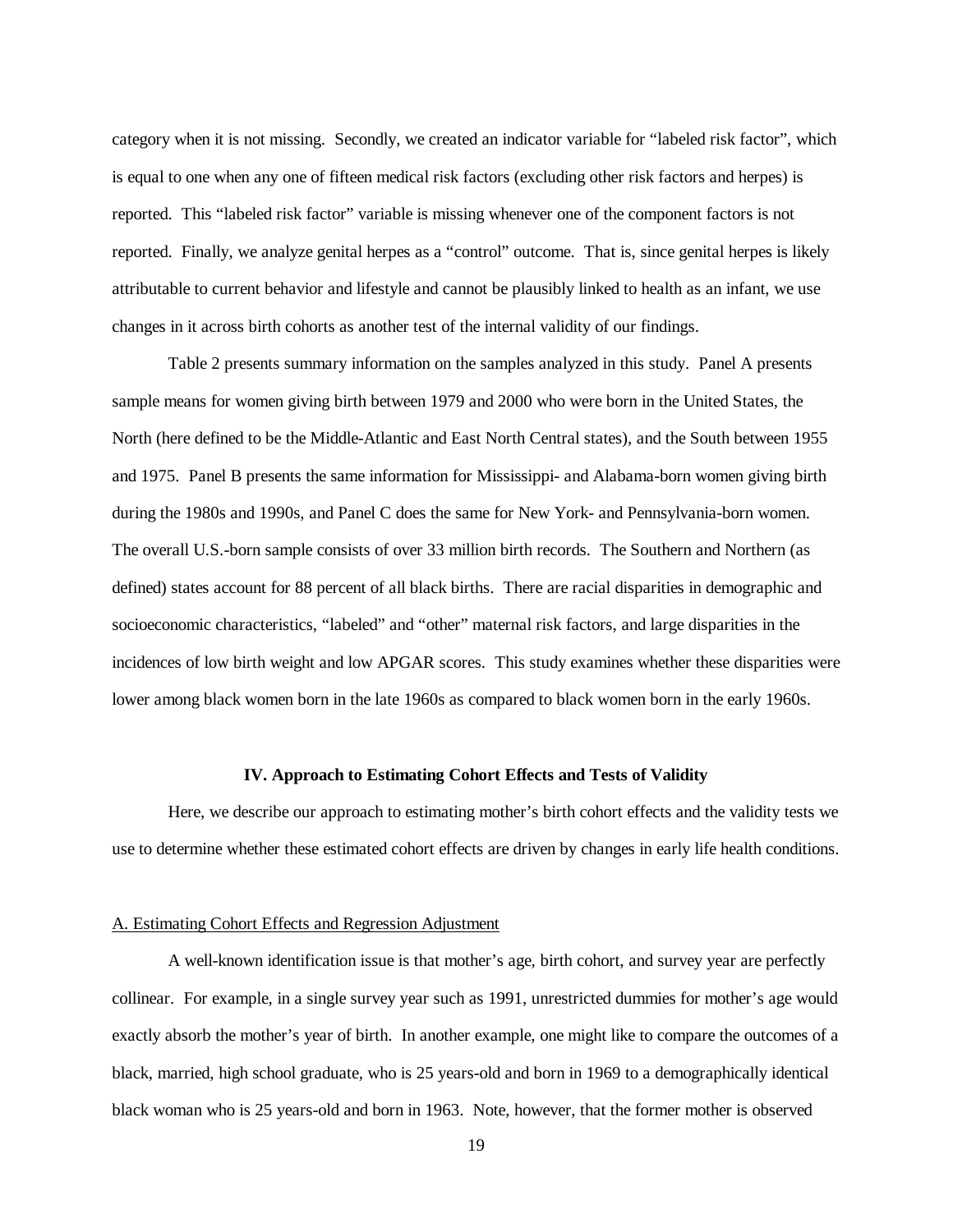giving birth in 1994 while the latter mother gave birth in 1988. Thus, a comparison of the birth outcomes of these two women may be biased by any changes in the technology of birth between 1988 and 1994, such as the advent of artificial pulmonary surfactant therapy.<sup>17</sup>

 This problem is widespread and exists in any economic or epidemiologic study that estimates either life-cycle or cohort effects. Conventional approaches to this problem in the economics literature involve: 1) placing parametric restrictions on the age, time, or cohort effects; 2) modeling the effects as functions of observable variables; and/or 3) assuming additive separability of the effects.<sup>18</sup> Our approach is to use flexible controls for mother's age and year in which she gave birth and examine whether the estimated birth cohort effects exhibit trend breaks that correspond with the breaks in infant mortality during the 1960s. This approach is enabled by having multiple survey years over which we observe outcomes for birth cohorts of pregnant women.<sup>19</sup>

 Let i index the individual, r index the race of the individual, c index the individual's birth cohort, a index the individual's age, and t index the survey year of the observation. One linear probability model that we estimate is:

(1)  $y_{\text{ircat}} = X_{\text{ircat}}' \beta_r + \alpha_{\text{rc}} + \gamma_{\text{ra}} + \lambda_{\text{rt}} + e_{\text{ircat}},$ 

 $\overline{a}$ 

where y is the outcome of interest; X contains dummies for the marital status and educational categories (less than HS graduate, HS graduate, some college, college graduate or more, and missing education) of the mother, with effects,  $\beta_r$ , that are allowed to vary by race;  $\alpha_{rc}$  are unrestricted race-specific mother's birth cohort dummies (c = 1955-1975);  $\gamma_{\text{ra}}$  are race-specific dummies for the age categories of the mother (16-17, 18-19, 20-21, 22-23, 24-25, 26-27, 28-29, 30-31, 32-33, 34-35); λ<sub>π</sub> are unrestricted race-specific survey

 $17$  It should be noted that surfactant therapy, which treats respiratory distress syndrome in premature infants, would have the effect of reducing infant mortality rates but increasing the incidence of very low birth weight.

 $18$  See Brugiavini and Weber (2002). In the additively separable case, the effects are often modeled using smooth functions such as polynomials.

 $19$  Thus, we essentially have "synthetic" birth cohorts that can be observed as they age. However, we do not have repeated observations on the outcomes for the same woman as she ages that would be available in prospective longitudinal data (although some women are observed more than once due to multiple births over the sample frame).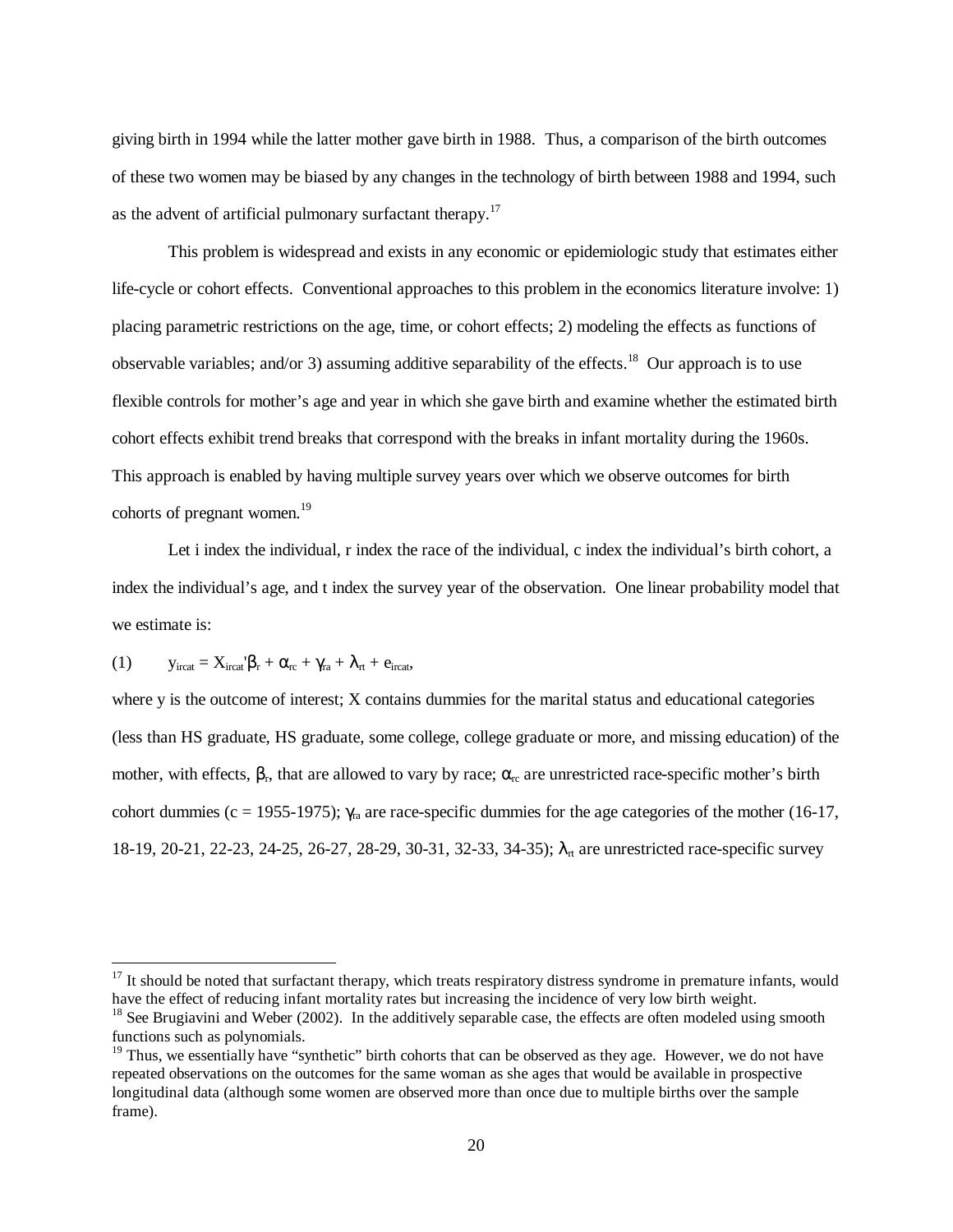year effects ( $t = 1979-2000$ ); and e is the stochastic error term.<sup>20</sup> This is the regression model underlying the results in Table 1.

 In the analysis that compares U.S.-born (Mississippi-born) women to foreign-born (Alabama-born) women, we estimate models that include <u>unrestricted</u> age dummies that vary by race. Intuitively, differencing the estimates between affected and unaffected groups absorbs all effects that are constant between the two groups. This approach assumes that the age effects for black women born in Mississippi, for example, mirror those of Alabama-born black women. Below, we allow all other effects to vary for the two groups. Further, we re-estimate all of our models (and figures) using a probit model that constrains the predicted probabilities to be between zero and one. The resulting estimates (and figures) are very similar to those produced by the linear probability regression and are actually stronger. Finally, we correct the estimated standard errors for potential heteroskedasticity and clustering at the group-race-year-age level.

#### B. Tests of the Validity of the Findings

 $\overline{a}$ 

After obtaining estimates of the black and white year-of-birth effects,  $\alpha_{rc}$ , based on equation (1), we examine whether they exhibit trend breaks that match the location and timing of the trend breaks in black-white infant mortality rates during the 1960s. The early life health conditions hypothesis would imply that black women born in the late 1960s have better health and birth outcomes than black women born in the early 1960s and that the across-cohort gains are smaller for white women. This suggests a difference-in-differences regression specification that estimates the difference in the across-cohort improvements for black women born in the 1960s relative to their white counterparts:

 To implement this framework, we estimate the following equation based only on the sample of black and white women born in either 1960-1962 or 1968-1970:

(2)  $y_{\text{ircat}} = X_{\text{ircat}}\beta_r + \text{constant} + \theta_1 \text{ Black} + \theta_2 \text{Post}_c + \theta_3 \text{Post}_c \cdot \text{Black} + \gamma_{ra} + \lambda_{rt} + e_{\text{ircat}}$ 

where Black is an indicator equal to one if the mother is black;  $Post<sub>c</sub>$  is an indicator equal to one if the mother was born in 1968-1970 and equal to zero if she was born in 1960-1962; and Post<sub>c</sub>·Black is their

 $^{20}$  Interacting all of the regression coefficients with race allows us to control for and examine the "weathering" hypothesis", for example.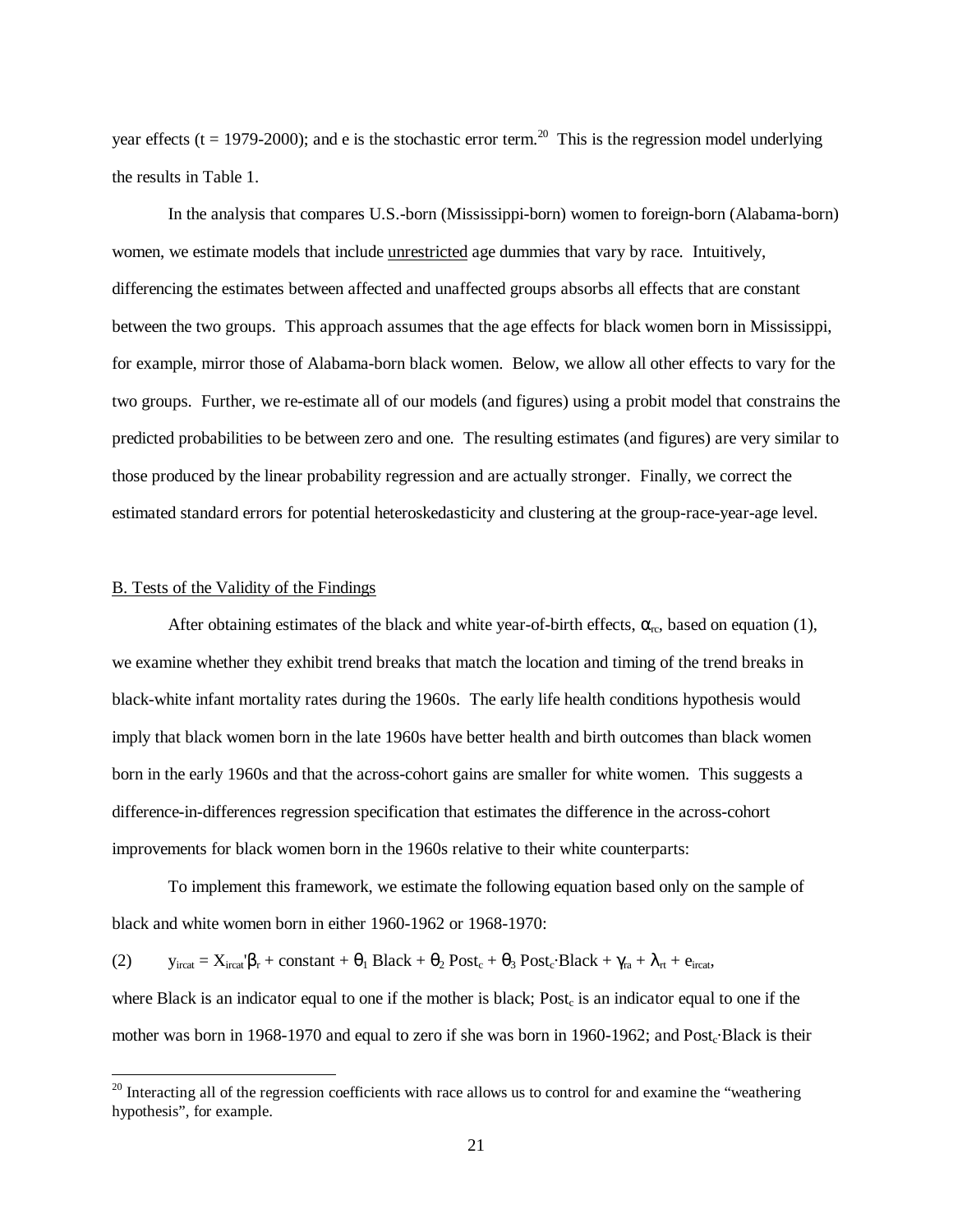interaction. Thus,  $\theta_1$  measures the black-white outcome gap among women born in 1960-1962;  $\theta_2$ measures the across-cohort outcome change among white women; and  $\theta_3$  measures the difference between black and white women in the improvement in outcomes from the 1960-1962 to 1968-1970 birth cohorts – i.e., the difference-in-differences estimate.

 Below, we find that the across-cohort relative gains in the health and birth outcomes of black women born in the 1960s are large and significant and that their timing corresponds with the timing of the 1960s infant health gains. To examine whether these findings may be artifacts of influences other than early life health conditions, we perform several tests of internal validity.

First, we examine the across-cohort outcomes of black and white women who gave birth in the U.S. during the 1980s and 1990s but were themselves born outside the U.S. during the 1960s. Foreignborn black women presumably were not affected by the infant health gains experienced by native-born blacks during the 1960s. Thus, a finding of similar across-cohort gains among foreign-born black women would suggest that the results for native-born African-Americans are attributable to race-specific omitted factors and not to changes in the early health conditions of U.S.-born blacks. In this case, we can use a difference-in-differences-in-differences strategy that allows for unrestricted race-specific, age effects (as long as they are not interacted with native-born status).

 Second, we also examine whether there are across-cohort improvements in maternal risk factors that cannot be plausibly linked to health as an infant. The natality data contain information on one such risk factor – genital herpes – that is presumably the result of behavior and lifestyle choices and not childhood health conditions. Thus, a finding of reduced herpes rates among black women born in the late 1960s relative to those born in the early 1960s would suggest that the across-cohort improvements in other outcomes are the result of changes in adult behavior and lifestyle and not changes in infant health conditions. Third, Southern states had a significantly larger reduction in the black-white infant mortality gap after 1964 than Northern states. As a result, we also examine whether the across-cohort relative gains are greater for Southern-born black women than for Northern-born black women. Here, the issue of selective attrition discussed in Section II appears to be a first-order issue.

22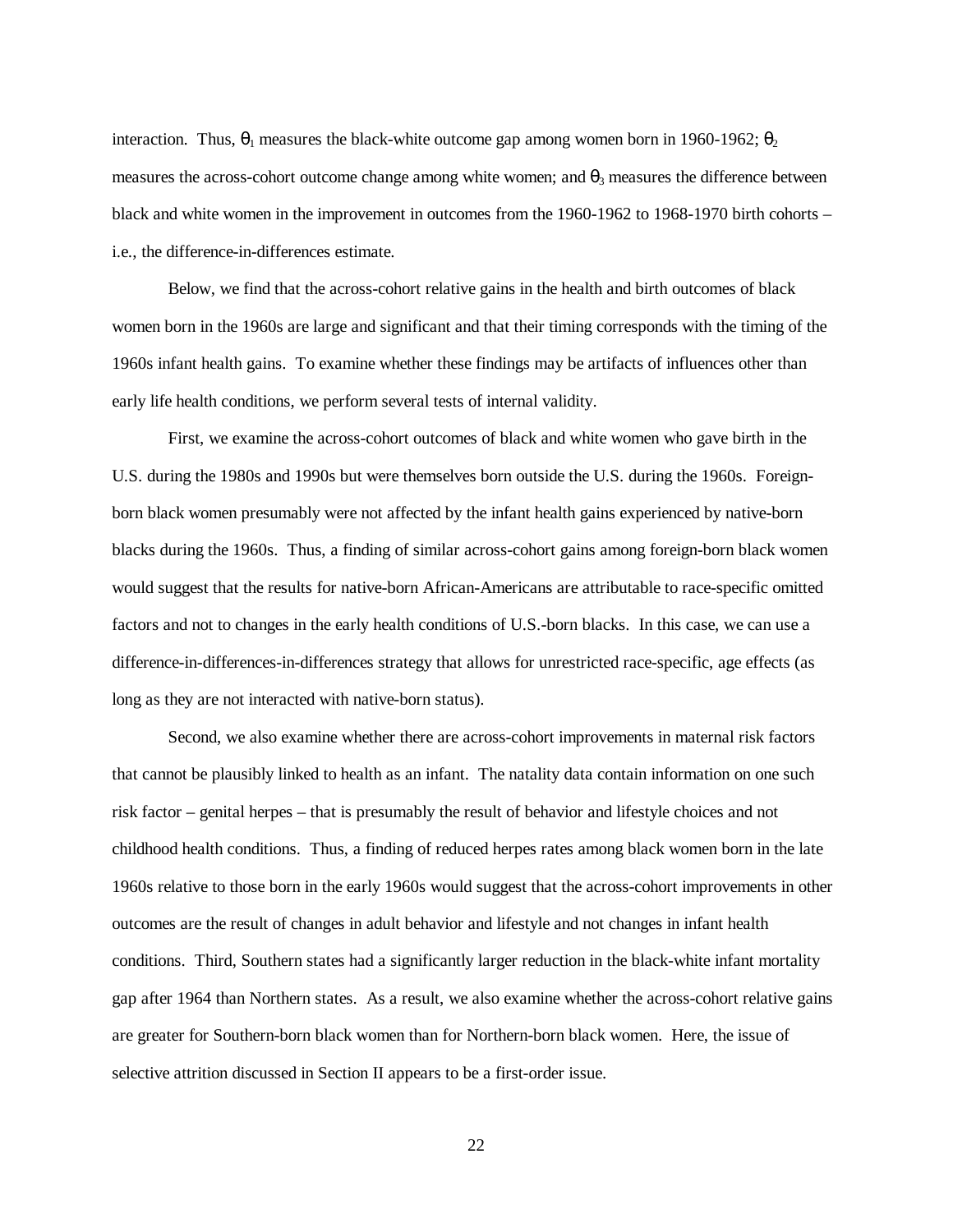Finally, the most convincing test of causality utilizes the differential changes in black-white infant mortality rates between Mississippi and Alabama during the 1960s. Based on infant mortality rates, the across-cohort improvement in the relative health of black infants was significantly greater in Mississippi than in Alabama. We examine whether the across-cohort relative gains in birth outcomes during the 1980s and 1990s are greater for Mississippi-born black women than for their Alabama-born counterparts. We also examine whether their patterns correspond to the patterns in relative infant mortality rates in the two states during the 1960s.

In this analysis, we estimate a difference-in-differences-in differences regression equation, which augments equation (2) to include indicators for state-of-birth and interactions of state-of-birth with all of the variables. Here, our conclusions will only be biased by omitted variables that exhibit similar trend breaks that happened to impact black women born in Mississippi in the late 1960s (1966-1969) more than black women born in Alabama in the late 1960s – relative to black women born in the early 1960s (1961- 1964) and relative to their white counterparts. It seems unlikely that there are many variables that will exhibit these patterns. As an additional validity check, we use a similar analysis to compare New Yorkborn women to Pennsylvania-born women, whose cohorts experienced very similar changes in black-white infant mortality rates during the 1960s.

#### **V. Results**

#### *This section is currently being revised – the below text provides a rough summary of the results.*

#### A. Results for the Entire United States

 Figure 4 presents the estimated, mother's year-of-birth effects on the incidence of extremely low birth weight (less than 1000 grams) among infants born between 1979 and 2000, based on the specification used in Table  $1 - i.e.,$  it plots the estimates in the final two columns of the table. The figure shows that while the extremely LBW incidence is about 20 percent lower among the infants of black women born in the early 1970s relative to those of blacks born in the early 1960s. The white incidence, on the other hand, is quite similar between these cohorts. As a result, the black-white difference in extremely LBW incidence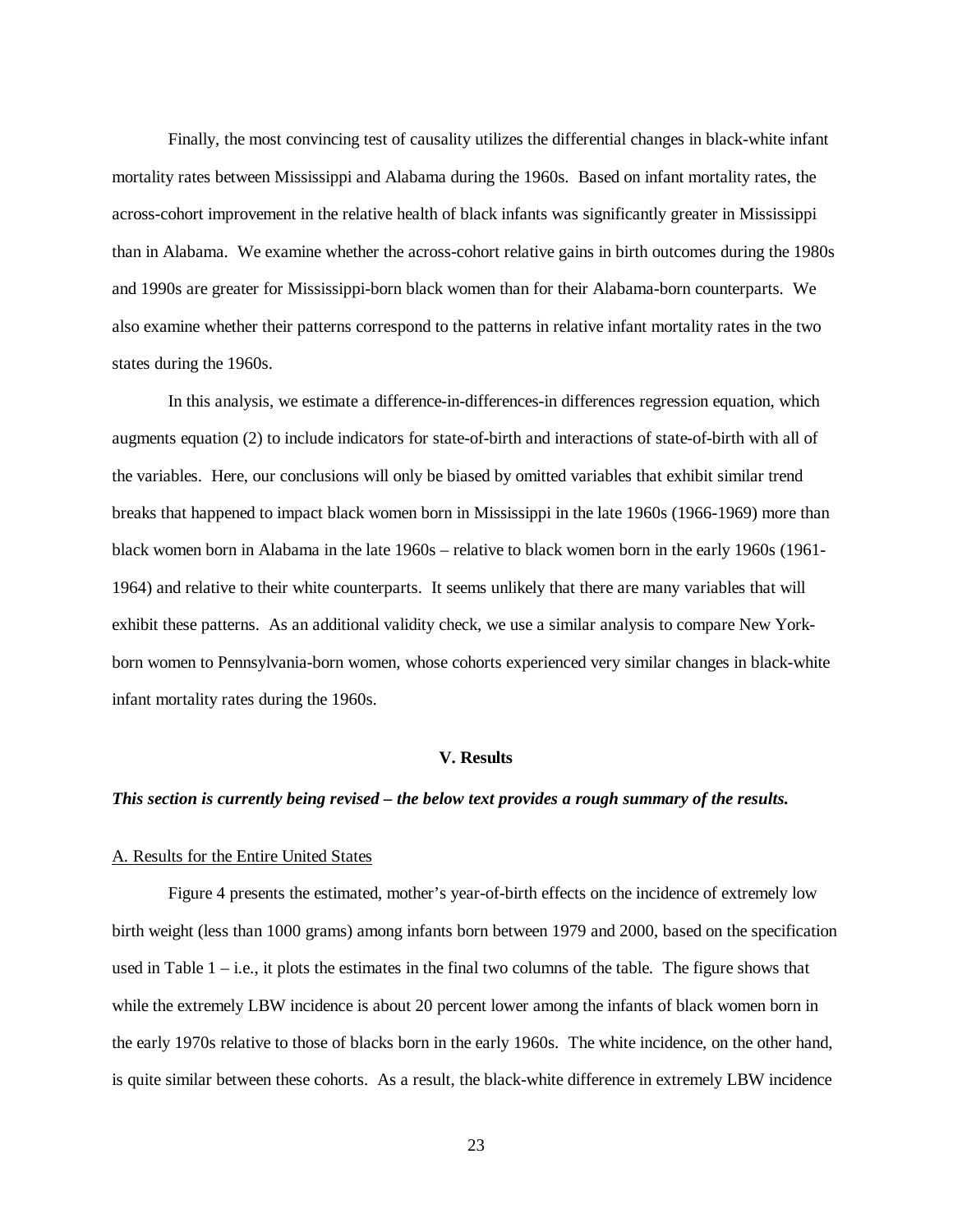falls by over 25 percent between the early 1960s and early 1970s birth cohorts, and the patterns are somewhat consistent with the patterns in black-white infant mortality rate differences shown in Figure 1 and in Panel A of Figure 5. This is particularly so when they are contrasted with the changes in the blackwhite postneonatal mortality rate.

 Figure 5 also shows the raw (Panel B) and regression-adjusted (Panel C) black-white differences in the mother's year-of-birth effects for several outcomes of interest. Both Panels show large, across-cohort changes in the relative incidence of maternal risk factors, with the black-white gap mirroring the blackwhite gap in (postneonatal) infant mortality rates in Panel A. Indeed, the black-white gap in mother's risk factors is 70 percent smaller among women born at the end of the 1960s relative to those born at the beginning of the decade. Similar patterns are shown for the birth weight, APGAR score, and gestation length of the infants of these women. Importantly, the patterns are reversed for the black-white difference in herpes rates. In fact, black women born in the late 1960s had higher rates of herpes relative to their white counterparts than black women born in the early 1960s, suggesting that behavioral changes do not explain the patterns for the other outcomes.

Relative to white women, black women born in the late 1960s – and their infants – are indeed healthier than black women born in the early 1960s. Figures 6 and 7 present a validity check of our results. Panel A of Figure 6 depicts the raw, black-white differences in the LBW incidence of infants by mother's year-of-birth for: 1) U.S.-born black relative to U.S.-born whites; 2) foreign-born blacks relative to foreignborn whites; 3) U.S.-born blacks relative to foreign-born blacks; and 4) U.S.-born whites relative to foreign-born whites. The panel shows that only U.S.-born blacks exhibit a relative improvement in the birth weight of infants born to women themselves born in the late 1960s relative those born in the early 1960s, whether compared to U.S.-born whites or to foreign-born blacks or whites. This result is consistent with the hypothesis that changing infant health conditions faced by blacks *born in the United States* are the cause of the health improvements exhibited in the next generation of infants.

Panel B of Figure 6 presents a similar analysis for the mother's health risks prior to giving birth in the 1980s and 1990s. These patterns are even more striking, as it is clear that only U.S.-born black women

24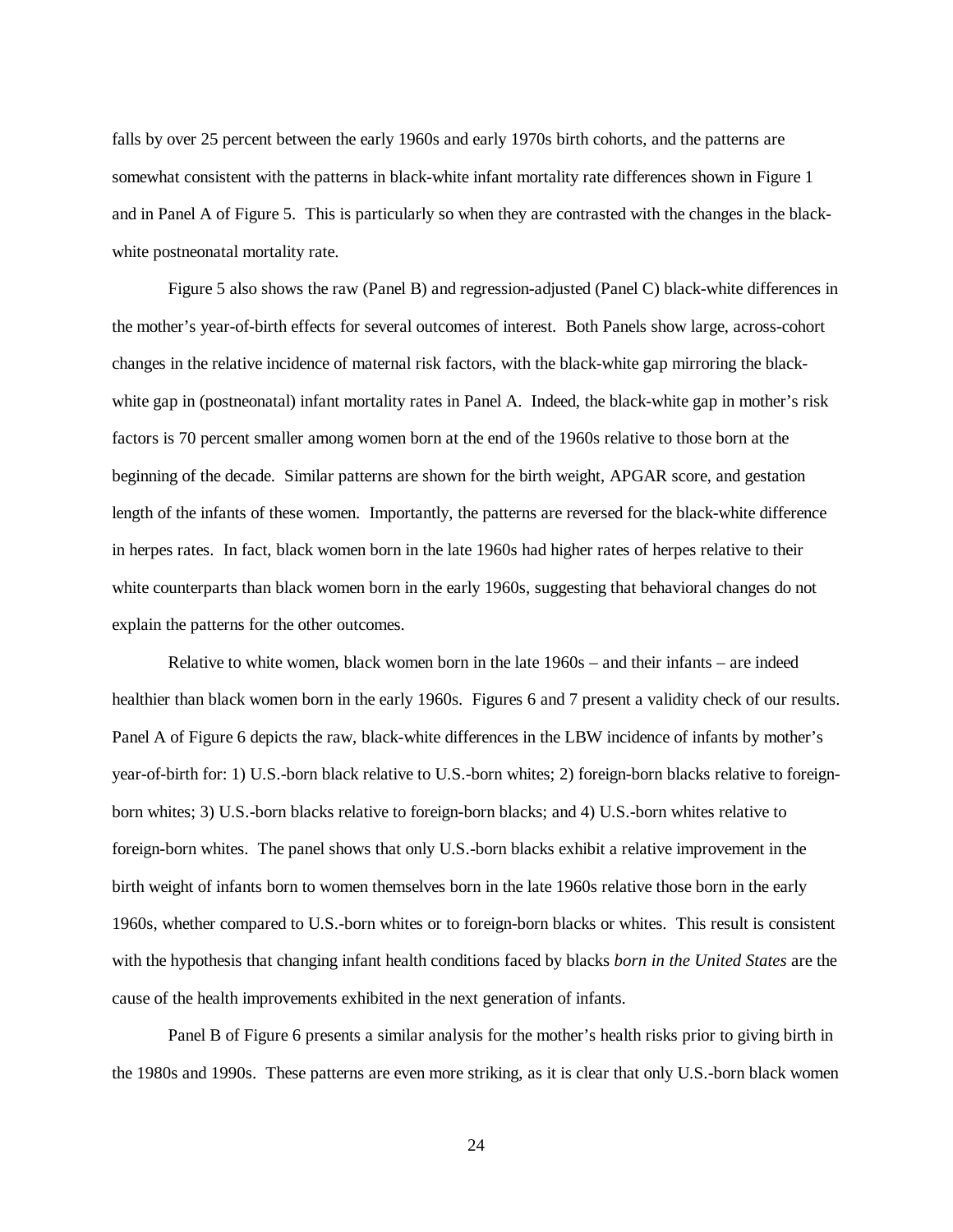exhibit an across-cohort gain in health as an adult relative to the various comparison groups. Further, the trend breaks in both panels correspond with those in Figure 5 A.

Figure 7 shows the raw (Panel A) and regression-adjusted (Panel B) difference-in-differences – (native black minus native white) minus (foreign black minus foreign white) – in mother's year of birth effects for several outcomes of interest. In all cases, the patterns are striking and consistent with the infant health conditions hypothesis. In particular, there are sharp improvements in the relative health of U.S.-born black mothers (and their infants) who are born in the late 1960s compared to those born in the early 1960s, with patterns very consistent with the predicted trend break in year-of-birth effects. The only exceptions are the patterns for herpes rates, which is again consistent with the maintained hypothesis.

Table 3 presents results of estimating equation (2), which fits a difference-in-differences model to the estimated mother's birth cohort effects shown in the figures, for U.S.-born and foreign-born women. Thus, the estimates compare outcomes among black mothers for the 1968-1970 birth cohorts versus the 1960-1962 birth cohorts to the corresponding change for white mothers for the two groups. The first three columns present the raw, unadjusted results, while the final three columns present the regression-adjusted results. The table also presents the difference-in-differences-in-differences estimates obtained by further contrasting the relative changes in the black-white differences between U.S.- and foreign-born women.

The results indicate significant cohort improvements in maternal health for black woman born in the late 1960s. Maternal risk factors (labeled and other risk factors) as well as birth outcomes (birth weight, 5-minute APGAR score, gestation length) all improve for mothers born in the late 1960s versus those born in the early 1960s. A less consistent pattern is observed for white mothers. The difference-indifferences-in-differences estimates contrasting U.S.- and foreign-born women show that across a range of health outcomes, across cohort gains for U.S.-born blacks were larger than for whites. The estimated improvement is large. For example, the estimates suggest that the black-white gap in very low birth weight incidence was 30 percent lower in the 1968-70 cohorts than in the 1960-62 cohorts. Only one factor worsened across black cohorts relative to whites: the herpes rate. This is consistent with our hypothesis that infant health changes account for the observed cohort patterns, and if anything suggests that sexuallyrelated behaviors of black women born in the late 1960s are moving in opposition to the other outcomes.

25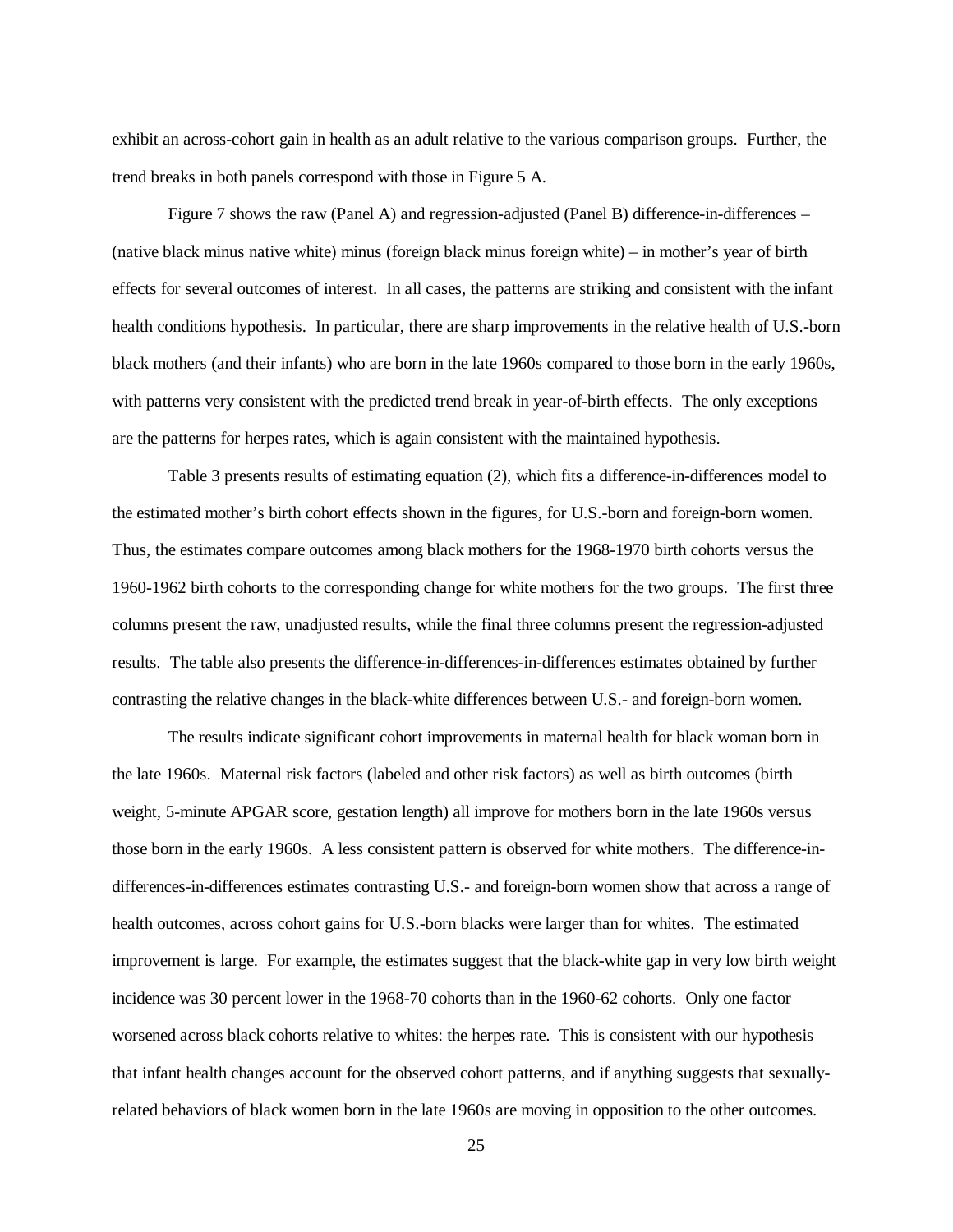Table 4 presents the difference-in-differences-in-differences results from four different regression specifications – the "Unadjusted" column is the same as column 3 of Table 3, while the "Regression 3" column corresponds to column 6 of Table 3. The main conclusion is that the results are quite robust across specifications.

# B. Results for Southern versus Northern United States **(ignore, since doesn't correspond with revised figures)**

Figure 8, panel A compares differences in infant mortality rate by race during the 1960s between northern states (New Jersey, New York, Pennsylvania, Indiana, Illinois, Michigan, Ohio, Wisconsin) and states in the South. The differences by race decrease in both northern and southern states, but the improvement for black infants is clearly larger in the South than in northern states.

Panels B plots the difference by race in the incidence of birthweight below 1000 grams during the 1980s and 1990s by the region in which the mother was born. These differences are regression-adjusted using equation (1) and allow all regression coefficients to be different in the North and South. Greater across-cohort gains in the incidence of birthweight below 1000 grams are observed among black women born in the South than among black women born in northern states. The same patterns of larger improvements for black mothers born in southern states is observed for the likelihood that an infant's APGAR score was less than 8 (Panel C) or below 7 (Panel D). Also, there is a strong correspondence in the timing of the breaks for black infant health in the 1980s and 1990s with the patterns in Panel A for infant health during the 1960s. These patterns are consistent with health at the beginning of mother's life being a driving force in the birth outcomes of their infants.

#### C. Comparisons between Mississippi and Alabama

Panels A and B of Figure 10 plots the black-white differences in infant mortality rates during the 1960s in Alabama and Mississippi, respectively. It is clear that the black relative improvements in infant mortality are much greater in Mississippi than in Alabama. It should be noted that these are the two neighboring states in the South with the greatest difference in changes in relative mortality rates during the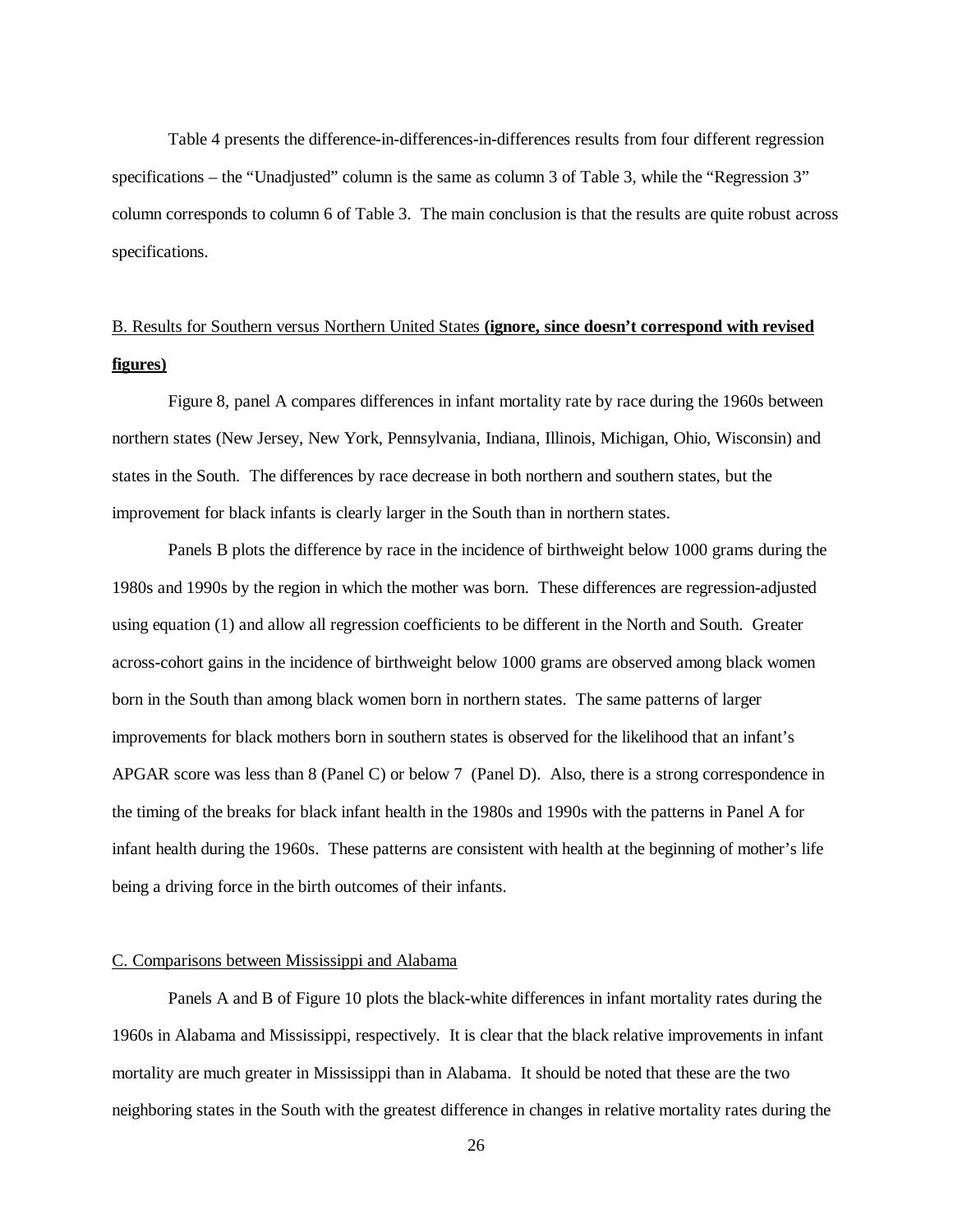1960s. This makes Alabama and Mississippi good states for testing the hypothesis that improvements in infant health affect maternal health.

Panels C and D of Figure 10 plot the regression-adjusted black-white differences in outcomes by mother's year of birth for the incidence of low birth weight, low APGAR score, and maternal risk factors. (These figures are all based on the same regressions used in Tables 5 and 6, and therefore allow the effects to vary by state.) Across the set of outcomes, it is clear that the across-cohort relative gains in birth outcomes are larger for Mississippi-born black mothers than for mothers born in Alabama. Further, the patterns by mother's year of birth correspond remarkably well with the patterns in Panel A for infant health changes in Mississippi and Alabama. These figures provide very strong evidence that the relative improvements in infant health conditions are causing relative improvements in the birth outcomes of the women who benefited from the improved conditions. Also, the figures suggest that a difference-indifferences-in-differences regression specification may be a good way of estimating these gains.

Table 6 presents the Mississippi versus Alabama difference-in-differences-in-differences estimates based on various specifications. The first column presents the unadjusted estimates (also reported in the first set of outcomes in the last column of Table 8). The second column reports estimates based on regression equation (1) and constrains the control variables to have the same effects for Mississippi- and Alabama-born women. The third column is based on regression equation (2), and also constrains the variable effects to be the same by mother's state of birth. The final column allows the effects of the control variables to be different by mother's state of birth (the same specification as in Table 8). The results show that the difference-in-differences-in-differences estimates are not sensitive to the way we control for mother's age and year of the birth, and if anything, the estimates increase the fewer restrictions we impose.

#### D. Comparisons between New York and Pennsylvania

 Figure 11 and Table 7. Bottom line – no differences for black women born in the two states. Confirms that one cannot replication the Mississippi versus Alabama findings elsewhere.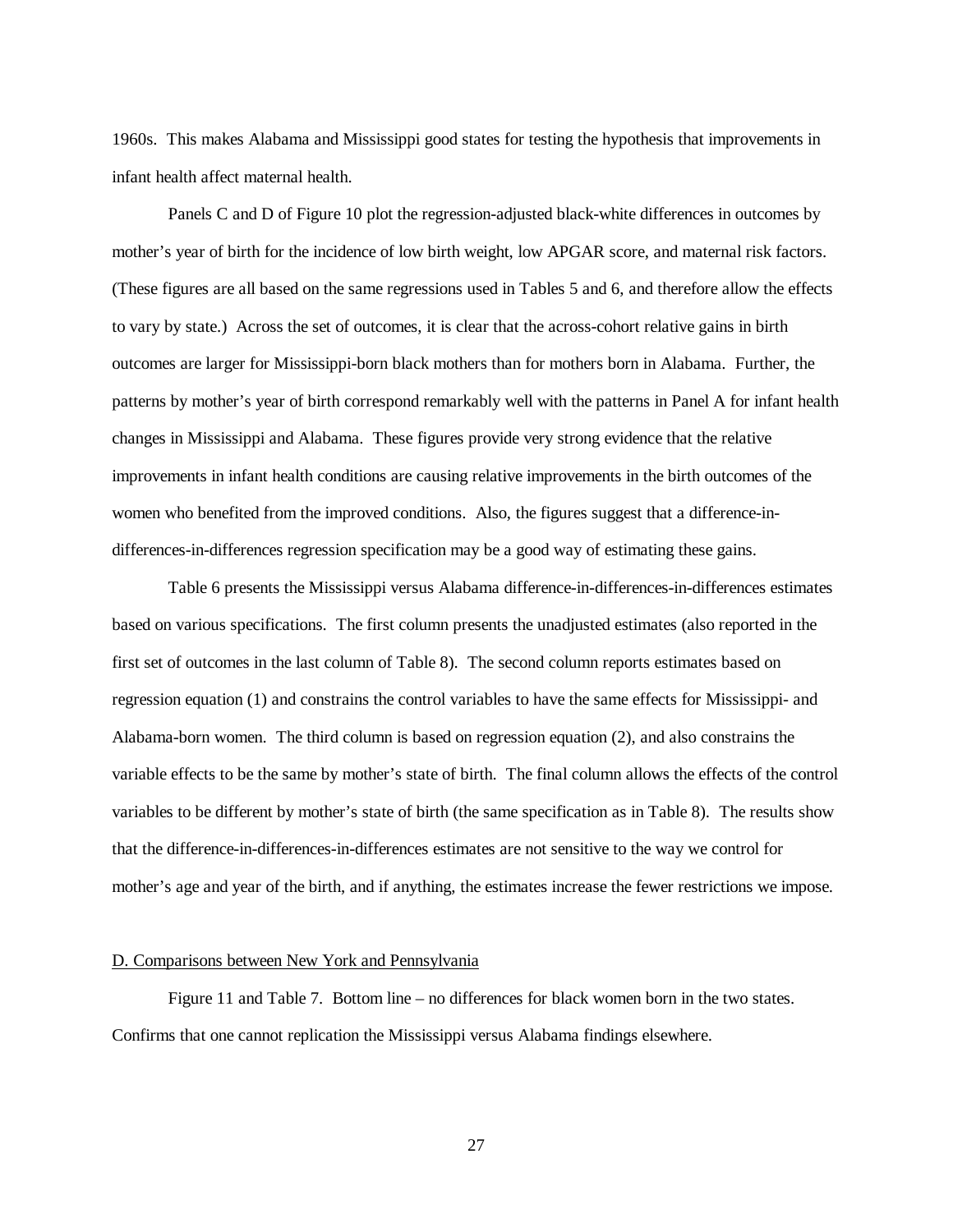Appendix Figure 1 – find similar patterns for black-white test scores (AFQT scores among military applicants). Pretty striking.

#### **VII. Conclusion**

 Results presented above indicate large improvements in the health of black mothers born in the late 1960s when compared with the health of black mothers born a few years earlier. In contrast, white mothers exhibit small to negligible gains across these birth years. These cohort differences correspond to the large relative improvement in black infant health during the 1960s. Moreover, these cohort improvements are largest where infant health improved the most during the 1960s: black mothers born in southern states exhibit the largest cohort improvements, and black mothers born in Mississippi exhibit larger cohort effects than black mothers born in neighboring Alabama. Validity checks afforded by the data further suggest that improved infant health among black infants during the 1960s in the United States was behind these cohort changes. For example, improvements in cohort health are not observed for black mothers born abroad who did not experience the 1960s improvement in infant health in the U.S. Additionally, the health measure collected on the birth certificate that is more likely to be related to behavior as adults rather than early-life health, the incidence of genital herpes, goes in the opposite direction from the cohort effect among black mothers.

Future work on this topic will expand the coverage of natality detail files to additional years (e.g. including births between 1983 and 1984, 1998 and 1999). This will improve the age coverage of birth cohorts at either end of the 1959-1970 birth interval, as well as permitting analysis of additional birth years. In the process of expanding the data coverage, we will also allow for additional factors which might be related to birth outcomes, including birth order and prenatal care, as well as looking at additional health outcome measures, such as the existence of abnormal conditions in newborn infants. We will also use the county-level federal expenditure information provided by the REIS data along with the timing of certification of each hospital in the U.S. for the Medicare program to evaluate the initial "treatment" stage when infant health improved.

28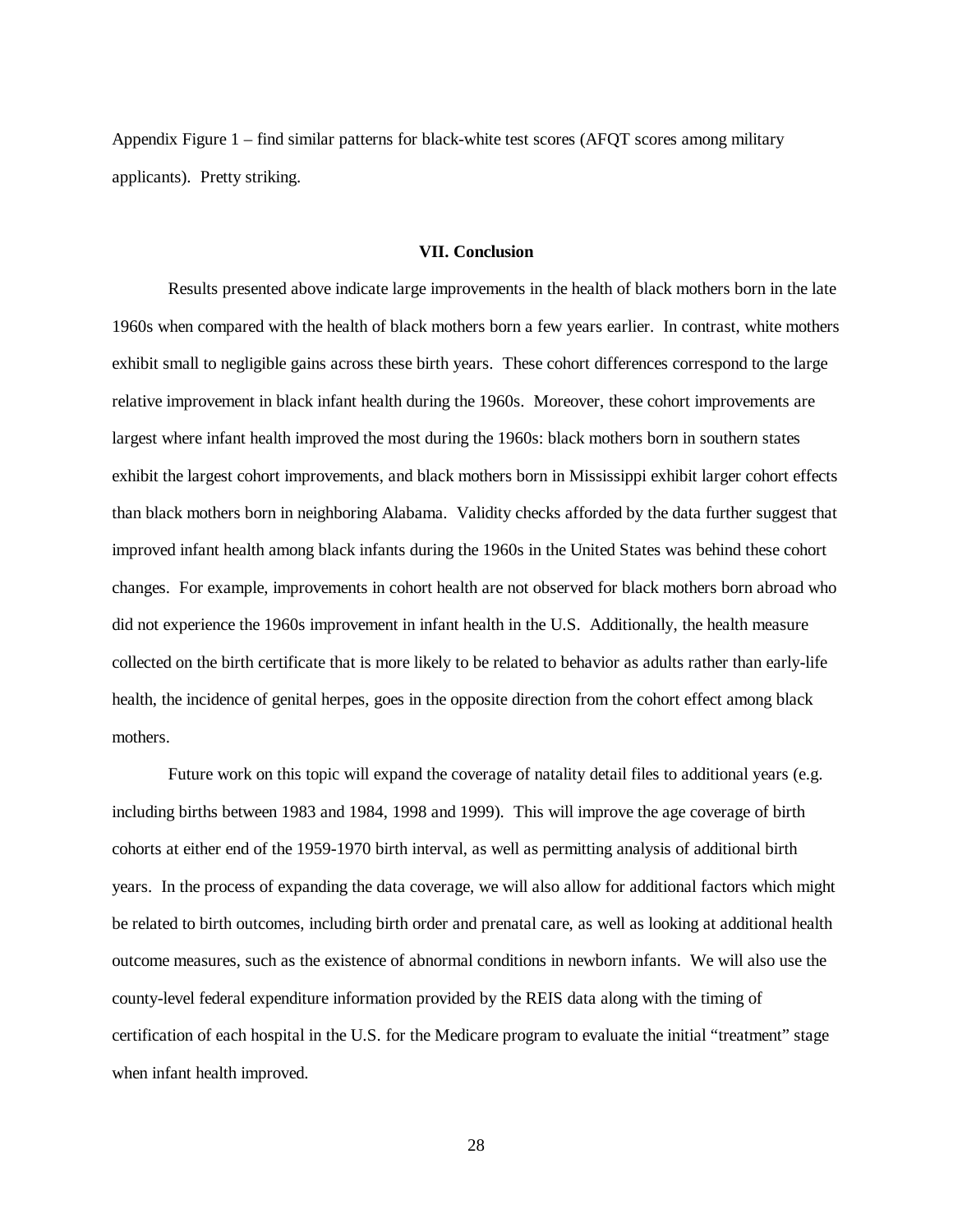Finally, we also intend to look at additional outcome measures. We will analyze outcomes for both men and women using the 2000 Census Long-form data. In addition, our hypothesis would seem to explain the "anomaly" of reductions in the black-white test achievement gap in the 1980s. Appendix Figure 4 (from Hanushek 2001) shows a pronounced reduction in the science, math and reading score differences between black and white students at age 17. These 17-year-olds were born in the 1960s and the black relative achievement gains, like the changes in maternal health at the U.S. level, mirror the relative gains in infant health for these birth cohorts. We will use the local variation in infant health conditions during the 1960s as well as the expansion in social programs that may have enabled their improvement to further investigate the role of infant health across the range of adult outcomes.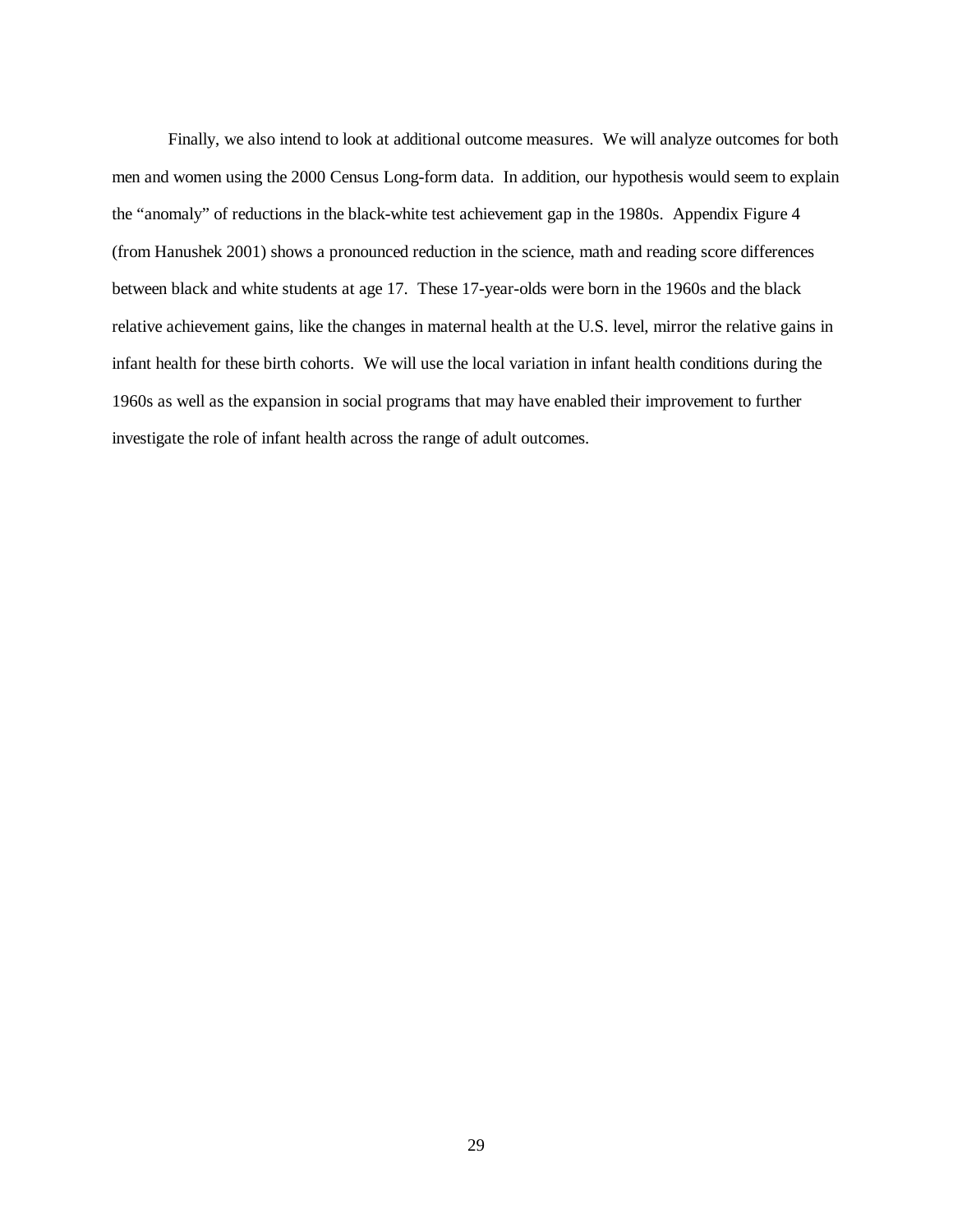#### **References**

- Almond, Douglas, "Is the 1918 Influenza Pandemic Over? Long-term Effects of *In Utero* Influenza Exposure in the Post-1940 U.S. Population," mimeograph, University of California, Berkeley, 2003.
- Almond, Douglas, Kenneth Y. Chay, and Michael Greenstone, "Civil Rights, the War on Poverty, and Black-White Convergence in Infant Mortality in Mississippi," mimeograph, University of California, Berkeley, 2003.
- Almond, Douglas, Kenneth Y. Chay, and David S. Lee, "The Costs of Low Birth Weight," Quarterly Journal of Economics, August 2005, 1031-1083
- Barker, D.J.P. Mothers, Babies and Health in Later Life. Edinburgh: Churchill Livingstone: 1998.
- Barker, D.J.P., "The Fetal and Infant Origins of Adult Disease," British Medical Journal, 301 (1992), 1111.
- Barker, D.J.P., P.D. Winter, C. Osmond, et al., "Weight in Infancy and Death from Ischaemic Heart Disease," Lancet, 2 (1989), 577-580.
- Barker, D.J.P., P.D. Gluckman, K.M. Godfrey, et al., "Fetal Nutrition and Cardiovascular Disease in Adult Life," Lancet, 341 (1993), 938-941.
- Behrman, Jere R., Mark R. Rosenzweig, and Paul Taubman, "Endowments and the Allocation of Schooling in the Family and in the Marriage Market: The Twins Experiment," Journal of Political Economy, CII (1994), 1131-1174.
- Behrman, Jere R., and Mark R. Rosenzweig, "The Returns to Increasing Body Weight," PIER Working Paper No. 01-052, 2001.
- Case, Anne, Darren Lubotsky, and Christina Paxson, "Economic Status and Health in Childhood: The Origins of the Gradient," NBER Working Paper No. 8344, 2001.
- Christensen, K., J.W. Vaupel, N.V. Holm, et al., "Mortality among Twins after Age 6: Fetal Origins Hypothesis versus Twin Method," British Medical Journal, 310 (1995), 432-436.
- Costa, Dora L. "Understanding Mid-Life and Older Age Mortality Declines: Evidence from Union Army Veterans." NBER Working Paper No. 8000: 2000.
- Currie, Janet and Rosemary Hyson, "Is the Impact of Health Shocks Cushioned by Socioeconomic Status? The Case of Low Birthweight," AEA Papers and Proceedings, LXXXIX (1999), 245-250.
- Davis, Karen and Schoen, Cathy. Health and the War on Poverty: A Ten-Year Appraisal. Washington, DC: The Brookings Institution, 1978.
- Elo, Irma T. and Samuel H. Preston. "Effects of Early-Life Conditions on Adult Mortality: A Review." Population Index, Summer 1992, 58(2): 186-211.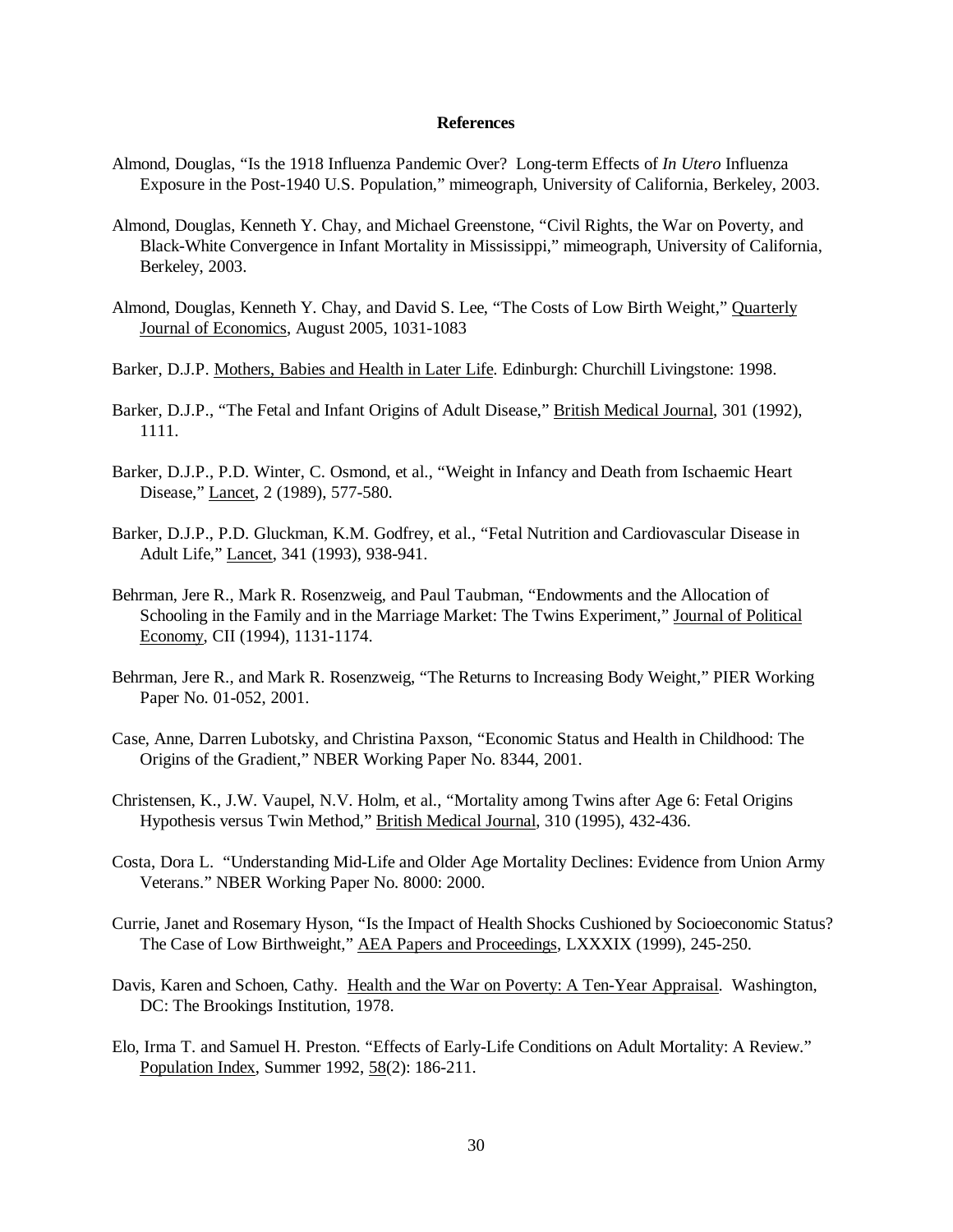- Emanuel, I., C.B. Hale, and C.J. Berg, "Poor Birth Outcomes of American Black Women: An Alternative Explanation," Journal of Public Health Policy, 10 (1989), 299-308.
- Geronimus, Arline T., "Black/White Differences in the Relationship of Maternal Age to Birthweight: A Population-Based Test of the Weathering Hypothesis," Social Science and Medicine, 42 (1996), 589- 597.
- Geronimus, Arline T., "Understanding and Eliminating Racial Inequalities in Women's Health in the United States: The Role of the Weathering Conceptual Framework," Journal of American Medical Women's Association, 56 (2001), 133-137.
- Gruber, Jonathan, Phillip Levine, and Douglas Staiger, "Abortion Legalization and Child Living Circumstances: Who is the 'Marginal Child'?" Quarterly Journal of Economics, CXIV (1999), 263- 291.
- Hanushek, Eric A., "Black-White Achievement Differences and Governmental Interventions," American Economic Review, Papers and Proceedings, 91 (2001), 24-28/
- Hayward, Mark, Bridget Gorman, and Kristen Robinson. "The Long Arm of Childhood: The Influence of Early Life Social Conditions on Men's Mortality." Population Research Institute Working Paper No. 1-4, The Pennsylvania State University: March 2001.
- Innes, Kim E., et al., "Association of a Woman's Own Birth Weight with Subsequent Risk for Gestational Diabetes," Journal of the American Medical Association, 287 (2002), 2534-2541.
- Kempe, A., et al., "Clinical Determinants of the Racial Disparity in Very Low Birth Weight," New England Journal of Medicine, 327 (1992), 969-973.
- Kleinman, JC, and SS Kessel, "Racial Differences in Low Birth Weight. Trends and Risk Factors.," New England Journal of Medicine, 317 (1987), 749-753.
- Kramer, Michael S., "Invited Commentary: Association between Restricted Fetal Growth and Adult Chronic Disease: Is It Causal? Is It Important?" American Journal of Epidemiology, 152 (2000), 605- 608.
- Leon, D.A., M. Johansson, and F. Rasmussen, "Gestational Age and Growth Rate of Fetal Mass Are Inversely Associated with Systolic Blood Pressure in Young Adults," American Journal of Epidemiology, 152 (2000), 597-604.
- National Institute for Child and Human Development, Health Disparities: Bridging the Gap (Bethesda, MD, 2000).
- Phillips, David I. W., et al., "Fetal Growth and the Fetal Origins Hypothesis in Twins Problems and Perspectives," Twin Research, IV (2001), 327-331.
- Rasmussen, Kathleen M., "The 'Fetal Origins' Hypothesis: Challenges and Opportunities for Maternal and Child Nutrition," Annual Review of Nutrition, 21 (2001), 73-95.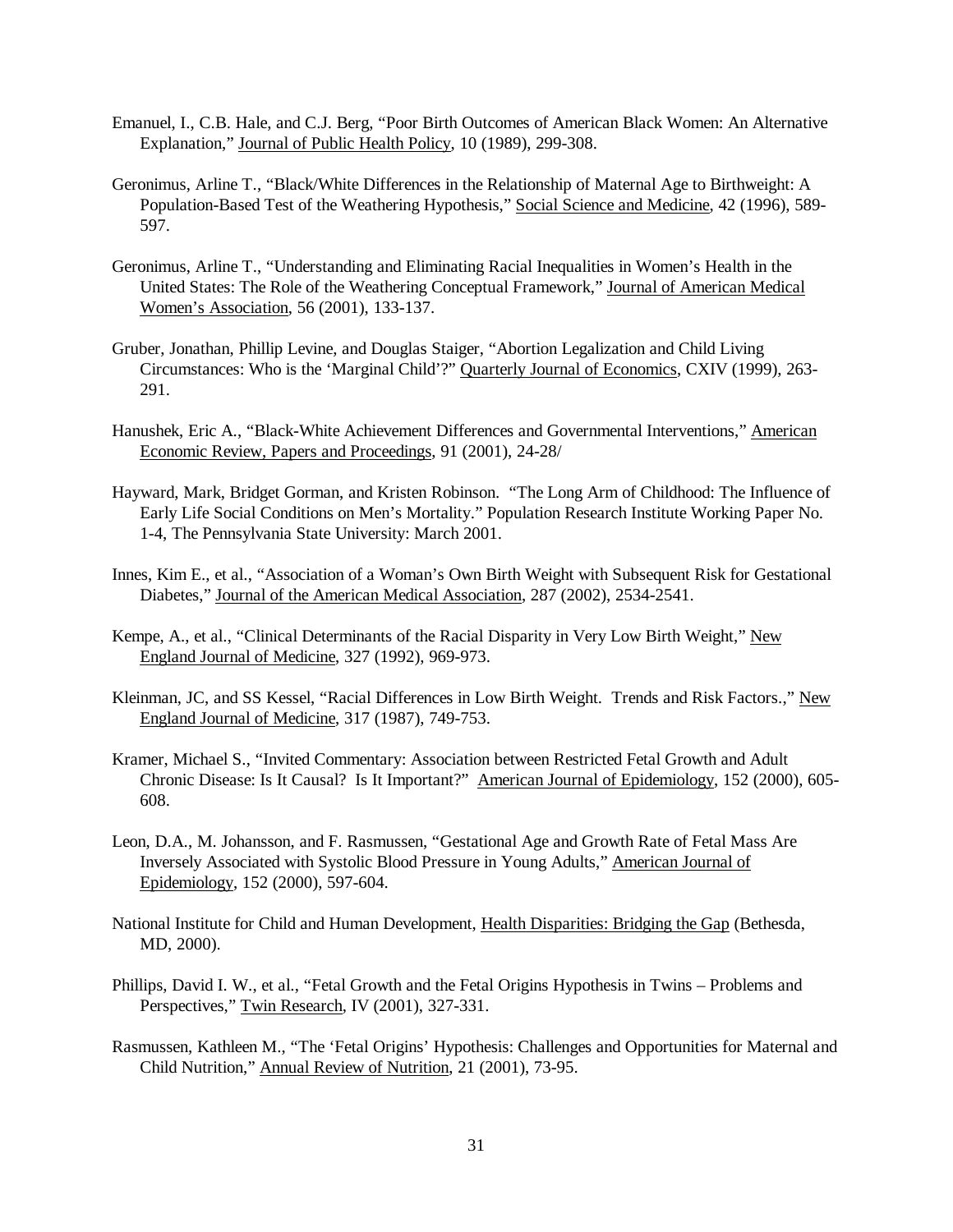- Robinson, Roger. "The Fetal Origins of Adult Disease." British Medical Journal, February 2001, 322: 375.
- Schoendorf, Kenneth C., C. J. Hogue, J.C. Klein, and D. Rowley, "Mortality among Infants of Black as Compared with White College-Educated Parents," New England Journal of Medicine, 326 (1992), 1522-1526.
- Schultz, T. Paul, "Human Capital, Schooling and Health Returns," Center Discussion Paper No. 853, Yale University, 2003.
- Schulman, Kevin A., et al., "The Effect of Race and Sex on Physicians' Recommendations for Cardiac Catheterization," New England Journal of Medicine, 340 (1999), 618-626.
- Smith, David Barton. Health Care Divided: Race and Healing a Nation. Ann Arbor: University of Michigan Press, 1999.
- Smith, James P. "Healthy Bodies and Thick Wallets: The Dual relation Between Health and Economic Status." Journal of Economic Perspectives, 1999, 13(2): 145-167.
- Stein, Z., M. Susser, G. Saenger, and F. Marolla, Famine and Human Development: The Dutch Hunger Winter of 1944-45 (New York, NY: Oxford University Press, 1975).
- Susser, Mervyn and Bruce Levin, "Ordeals for the Fetal Programming Hypothesis," British Medical Journal, 318 (1999), 885-886.
- U.S. Congress, Office of Technology Assessment, Healthy Children: Investing in the Future, OTA-H-345 (Washington D.C.: U.S. Government Printing Office, 1988).
- U.S. Department of Health and Human Services, Racial and Ethnic Disparities in Infant Mortality (Washington D.C.: Office Of Minority Health, 2000).
- Vagero, D., and D. Leon, "Ischemic Heart Disease and Low Birth Weight: A Test of the Fetal-Origins Hypothesis from the Swedish Twin Registry," Lancet, 343 (1994), 260-263.
- Williams, Sheila, and Richie Poulton, "Twins and Maternal Smoking: Ordeals for the Fetal Origins Hypothesis? A Cohort Study," British Medical Journal, 318 (1999), 897-900.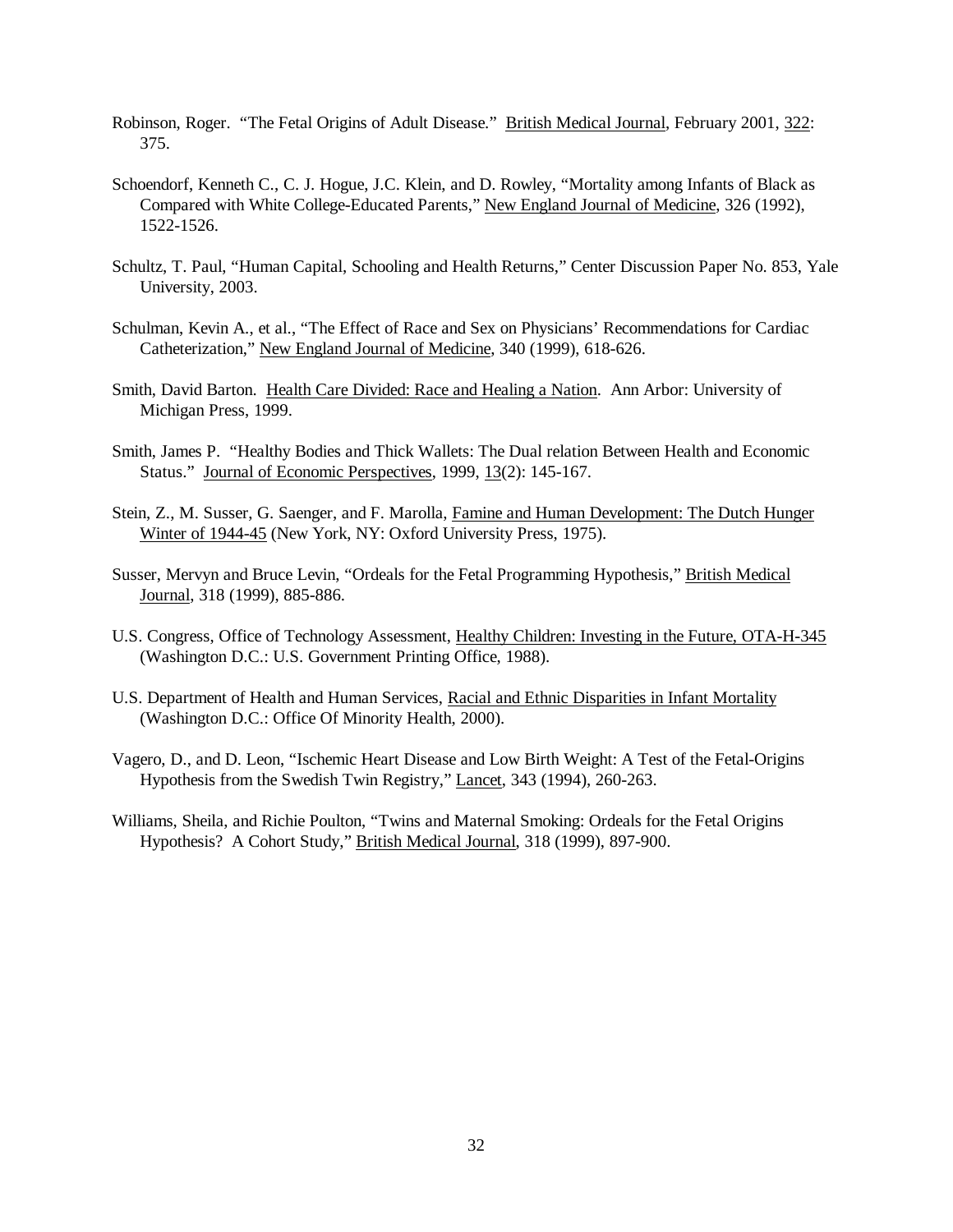#### **Appendix: Potential Mechanisms by which Infant Health Improved During the 1960s**

#### A. Increases in Federal Transfer Payments (REIS data)

 $\overline{a}$ 

There has been relatively little work on the proximate causes of decreased infant mortality during the 1960s. Given the magnitude of the changes in infant mortality and the fact that several key federal programs that could have had an impact on infant health, including Medicaid and Food Stamps, were initiated during this period, this is somewhat surprising. While it is not the focus of this paper, the relationship between the 1960s infant mortality decline and the large increase in federal transfer programs can be assessed in future work using 1960s data on transfer payments from the Bureau of Economic Analysis and information on infant mortality from annual print volumes of the *Vital Statistics of the United States*. These two sets of information are currently being converted to an electronic format for each county in the United States.

For present purposes, it is nevertheless helpful to consider in general terms how infant health conditions may have changed during the 1960s. As noted above, infant mortality rates can change for two substantively distinct reasons 1) changes to the (unobserved) distribution of individual health 2) changes to the health threshold at which newborn infants survive infancy. Obviously, many factors changed during the 1960s that could affect either the unobserved distribution of health or the health thresholds for infant survival. That we observe large decreases in infant mortality for African American infants over this period indicates that large changes indeed occurred in either the initial health distribution or the survival thresholds. However, because we observe improvements in subsequent maternal health for mothers born during the late 1960s, it appears that improvements in the unobserved distribution of health were more important.<sup>21</sup>

As we can observe these improvements in cohort health in the aggregate (that is among persons born in the United States) we would ideally like to investigate the causes of improved initial health in data series with national coverage. However, national data from the 1960s on factors that might conceivably have led to improvements in initial health are scarce. *Disaggregated* data series providing such

 $21$  Alternatively, if the health threshold at which infants survived shifted to the right (due to a decrease in access to medical care or a deterioration in medical technology), this same pattern could be observed.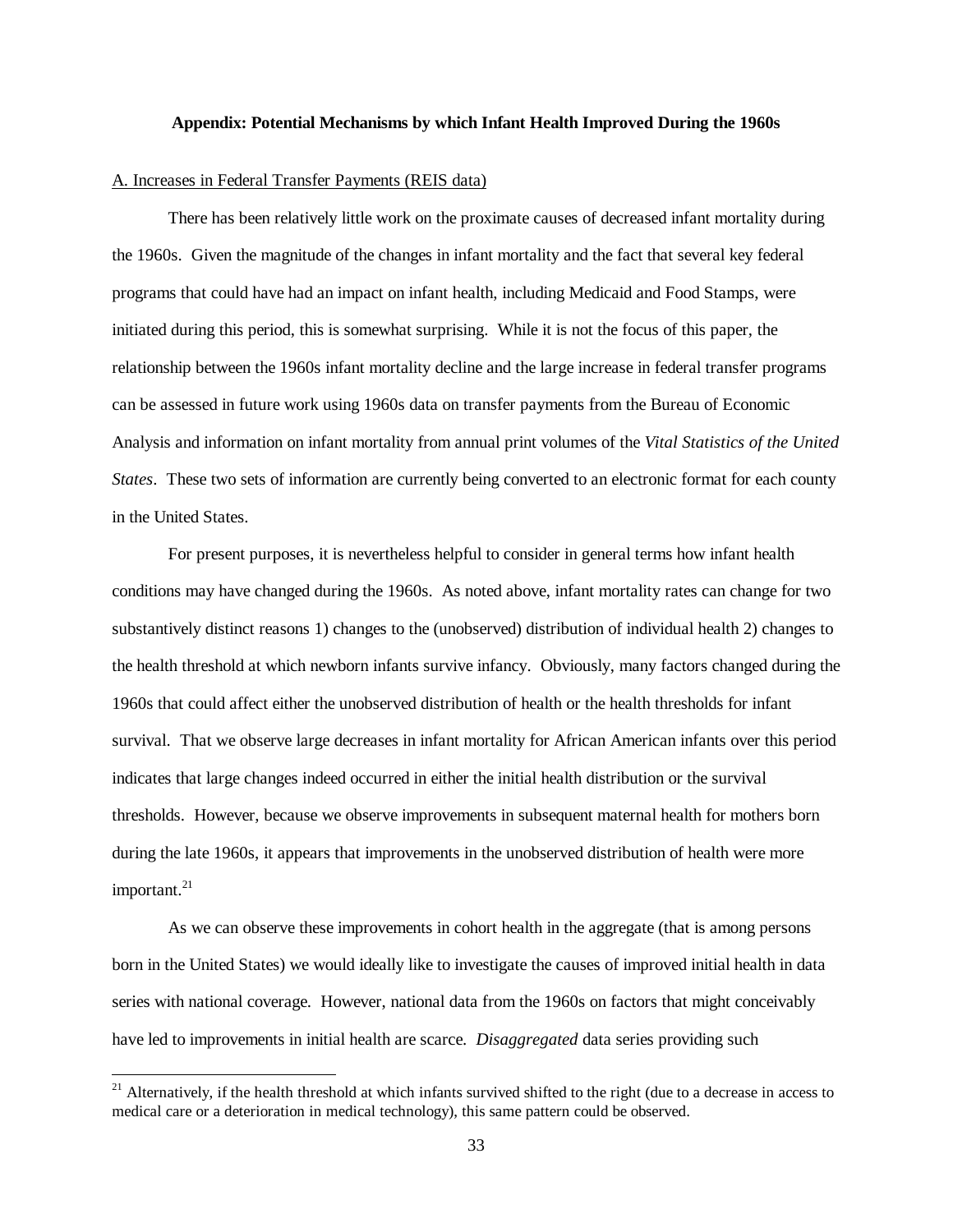information, which might conceivably permit analysis of which groups or geographic regions were more likely to be affected by public policies, institutional changes, etc., are even more difficult to obtain.

The Bureau of Economic Analysis (BEA) produces annual time series of economic data at state and local levels as part of its Regional Economic Information System. Among these data series, BEA collects information on transfer payments, $^{22}$  including, medical insurance payments, Food Stamps payments, and other federal expenditures that could impact infant health. Such series are of particular interest given their large expansion under the War on Poverty and Great Society programs.

Transfer payments in aggregate more than doubled during the 1960s, reaching \$59 billion in 1968 (in 1968 dollars). While most of this increase was driven by the expansion of the Social Security program, the inception of major health policies, including Medicare, Medicaid, and Food Stamps can be investigated for their impact on infant health.

BEA produces electronic data on transfer payments at the national, state, and county level back to 1969. Before 1969, no such electronic data exist. BEA has, however, provided microfiche of transfer payments at the national, state, and county level for 1959, 1962, 1965, 1966, 1967, and 1968. For the purposes of this research project, these microfiche are currently being converted to an electronic format. These data include a breakdown of transfer payments into approximately twenty payment categories. *A priori*, the most likely expenditure candidates to exert an effect on infant health are the "Medical Insurance Payments", "SSI, AFDC, General Assistance Payments", and "Food Stamps Payments".<sup>23</sup>

The Medical Insurance Payments category records zero payments until 1966, when the Medicare and Medicaid programs were established. Payments were approximately one billion dollars in 1966, \$4.3 billion in 1967, and \$5.7 billion in 1968 (all figures in unadjusted dollars). SSI, AFDC, and General Assistance payments started at a higher initial level and increased more modestly – from \$3.2 billion in 1959 to \$5.7 billion in 1968. Finally, the Food Stamp program began in the early 1960s, and increased

 $\overline{a}$ 

 $^{22}$  Transfer payments are defined as "payments to persons for which they do not render services in the current period" (U.S. Department of Commerce, Bureau of Economic Analysis).

 $23$  Unfortunately, the BEA did not retain any documentation for the pre-1969 microfiche data.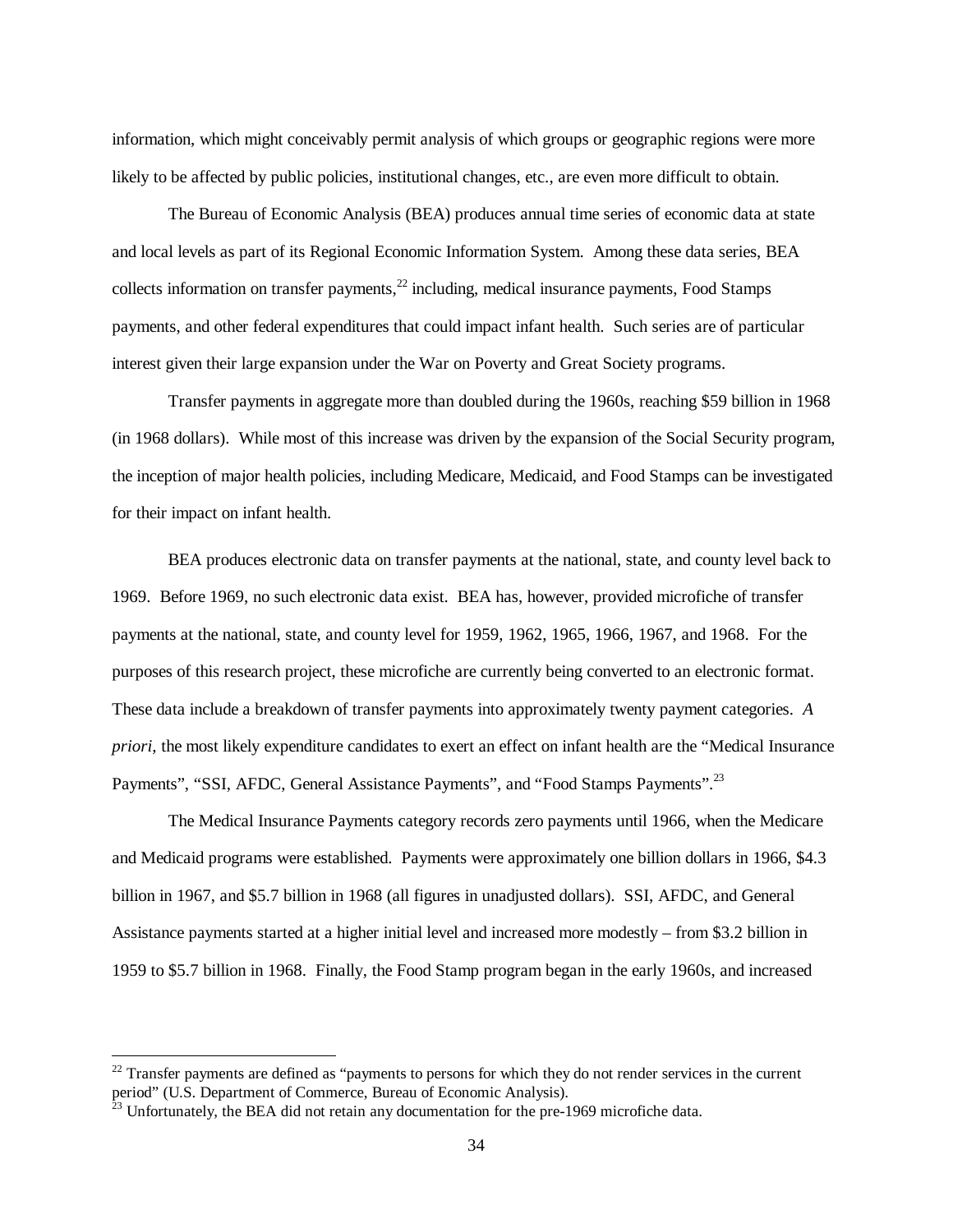rapidly, but Food Stamps was a comparatively small program and did not exceed \$100 million in payments until 1967.

A systematic analysis of the regional variation in the expansion of transfer payments cannot be conducted until the 1960s microfiche data have been converted to an electronic format. However, initial results obtained by looking at the state levels of transfer payments suggest substantial regional variation in the expansion and importance of these programs.

For example, in terms of per-capita medical insurance payments, New York State experienced approximately twice as large an increase between 1965 and 1968 as did Mississippi or Alabama, and approximately forty percent faster growth than Pennsylvania. In contrast, Food Stamp payments increased much more rapidly in Mississippi between 1965 and 1968 than in other states; per-capita expenditures were more than five times as high as in neighboring Alabama in 1968. Per-capita food stamp expenditures in New York were essentially zero throughout the 1960s.

In future work, we will investigate the inception and expansion of these programs at the county level within each state, matching these expenditure series to data on infant and maternal mortality. The analysis of BEA data should provide information on the role of federal transfer programs in generating improvements in infant and thereby cohort health during the 1960s. As the effect of these programs on cohort health has not previously been considered, it will potentially provide more comprehensive estimates of the benefits of these signature federal programs.

#### B. Alternative Potential Mechanisms Presented in Mississippi Paper

We will also investigate the role of other key 1960s changes that may have affected infant health outcomes. In particular, we will explore the role of expanded access to medical care for African Americans with the desegregation of southern hospitals during the 1960s. In Mississippi, where hospitals were strictly segregated until the mid-1960s, it appears that the inception of the Medicare program created a large financial incentive for hospitals to comply with Title VI of the 1964 Civil Rights Act, which prohibited racial segregation and discrimination in institutions receiving federal funding. We plan to match

35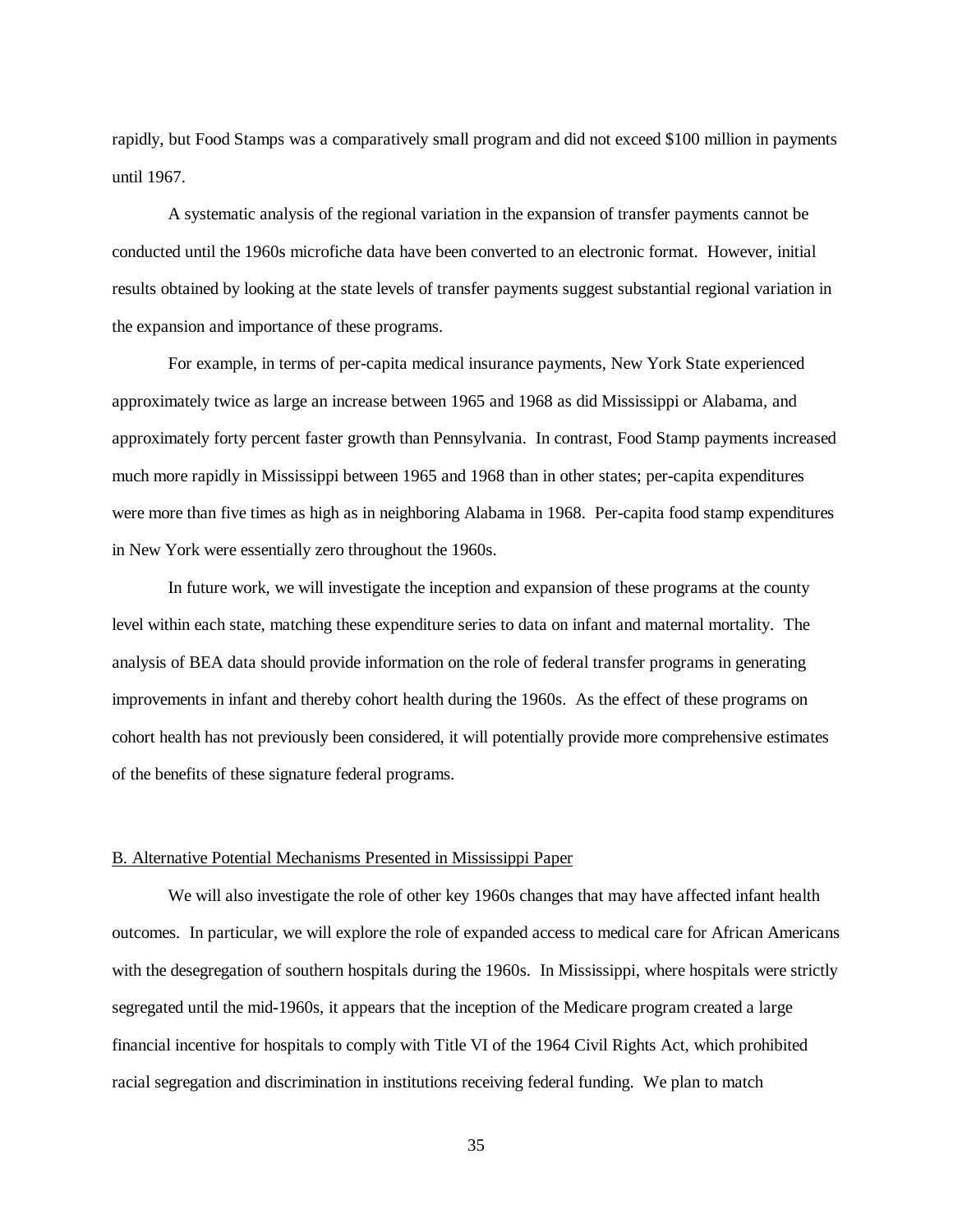information on certification for the Medicare program for each hospital in the United States provided by the annual American Hospital Association guides to the county-level data on infant and maternal mortality rates provided by the annual *Vital Statistics* volumes in order to further evaluate this hypothesis.

Additional factors that will also be explored include the expansion of the maternal and infant care component of the Maternal and Child Health program (not recorded separately in the BEA data). This program explicitly aimed to improve the health of mothers and infants from families with low income levels and diverse racial and ethnic heritages and those living in rural areas without access to care. Moreover, the 1963 and 1965 amendments to Title V resulted in dramatic increases in MCH funding of maternal and infant care projects (Davis and Schoen 1978). It appears, however, that this program was likely to have been more important in Northern and urban areas than in the South, where the improvement in infant health was the most dramatic. Finally, previous work has pointed to the expansion of the network of community health centers as important for infant health during the 1970s. The role of these centers during the 1960s will also be evaluated, although the number of centers opened during the 1960s was quite limited (Goldman and Grossman 1988).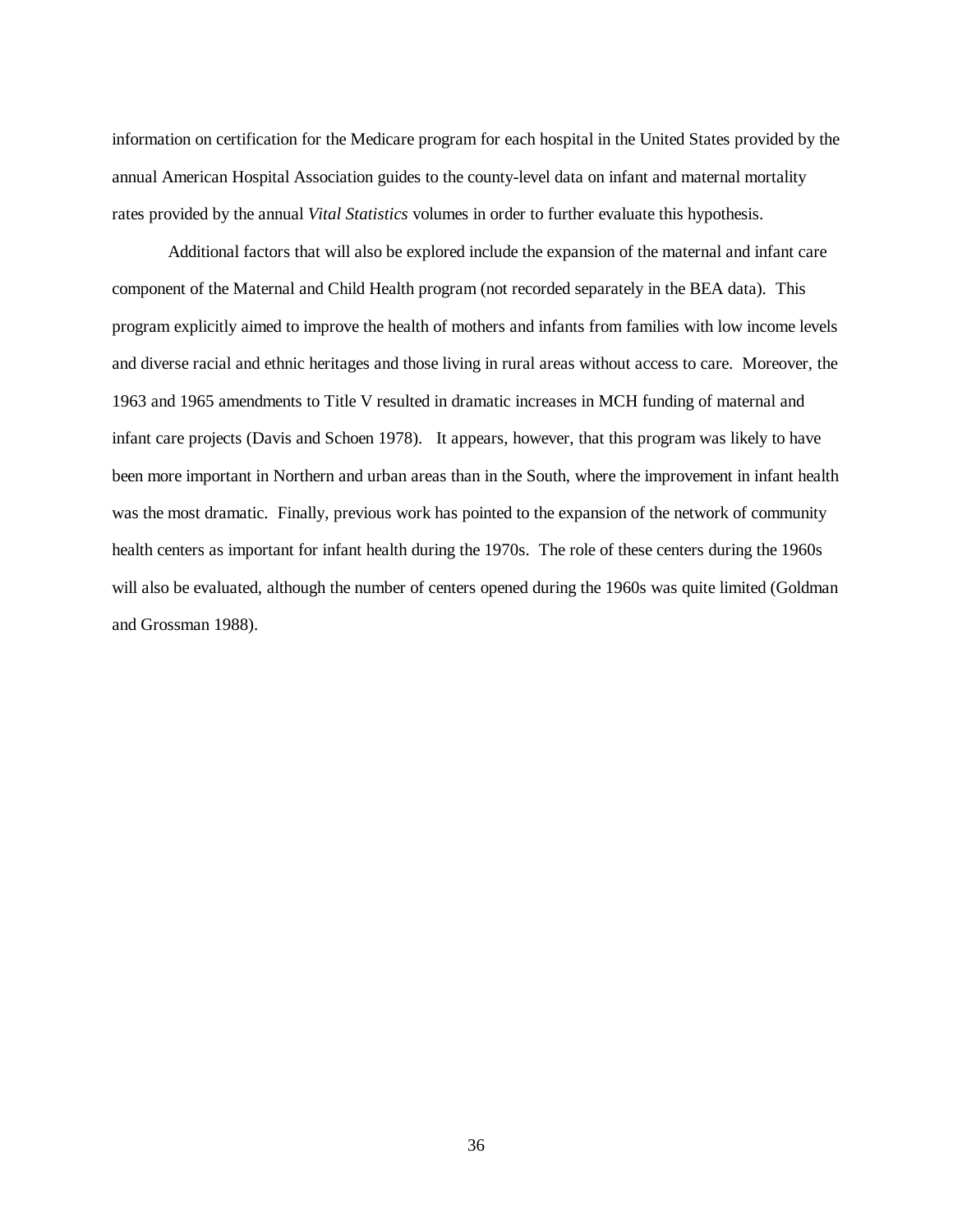|                       |                          |                        | Incidence $< 1500$ grams (per 1,000 births) |                                           |                           | Incidence $< 1000$ grams (per 1,000 births) |                           |                       |  |  |  |  |  |
|-----------------------|--------------------------|------------------------|---------------------------------------------|-------------------------------------------|---------------------------|---------------------------------------------|---------------------------|-----------------------|--|--|--|--|--|
|                       | No cohort effects        |                        | Cohort effects                              |                                           |                           | No cohort effects                           | Cohort effects            |                       |  |  |  |  |  |
| Coefficients          | <b>Black</b>             | White                  | <b>Black</b>                                | White                                     | <b>Black</b>              | White                                       | <b>Black</b>              | White                 |  |  |  |  |  |
| Mother Age Effects    |                          |                        |                                             |                                           |                           |                                             |                           |                       |  |  |  |  |  |
| $16-17$               | $-1.89***$               | $2.90***$              | $1.25***$                                   | $0.47*$                                   | $-1.11***$                | $1.17^{\ast\ast\ast}$                       | $0.63***$                 | 0.15                  |  |  |  |  |  |
|                       | (0.24)                   | (0.22)                 | (0.24)                                      | (0.27)                                    | (0.16)                    | (0.15)                                      | (0.17)                    | (0.19)                |  |  |  |  |  |
| 18-19                 | $-1.92$ <sup>***</sup>   | $1.59***$              | 0.14                                        | $-0.16$                                   | $-1.22$ ***               | $0.67***$                                   | $-0.09$                   | $-0.01$               |  |  |  |  |  |
|                       | (0.14)                   | (0.13)                 | (0.14)                                      | (0.18)                                    | (0.10)                    | (0.09)                                      | (0.10)                    | (0.12)                |  |  |  |  |  |
| $20 - 21$             | $-1.88$ <sup>***</sup>   | $0.62$ <sup>***</sup>  | $-0.55$ <sup>***</sup>                      | $-0.52$ <sup>***</sup>                    | $-1.01$ <sup>***</sup>    | $0.24$ ***                                  | $-0.29$ <sup>***</sup>    | $-0.19$ <sup>**</sup> |  |  |  |  |  |
|                       | (0.11)                   | (0.09)                 | (0.11)                                      | (0.13)                                    | (0.07)                    | (0.07)                                      | (0.07)                    | (0.09)                |  |  |  |  |  |
| $22 - 23$             | $-1.17$ <sup>***</sup>   | $0.15^*$               | $-0.44$ <sup>***</sup>                      | $-0.38$ ***                               | $-0.56$ <sup>***</sup>    | 0.04                                        | $-0.19$ <sup>***</sup>    | $-0.14$ <sup>**</sup> |  |  |  |  |  |
|                       | (0.09)                   | (0.08)                 | (0.10)                                      | (0.09)                                    | (0.07)                    | (0.06)                                      | (0.07)                    | (0.07)                |  |  |  |  |  |
| $24 - 25$             | $0.00\,$                 | $0.00\,$               | 0.00                                        | 0.00                                      | $0.00\,$                  | $0.00\,$                                    | $0.00\,$                  | 0.00                  |  |  |  |  |  |
|                       | $\overline{\phantom{a}}$ | $\mathbb{H}^{\perp}$   | $\mathbb{H}^{\mathbb{H}}$                   | $\rightarrow$                             | $\mathbb{H}^{\mathbb{Z}}$ | $\mathbb{H}^{\mathbb{Z}}$                   | $\mathbb{H}^{\mathbb{Z}}$ | $\mathbb{L}^2$        |  |  |  |  |  |
| 26-27                 | $0.57***$                | $-0.34***$             | 0.08                                        | $0.53***$                                 | $0.47^{\ast\ast\ast}$     | $-0.23***$                                  | $0.13***$                 | $0.17***$             |  |  |  |  |  |
|                       | (0.09)                   | (0.08)                 | (0.09)                                      | $\overset{(0.09)}{0.91}{}^{\ast\ast\ast}$ | (0.07)                    | (0.06)                                      | (0.07)                    | (0.06)                |  |  |  |  |  |
| 28-29                 | $1.54$ <sup>***</sup>    | $-0.63$ <sup>***</sup> | $0.62$ <sup>***</sup>                       |                                           | $0.81$ <sup>***</sup>     | $-0.34$ ***                                 | $0.23***$                 | $0.34$ ***            |  |  |  |  |  |
|                       | (0.10)                   | (0.08)                 | (0.10)                                      | (0.12)                                    | (0.07)                    | (0.06)                                      | (0.07)                    | (0.09)                |  |  |  |  |  |
| 30-31                 | $2.02$ <sup>***</sup>    | $-0.42$ <sup>***</sup> | $0.68$ ***                                  | $1.83***$                                 | $1.21$ <sup>***</sup>     | $-0.31$ <sup>***</sup>                      | $0.40^{***}$              | $0.65***$             |  |  |  |  |  |
|                       | (0.11)                   | (0.09)                 | (0.11)                                      | (0.16)                                    | (0.08)                    | (0.06)                                      | (0.08)                    | (0.12)                |  |  |  |  |  |
| 32-33                 | $2.96***$                | $-0.28$ ***            | $1.16$ ***                                  | $2.66***$                                 | $1.57***$                 | $-0.15$ **                                  | $0.49***$                 | $1.10^{***}$          |  |  |  |  |  |
|                       | (0.14)                   | (0.10)                 | (0.14)                                      | (0.21)                                    | (0.10)                    | (0.07)                                      | (0.10)                    | $(0.16)$<br>$1.60***$ |  |  |  |  |  |
| 34-35                 | $3.71$ <sup>***</sup>    | 0.04                   | $1.38***$                                   | $3.73***$                                 | $1.66$ <sup>***</sup>     | 0.04                                        | $0.28$ **                 |                       |  |  |  |  |  |
|                       | (0.18)                   | (0.12)                 | (0.18)                                      | (0.27)                                    | (0.13)                    | (0.09)                                      | (0.13)                    | (0.19)                |  |  |  |  |  |
|                       |                          |                        |                                             |                                           |                           |                                             |                           |                       |  |  |  |  |  |
| Married               | $-5.31***$               | $-6.36***$             | $-7.21***$                                  | $-5.26***$                                | $-2.44***$                | $-3.47***$                                  | $-3.51***$                | $-2.83***$            |  |  |  |  |  |
|                       | (0.12)                   | (0.06)                 | (0.13)                                      | (0.06)                                    | (0.09)                    | (0.04)                                      | (0.09)                    | (0.04)                |  |  |  |  |  |
|                       |                          |                        |                                             |                                           |                           |                                             |                           |                       |  |  |  |  |  |
| Education missing     | $4.53***$                | $0.51^{\ast\ast\ast}$  | $4.41***$                                   | $0.59***$                                 | $3.47***$                 | $0.24***$                                   | $3.42***$                 | $0.28***$             |  |  |  |  |  |
|                       | (0.25)                   | (0.08)                 | (0.25)                                      | (0.08)                                    | (0.18)                    | (0.05)                                      | (0.18)                    | (0.05)                |  |  |  |  |  |
| Less than H.S.        | $0.45***$                | $1.36***$              | $0.59***$                                   | $1.26$ ***                                | $0.19*$                   | $0.17*$                                     | $0.27***$                 | 0.14                  |  |  |  |  |  |
|                       | (0.16)                   | (0.15)                 | (0.16)                                      | (0.15)                                    | (0.11)                    | (0.10)                                      | (0.11)                    | (0.10)                |  |  |  |  |  |
| Some College          | $-0.51$ <sup>***</sup>   | $-1.17***$             | $-1.11$ <sup>***</sup>                      | $-1.03***$                                | $0.26***$                 | $-0.63***$                                  | $-0.04$                   | $-0.57***$            |  |  |  |  |  |
|                       | (0.16)                   | (0.05)                 | (0.16)                                      | (0.05)                                    | (0.12)                    | (0.03)                                      | (0.12)                    | $(0.03)$<br>-1.08***  |  |  |  |  |  |
| College Grad $+$      | $-1.41$ <sup>***</sup>   | $-2.31$ <sup>***</sup> | $-2.80$ <sup>***</sup>                      | $-2.04$ <sup>***</sup>                    | 0.23                      | $-1.20$ <sup>***</sup>                      | $-0.49$ **                |                       |  |  |  |  |  |
|                       | (0.25)                   | (0.05)                 | (0.25)                                      | (0.05)                                    | (0.19)                    | (0.03)                                      | (0.19)                    | (0.03)                |  |  |  |  |  |
| Year Effects          | Y                        | Y                      | Y                                           | $\mathbf Y$                               | Y                         | $\mathbf Y$                                 | Y                         | $\mathbf Y$           |  |  |  |  |  |
| <b>Cohort Effects</b> | ${\bf N}$                | $\mathbf N$            | $\mathbf Y$                                 | Y                                         | $\mathbf N$               | ${\bf N}$                                   | Y                         | Y                     |  |  |  |  |  |
|                       |                          |                        |                                             |                                           |                           |                                             |                           |                       |  |  |  |  |  |
| Sample Size           | 34,118,254               |                        | 34,118,254                                  |                                           |                           | 34,118,254                                  | 34,118,254                |                       |  |  |  |  |  |

Table 1: Estimates of Mother's Year of Birth Effects for Birth Weight and Gestation Length in the U.S., 1955 to 1975 Mother's Birth Cohorts (estimated standard errors in parentheses)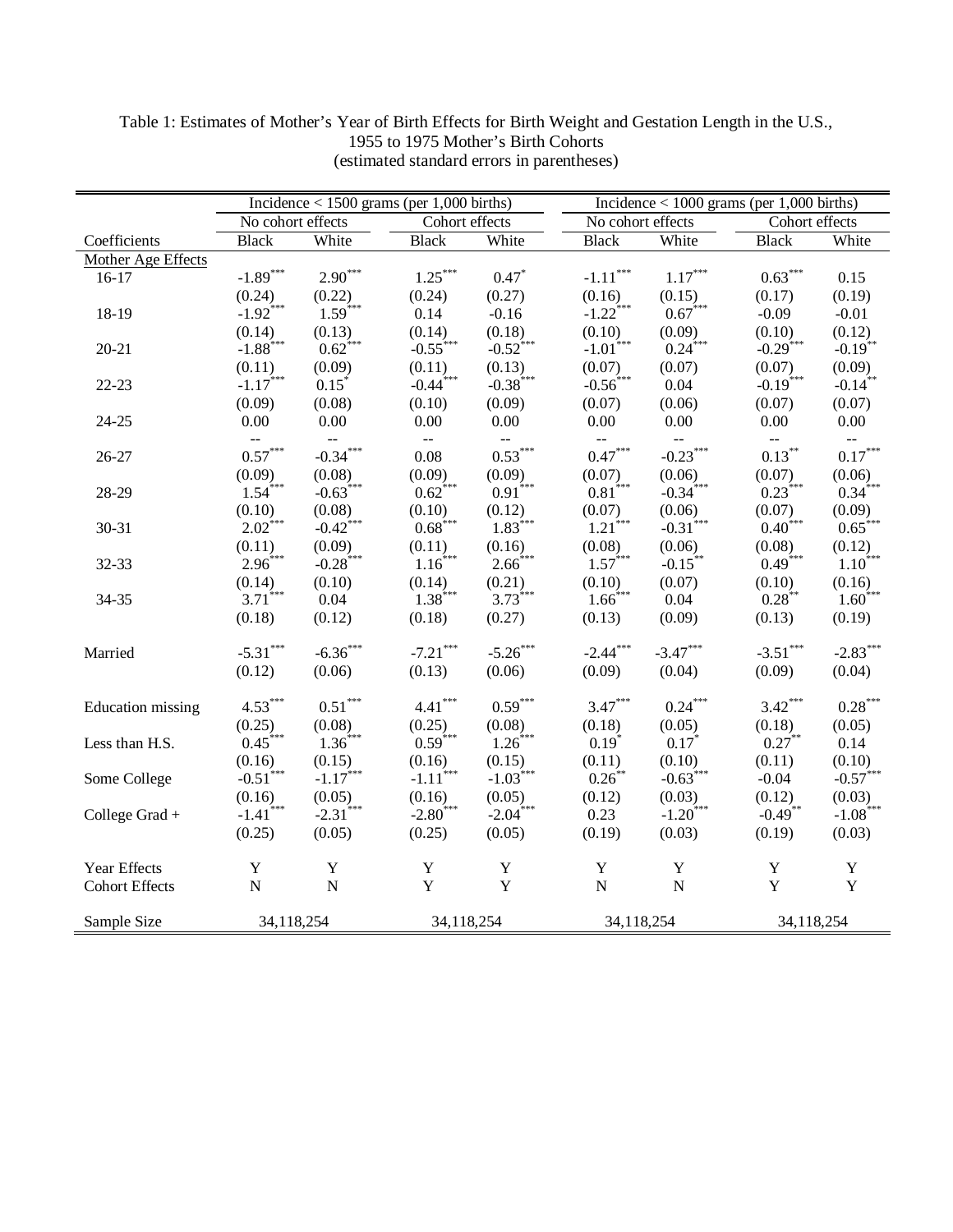|                       |                   |       | Incidence $<$ 1500 grams (per 1,000 births) |                                  | Incidence $< 1000$ grams (per 1,000 births) |                   |                                 |                                                            |  |  |  |
|-----------------------|-------------------|-------|---------------------------------------------|----------------------------------|---------------------------------------------|-------------------|---------------------------------|------------------------------------------------------------|--|--|--|
|                       | No cohort effects |       | Cohort effects                              |                                  |                                             | No cohort effects | Cohort effects                  |                                                            |  |  |  |
| Coefficients          | <b>Black</b>      | White | <b>Black</b>                                | White                            | <b>Black</b>                                | White             | <b>Black</b>                    | White                                                      |  |  |  |
| <b>Cohort Effects</b> |                   |       |                                             |                                  |                                             |                   |                                 |                                                            |  |  |  |
| 1955                  |                   |       | $\textbf{40.1}^{\ast\ast\ast}$              | $5.24***$                        |                                             |                   | $23.2***$                       | $3.60***$                                                  |  |  |  |
|                       |                   |       | (0.65)                                      | (0.53)                           |                                             |                   | (0.48)                          | (0.38)                                                     |  |  |  |
| 1956                  |                   |       | $40.1$ <sup>***</sup>                       | $5.61$ <sup>***</sup>            |                                             |                   | $23.3$ <sup>***</sup>           | $3.66$ <sup>***</sup>                                      |  |  |  |
|                       |                   |       | (0.63)                                      | (0.51)                           |                                             |                   | (0.47)                          | $\overset{(0.37)}{3.81}{}^{\ast\ast}$                      |  |  |  |
| 1957                  |                   |       | $39.5***$                                   | $5.85***$                        |                                             |                   | $22.9$ <sup>***</sup>           |                                                            |  |  |  |
|                       |                   |       | (0.61)                                      | (0.48)                           |                                             |                   | (0.46)                          | (0.35)                                                     |  |  |  |
| 1958                  |                   |       | $40.3$ ***                                  | $6.07***$                        |                                             |                   | $23.5***$                       | $3.78***$                                                  |  |  |  |
|                       |                   |       | (0.60)                                      | (0.46)                           |                                             |                   | $(0.45)$<br>22.9 <sup>***</sup> | (0.33)                                                     |  |  |  |
| 1959                  |                   |       | $39.5$ ***                                  | $6.25***$                        |                                             |                   |                                 | $3.85***$                                                  |  |  |  |
|                       |                   |       | (0.58)                                      | (0.44)                           |                                             |                   | (0.43)                          | (0.31)                                                     |  |  |  |
| 1960                  |                   |       | $39.5***$                                   | $6.67***$                        |                                             |                   | 22.5***                         | $3.97***$                                                  |  |  |  |
|                       |                   |       | (0.57)                                      | (0.41)                           |                                             |                   | (0.42)                          | (0.30)                                                     |  |  |  |
| 1961                  |                   |       | $39.2$ ***                                  | $6.88***$                        |                                             |                   | $22.6***$                       | $4.04$ <sup>***</sup>                                      |  |  |  |
|                       |                   |       | (0.56)                                      | $(0.39)$<br>7.20 <sup>***</sup>  |                                             |                   | (0.42)                          | $\stackrel{(0.28)}{4.21}{}^{\ast\ast\ast}$                 |  |  |  |
| 1962                  |                   |       | $38.4$ ***                                  |                                  |                                             |                   | $22.2$ <sup>***</sup>           |                                                            |  |  |  |
|                       |                   |       | (0.54)                                      | (0.37)                           |                                             |                   | (0.41)                          | $\stackrel{(0.27)}{4.13}{}^{\!\!\!}_{\!\!\!3\ast\ast\ast}$ |  |  |  |
| 1963                  |                   |       | $37.4$ <sup>***</sup>                       | $7.32$ ***                       |                                             |                   | $21.6$ ***                      |                                                            |  |  |  |
|                       |                   |       | (0.53)                                      | (0.35)                           |                                             |                   | (0.40)                          | (0.25)                                                     |  |  |  |
| 1964                  |                   |       | $36.7***$                                   | $7.83***$                        |                                             |                   | $21.0$ ***                      | $4.39***$                                                  |  |  |  |
|                       |                   |       | (0.52)                                      | (0.32)                           |                                             |                   | (0.39)                          | (0.23)                                                     |  |  |  |
| 1965                  |                   |       | $36.2$ <sup>***</sup>                       | $8.13***$                        |                                             |                   | $20.7$ ***                      | $4.45***$                                                  |  |  |  |
|                       |                   |       | (0.51)                                      | (0.30)                           |                                             |                   | (0.39)                          | (0.22)                                                     |  |  |  |
| 1966                  |                   |       | $35.7***$                                   | $8.43***$                        |                                             |                   | $20.6$ ***                      | $4.64$ ***                                                 |  |  |  |
|                       |                   |       | (0.51)                                      | (0.28)                           |                                             |                   | (0.38)                          | (0.20)                                                     |  |  |  |
| 1967                  |                   |       | $35.3***$                                   | $8.76***$                        |                                             |                   | $20.3***$                       | $4.70^{***}$                                               |  |  |  |
|                       |                   |       | (0.51)                                      | (0.26)                           |                                             |                   | (0.38)                          | (0.19)                                                     |  |  |  |
| 1968                  |                   |       | $34.2$ <sup>***</sup>                       | $9.19$ <sup>***</sup>            |                                             |                   | $19.5***$                       | $4.94$ <sup>***</sup>                                      |  |  |  |
|                       |                   |       | (0.50)                                      | (0.24)                           |                                             |                   | (0.38)                          | (0.17)                                                     |  |  |  |
| 1969                  |                   |       | $33.6$ ***                                  | $9.35***$                        |                                             |                   | $19.3$ ***                      | $5.03$ <sup>***</sup>                                      |  |  |  |
|                       |                   |       | (0.50)                                      | (0.22)                           |                                             |                   | (0.38)                          | (0.16)                                                     |  |  |  |
| 1970                  |                   |       | $32.7***$                                   | $9.76***$                        |                                             |                   | $18.8***$                       | $5.21$ <sup>***</sup>                                      |  |  |  |
|                       |                   |       | $(0.49)$<br>32.1***                         | (0.20)                           |                                             |                   | $(0.37)$<br>18.4***             | (0.15)                                                     |  |  |  |
| 1971                  |                   |       |                                             | $10.18***$                       |                                             |                   |                                 | $5.29$ <sup>***</sup>                                      |  |  |  |
|                       |                   |       | (0.49)                                      | (0.19)                           |                                             |                   | (0.37)                          | (0.13)                                                     |  |  |  |
| 1972                  |                   |       | $31.3***$                                   | $10.47***$                       |                                             |                   | $18.1$ <sup>***</sup>           | $5.35***$                                                  |  |  |  |
|                       |                   |       | (0.49)<br>$30.0^{***}$                      | (0.18)                           |                                             |                   | (0.37)<br>$17.3$ ***            | (0.13)<br>$5.70^{***}$                                     |  |  |  |
| 1973                  |                   |       |                                             | $10.87***$                       |                                             |                   |                                 |                                                            |  |  |  |
|                       |                   |       | (0.49)<br>$29.2$ ***                        | (0.17)                           |                                             |                   | (0.37)<br>$16.9$ ***            | (0.12)<br>$5.62$ <sup>***</sup>                            |  |  |  |
| 1974                  |                   |       |                                             | $11.11$ <sup>***</sup>           |                                             |                   |                                 |                                                            |  |  |  |
| 1975                  |                   |       | (0.49)<br>$28.0$ ***                        | (0.17)<br>$11.52$ <sup>***</sup> |                                             |                   | (0.37)<br>$16.2$ <sup>***</sup> | (0.12)<br>$5.86$ <sup>***</sup>                            |  |  |  |
|                       |                   |       |                                             |                                  |                                             |                   |                                 |                                                            |  |  |  |
|                       |                   |       | (0.49)                                      | (0.17)                           |                                             |                   | (0.37)                          | (0.12)                                                     |  |  |  |

Table 1 (cont'd)

Notes: \*\*\*, \*\*, and \* indicate statistical significance at the 1, 5, and 10 percent levels, respectively. Results based on linear probability regressions. Standard errors corrected for heteroskedasticity. Sample comes from the 1979-2000 Natality Detail Files and contains the 1955 to 1975 birth cohorts. Probit and logit analyses provide similar effects.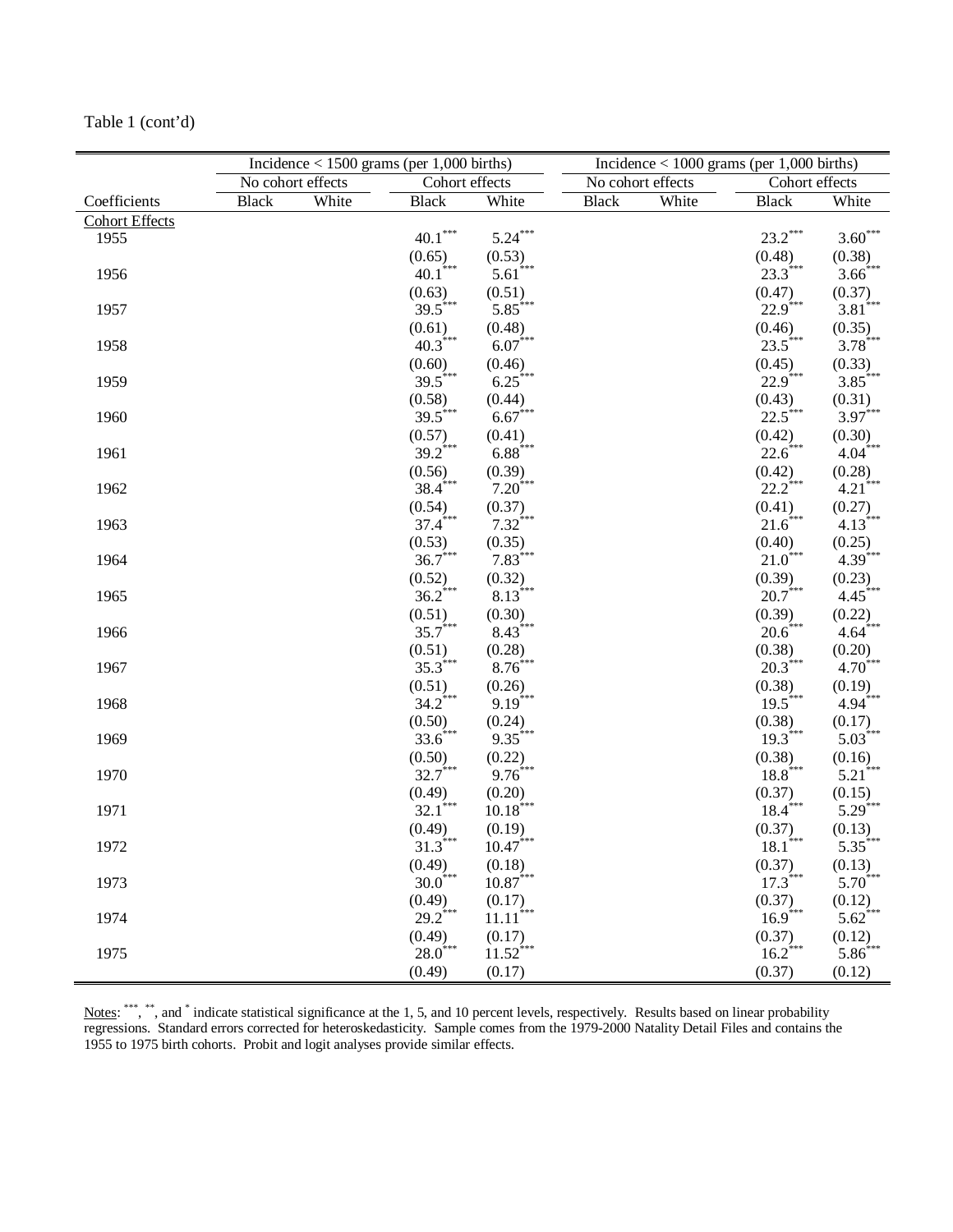## Table 2: Sample means for black and white women born in 1955 to 1975, who give birth in 1979 to 2000 (1979-2000 Natality Detail data)

### A. By region of mother's birth

|                                           |              | Born in U.S. South |              | Born in U.S. North | Born outside U.S. |           |  |  |
|-------------------------------------------|--------------|--------------------|--------------|--------------------|-------------------|-----------|--|--|
|                                           | <b>Black</b> | White              | <b>Black</b> | White              | <b>Black</b>      | White     |  |  |
| Mother's Characteristics                  |              |                    |              |                    |                   |           |  |  |
| Age                                       | 23.7         | 25.1               | 23.8         | 26.1               | 26.9              | 26.7      |  |  |
| Teenager percent                          | 20.3         | 12.0               | 20.6         | 8.3                | 6.2               | 5.8       |  |  |
| Less than HS percent                      | 26.9         | 19.5               | 28.3         | 13.5               | 19.1              | 14.4      |  |  |
| HS graduate percent                       | 42.4         | 37.5               | 40.8         | 41.6               | 35.4              | 31.1      |  |  |
| Some college percent                      | 16.6         | 17.6               | 20.5         | 20.6               | 21.2              | 18.9      |  |  |
| College grad+ percent                     | 5.7          | 15.0               | 6.0          | 18.9               | 14.6              | 21.3      |  |  |
| Missing educ. percent                     | 8.4          | 10.4               | 4.5          | 5.4                | 9.6               | 14.3      |  |  |
| Married percent                           | 36.5         | 85.6               | 29.0         | 84.4               | 56.2              | 87.5      |  |  |
| Prenatal care percent                     | 96.5         | 99.0               | 95.3         | 99.2               | 96.6              | 98.6      |  |  |
| Care in 1 <sup>st</sup> trimester %       | 63.8         | 82.4               | 63.6         | 84.5               | 67.3              | 80.6      |  |  |
| Number of kids                            | 2.48         | 2.07               | 2.72         | 2.17               | 2.51              | 2.16      |  |  |
| Sample size                               | 4,966,016    | 11,105,586         | 2,780,429    | 15,298,816         | 707,191           | 1,876,752 |  |  |
|                                           |              |                    |              |                    |                   |           |  |  |
| Mother's Medical Risk Factors (per 1,000) |              |                    |              |                    |                   |           |  |  |
| Any risk factor                           | 284.2        | 259.0              | 298.1        | 250.5              | 247.9             | 203.1     |  |  |
| (excluding herpes)                        |              |                    |              |                    |                   |           |  |  |
| Herpes                                    | 8.59         | 9.08               | 10.91        | 9.29               | 4.89              | 7.23      |  |  |
| Sample size                               | 2,251,649    | 5,213,299          | 1,516,454    | 8,077,189          | 460,120           | 1,048,114 |  |  |
| Birth outcomes of infant (per 1,000)      |              |                    |              |                    |                   |           |  |  |
| Birth weight $<$ 2500 g                   | 116.1        | 51.1               | 122.5        | 45.2               | 87.2              | 45.5      |  |  |
| Birth weight $< 1500$ g                   | 23.8         | 7.9                | 25.8         | 7.1                | 24.7              | 8.4       |  |  |
| Birth weight $<1000~\mathrm{g}$           | 12.6         | 3.6                | 13.8         | 3.4                | 15.3              | 4.6       |  |  |
| Sample Size                               | 4,960,423    | 11,098,122         | 2,775,837    | 15,283,872         | 705,716           | 1,873,723 |  |  |
|                                           |              |                    |              |                    |                   |           |  |  |
| 5-min. APGAR $\leq 8$                     | 127.9        | 98.7               | 126.0        | 95.4               | 109.8             | 90.0      |  |  |
| 5-min. APGAR $\leq$ 7                     | 48.5         | 27.1               | 47.2         | 26.4               | 42.1              | 25.7      |  |  |
| 5-min. APGAR $\leq 6$                     | 27.3         | 12.7               | 26.7         | 12.3               | 24.5              | 13.0      |  |  |
| Sample Size                               | 3,465,674    | 7,288,667          | 2,189,717    | 12,127,974         | 514,659           | 1,210,737 |  |  |
|                                           |              |                    |              |                    |                   |           |  |  |
| Gestat. length $\leq$ 36 wks              | 174.0        | 82.9               | 169.6        | 72.5               | 130.8             | 74.3      |  |  |
| Gestat. length $\leq$ 31 wks              | 40.3         | 12.4               | 40.6         | 11.0               | 31.7              | 11.7      |  |  |
| Gestat. length $\leq$ 27 wks              | 16.5         | 4.3                | 17.3         | 4.1                | 15.9              | 4.9       |  |  |
| Sample Size                               | 4,750,623    | 10,728,924         | 2,670,804    | 14,923,308         | 688,659           | 1,790,866 |  |  |

Notes: Sample contains singleton births to non-Hispanic black and white mothers who are born between 1955 and 1975. Information on mother's characteristics, infant birth weight and gestation length comes from the 1979 to 2000 Natality Detail Files; mother's medical risk factors come from the 1989-2000 Natality Detail files; and APGAR scores come from the 1979-1991 and 1995-2000 Natality Detail Files. The South region consists of all Southern states. The North region consists of the Middle Atlantic (New Jersey, New York, Pennsylvania) and East North Central (Indiana, Illinois, Michigan, Ohio, Wisconsin) divisions.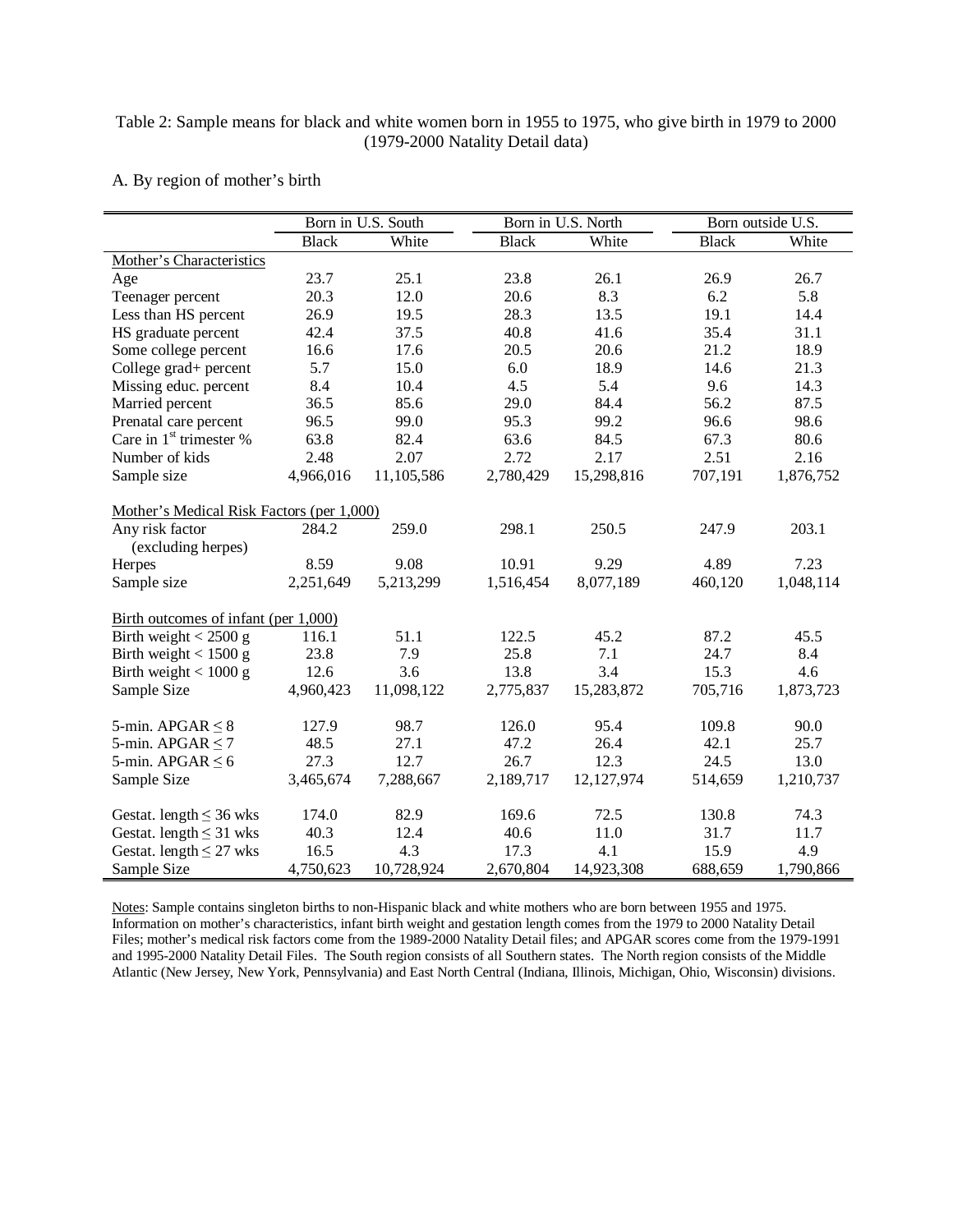# B. Mississippi- and Alabama-born women

|                                      |              | Born in Mississippi | Born in Alabama |         |
|--------------------------------------|--------------|---------------------|-----------------|---------|
|                                      | <b>Black</b> | White               | <b>Black</b>    | White   |
| Mother's Characteristics             |              |                     |                 |         |
| Age                                  | 23.7         | 24.9                | 23.8            | 25.0    |
| Teenager percent                     | 20.9         | 12.3                | 19.7            | 12.1    |
| Less than HS percent                 | 32.8         | 20.8                | 27.3            | 22.9    |
| HS graduate percent                  | 39.4         | 35.7                | 42.7            | 38.0    |
| Some college percent                 | 18.7         | 22.4                | 20.5            | 20.0    |
| College grad+ percent                | 6.1          | 17.1                | 6.5             | 16.2    |
| Missing educ. percent                | 3.0          | 3.9                 | 3.1             | 2.9     |
| Married percent                      | 34.8         | 88.9                | 38.7            | 89.3    |
| Prenatal care percent                | 97.7         | 99.4                | 97.3            | 99.1    |
| Care in 1 <sup>st</sup> trimester %  | 66.0         | 85.8                | 63.5            | 83.9    |
| Number of kids                       | 2.55         | 2.02                | 2.43            | 2.01    |
| Sample size                          | 456,212      | 350,000             | 402,342         | 603,835 |
|                                      |              |                     |                 |         |
| Birth outcomes of infant (per 1,000) |              |                     |                 |         |
| Birth weight $<$ 2500 g              | 112.7        | 51.6                | 109.7           | 51.3    |
| Birth weight $< 1500 g$              | 21.3         | 7.5                 | 22.2            | 8.1     |
| Birth weight $< 1000 g$              | 11.0         | 3.4                 | 11.5            | 3.6     |
| Sample Size                          | 455,765      | 349,847             | 401,828         | 603,518 |
|                                      |              |                     |                 |         |
| 5-min. APGAR $\leq$ 8                | 98.9         | 69.1                | 124.6           | 89.2    |
| 5-min. APGAR $\leq$ 7                | 40.3         | 20.3                | 46.1            | 24.0    |
| 5-min. APGAR $\leq 6$                | 23.7         | 10.1                | 26.1            | 11.7    |
| Sample Size                          | 364,881      | 271,667             | 325,006         | 483,463 |
|                                      |              |                     |                 |         |
| Gestat. length $\leq$ 36 wks         | 176.9        | 87.6                | 172.9           | 84.3    |
| Gestat. length $\leq$ 31 wks         | 38.2         | 12.4                | 40.1            | 12.8    |
| Gestat. length $\leq$ 27 wks         | 14.8         | 4.0                 | 16.0            | 4.4     |
| Sample Size                          | 443,011      | 343,275             | 384,766         | 589,708 |

Notes: See notes to Panel A. Sample contains singleton births between 1979 and 2000 to non-Hispanic black and white women who are born in Mississippi and Alabama between 1955 and 1975.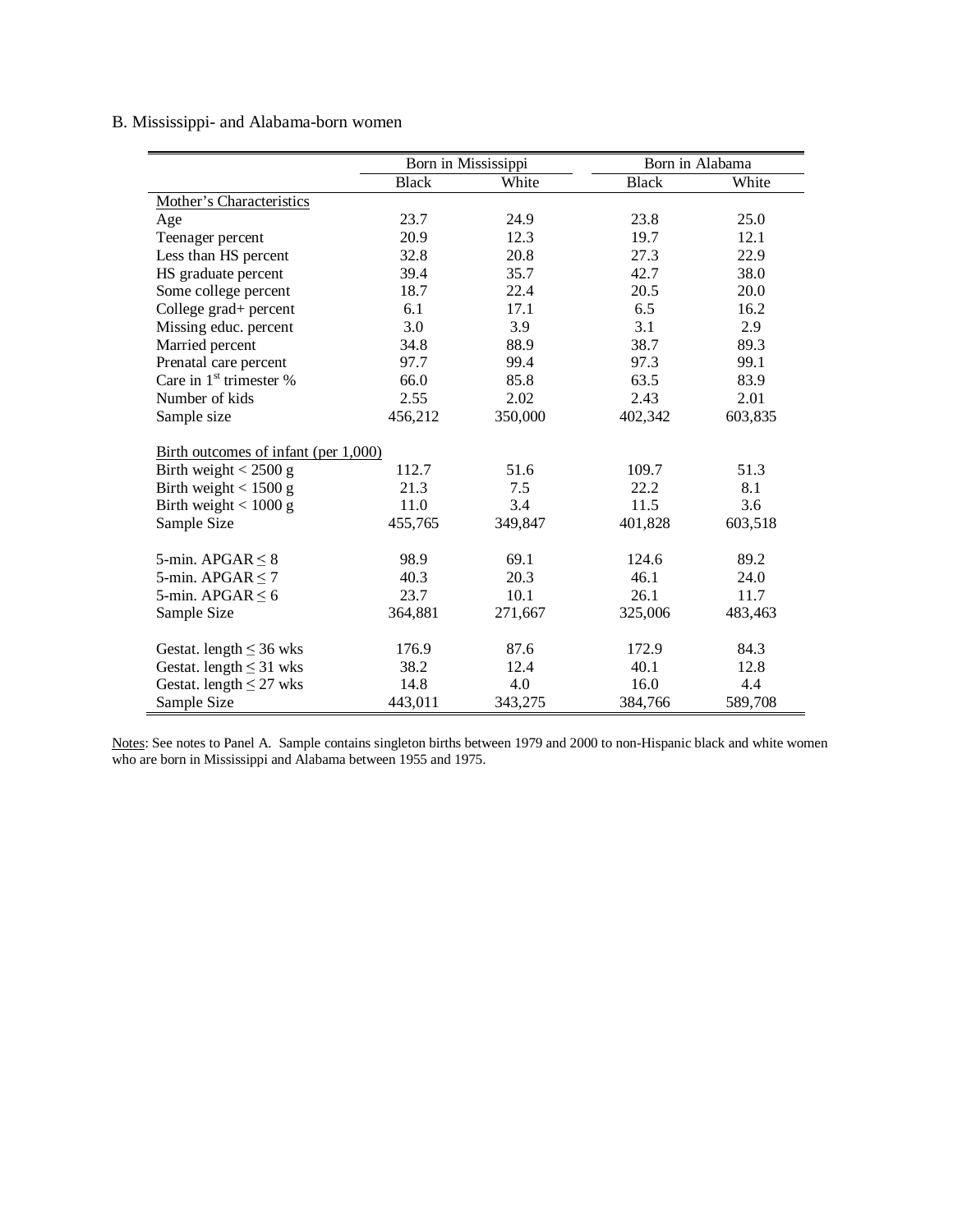# C. New York- and Pennsylvania-born women

|                                      |              | Born in New York |              | Born in Pennsylvania |
|--------------------------------------|--------------|------------------|--------------|----------------------|
|                                      | <b>Black</b> | White            | <b>Black</b> | White                |
| Mother's Characteristics             |              |                  |              |                      |
| Age                                  | 24.2         | 26.9             | 24.0         | 26.2                 |
| Teenager percent                     | 18.7         | 6.0              | 19.5         | 8.0                  |
| Less than HS percent                 | 26.9         | 9.1              | 26.4         | 13.2                 |
| HS graduate percent                  | 37.6         | 33.4             | 45.0         | 46.7                 |
| Some college percent                 | 20.0         | 20.5             | 18.0         | 18.3                 |
| College grad+ percent                | 6.8          | 22.7             | 6.6          | 19.0                 |
| Missing educ. percent                | 8.8          | 14.3             | 4.0          | 2.8                  |
| Married percent                      | 30.0         | 85.3             | 27.0         | 83.4                 |
| Prenatal care percent                | 93.1         | 99.2             | 94.8         | 99.3                 |
| Care in 1 <sup>st</sup> trimester %  | 57.9         | 85.5             | 59.8         | 84.5                 |
| Number of kids                       | 2.78         | 2.21             | 2.79         | 2.14                 |
| Sample size                          | 655,493      | 2,941,231        | 355,016      | 2,357,479            |
|                                      |              |                  |              |                      |
| Birth outcomes of infant (per 1,000) |              |                  |              |                      |
| Birth weight $<$ 2500 g              | 124.2        | 43.3             | 123.8        | 45.8                 |
| Birth weight $< 1500 g$              | 26.5         | 6.7              | 26.2         | 7.2                  |
| Birth weight $< 1000 g$              | 13.8         | 3.2              | 14.2         | 3.4                  |
| Sample Size                          | 654,259      | 2,936,405        | 354,411      | 2,355,969            |
|                                      |              |                  |              |                      |
| 5-min. APGAR $\leq 8$                | 110.5        | 78.5             | 131.7        | 85.7                 |
| 5-min. APGAR $\leq$ 7                | 44.3         | 21.9             | 46.8         | 23.7                 |
| 5-min. APGAR $\leq 6$                | 25.9         | 10.3             | 26.8         | 11.5                 |
| Sample Size                          | 518,242      | 2,312,145        | 284,337      | 1,907,375            |
|                                      |              |                  |              |                      |
| Gestat. length $\leq$ 36 wks         | 164.0        | 67.7             | 172.2        | 71.4                 |
| Gestat. length $\leq$ 31 wks         | 40.2         | 10.2             | 42.4         | 11.1                 |
| Gestat. length $\leq$ 27 wks         | 17.0         | 3.8              | 18.3         | 4.1                  |
| Sample Size                          | 639,189      | 2,882,747        | 334,278      | 2,300,024            |

Notes: See notes to Panel A. Sample contains singleton births between 1979 and 2000 to non-Hispanic black and white women who are born in New York and Pennsylvania between 1955 and 1975.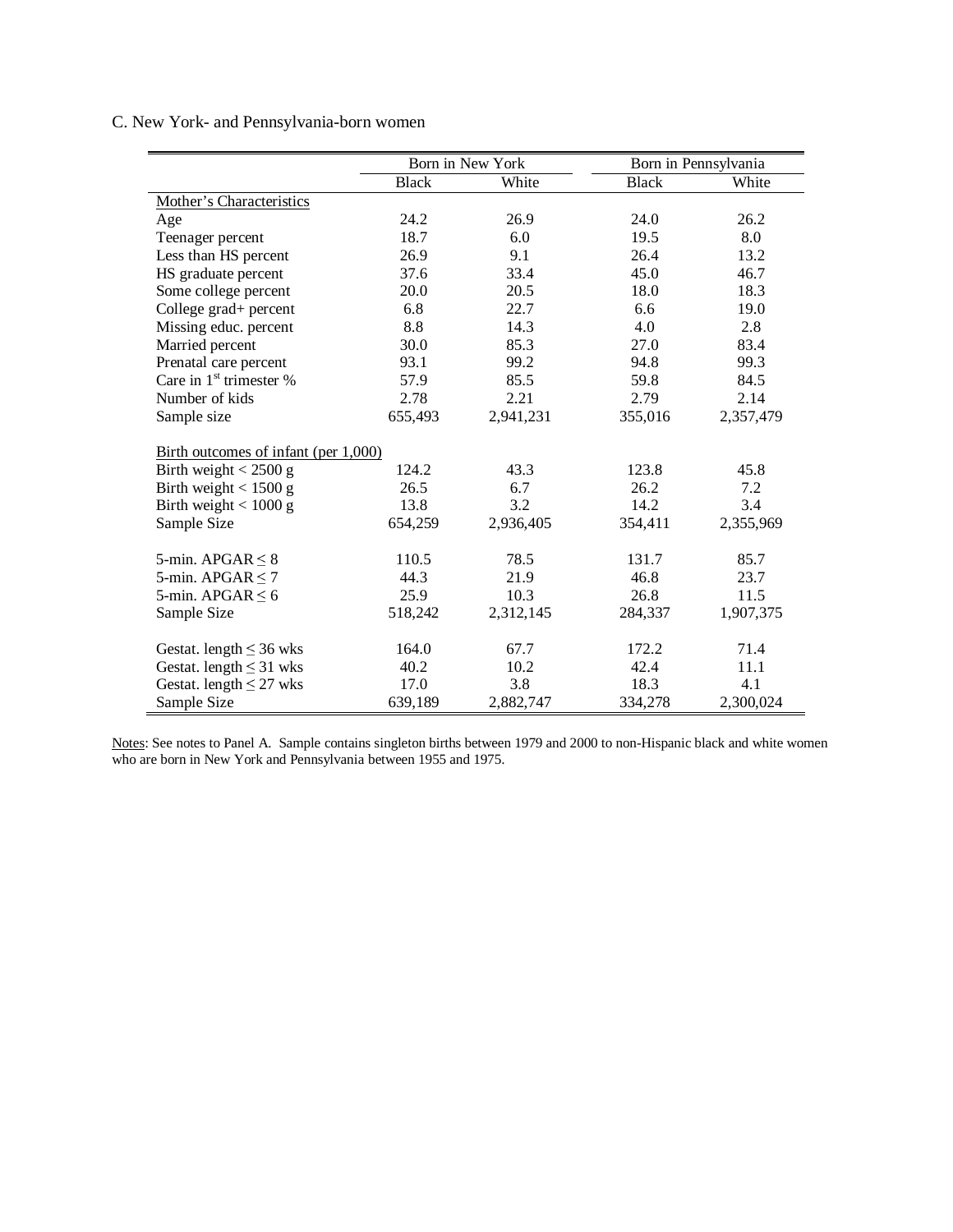|                               |                                                  |                                    |                        | 1968-1970 minus 1960-1962 Birth cohort differences (per 1,000 live births) |                                       |                         |
|-------------------------------|--------------------------------------------------|------------------------------------|------------------------|----------------------------------------------------------------------------|---------------------------------------|-------------------------|
|                               |                                                  | Unadjusted black-white differences |                        |                                                                            | Regression-adjusted black-white diffs |                         |
|                               |                                                  | Foreign-                           | $U.S. -$               |                                                                            | Foreign-                              | $U.S. -$                |
|                               | U.S.-born                                        | born                               | Foreign                | U.S.-born                                                                  | born                                  | Foreign                 |
| Mother's Health               |                                                  |                                    |                        |                                                                            |                                       |                         |
| <b>Health Risk Factor</b>     | $-41.22***$                                      | $-2.56$                            | $-38.67***$            | $-32.72***$                                                                | $-4.26$                               | $-28.46***$             |
|                               | (1.03)                                           | (2.63)                             | (2.83)                 | (1.32)                                                                     | (3.66)                                | (3.89)                  |
| Herpes                        | $4.34***$                                        | $3.89***$                          | 0.44                   | $5.55***$                                                                  | $4.42***$                             | $1.13*$                 |
|                               | (0.21)                                           | (0.45)                             | (0.50)                 | (0.27)                                                                     | (0.63)                                | (0.69)                  |
|                               |                                                  |                                    |                        |                                                                            |                                       |                         |
| <b>Infant Health Outcomes</b> |                                                  |                                    |                        |                                                                            |                                       |                         |
| Birth Weight $< 2500 g$       | $-12.12***$                                      | 0.02                               | $-12.14***$            | $-32.71***$                                                                | $-3.57$ *                             | $-29.13***$             |
|                               | (0.44)                                           | (1.32)                             | (1.39)                 | (0.68)                                                                     | (1.97)                                | (2.09)                  |
| Birth Weight $<$ 1500 g       | $-1.03***$                                       | 0.62                               | $-1.65***$             | $-8.06***$                                                                 | $-3.54***$                            | $-4.52***$              |
|                               | (0.21)                                           | (0.70)                             | (0.73)                 | (0.32)                                                                     | (1.06)                                | (1.10)                  |
| Birth Weight $< 1000 g$       | $-0.25$ *                                        | 0.41                               | $-0.65$                | $-4.34$ <sup>***</sup>                                                     | $-2.01$ <sup>**</sup>                 | $-2.33***$              |
|                               | (0.15)                                           | (0.55)                             | (0.57)                 | (0.24)                                                                     | (0.83)                                | (0.87)                  |
|                               |                                                  | $4.34***$                          | $-15.45***$            | $-24.57***$                                                                | $-6.58$ **                            | $\textbf{-17.98}^{***}$ |
| 5 min. APGAR $\leq$ 8         | $\text{-}11.11$ $\hspace{-1.5mm}^{\ast\ast\ast}$ |                                    |                        |                                                                            |                                       |                         |
|                               | (0.55)<br>$-5.14***$                             | (1.83)<br>1.03                     | (1.91)<br>$-6.17***$   | (0.88)<br>$-11.38***$                                                      | (2.94)<br>$-2.55$                     | (3.07)<br>$-8.83***$    |
| 5 min. APGAR $\leq$ 7         | (0.35)                                           |                                    | (1.18)                 | (0.55)                                                                     | (1.83)                                | (1.91)                  |
| 5 min. APGAR $\leq$ 6         | $-3.10^{***}$                                    | (1.13)<br>0.31                     | $-3.41$ <sup>***</sup> | $-6.82$ <sup>***</sup>                                                     | $-0.69$                               | $-6.12$ ***             |
|                               | (0.26)                                           | (0.86)                             | (0.89)                 | (0.41)                                                                     | (1.39)                                | (1.45)                  |
|                               |                                                  |                                    |                        |                                                                            |                                       |                         |
| Gestat length $\leq$ 36 wks   | $-7.90***$                                       | $-2.24$                            | $-5.67***$             | $-22.44***$                                                                | $-5.55$ **                            | $-16.89***$             |
|                               | (0.53)                                           | (1.61)                             | (1.70)                 | (0.80)                                                                     | (2.43)                                | (2.56)                  |
| Gestat length $\leq$ 31 wks   | $-0.28$                                          | 0.25                               | $-0.54$                | $-8.05***$                                                                 | $-4.10^{4***}$                        | $-3.95***$              |
|                               | (0.27)                                           | (0.81)                             | (0.86)                 | (0.41)                                                                     | (1.22)                                | (1.29)                  |
| Gestat length $\leq$ 27 wks   | 0.01                                             | 0.55                               | $-0.54$                | $-3.80***$                                                                 | $-2.16$ **                            | $-1.65$ <sup>*</sup>    |
|                               | (0.18)                                           | (0.58)                             | (0.60)                 | (0.27)                                                                     | (0.87)                                | (0.91)                  |

## Table 3: Difference-in-differences estimates of 1960-1962 to 1968-1970 change in birth cohort effects, for United States-born and foreign-born women (estimated standard errors in parentheses)

Notes: See notes to Table 2. \*\*\*, \*\*, and \* indicate statistical significance at the 1, 5, and 10 percent levels, respectively. Results based on linear probability regressions. Standard errors corrected for heteroskedasticity. Sample contains the 1960-1962 and 1968-1970 birth cohorts. The "Regression-adjusted" specifications allow for unrestricted dummies for survey year, marital status, educational categories, and two-year age categories that vary by race and for US-born and foreign-born women.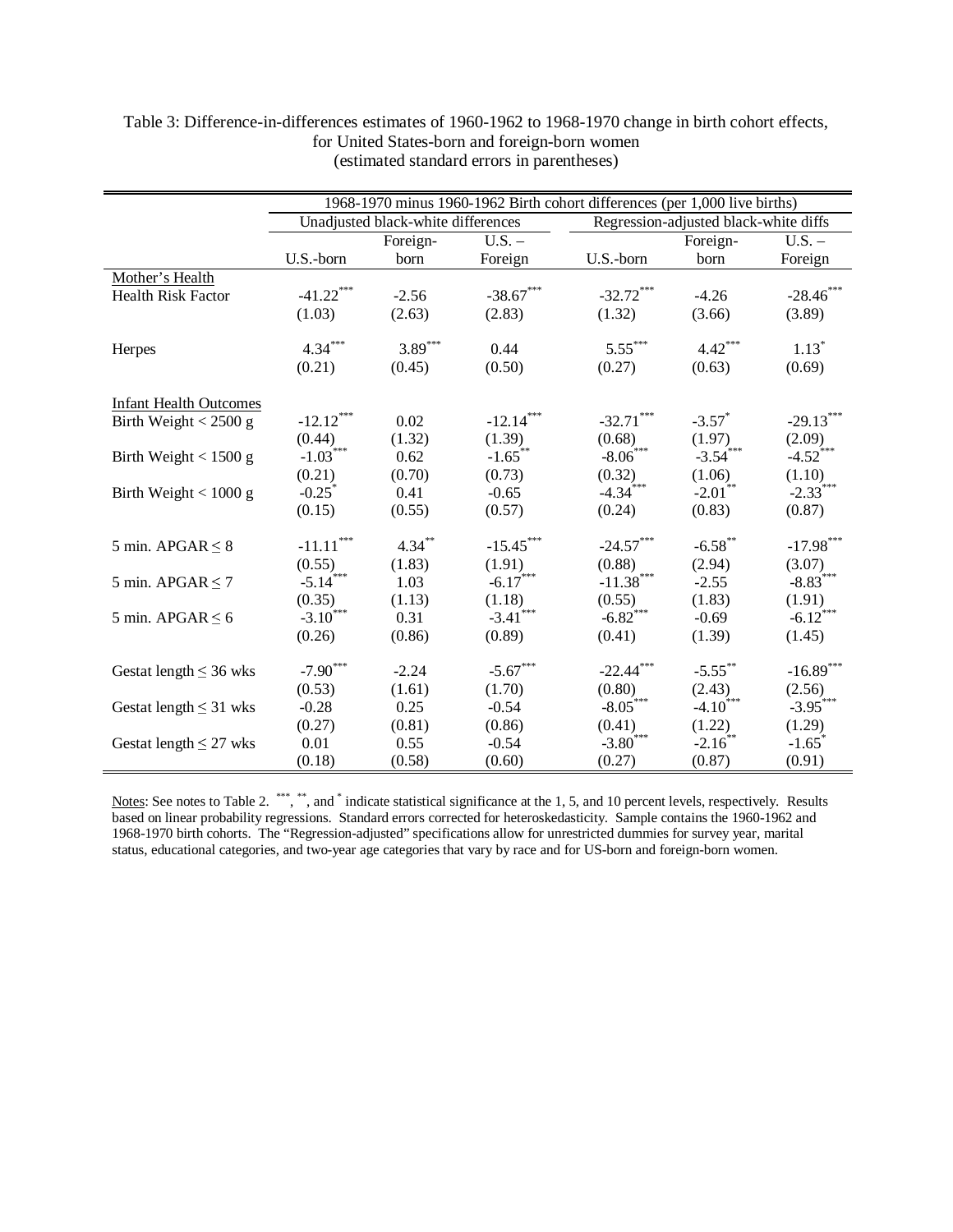| Outcomes (per 1,000)          | Unadjusted                       | Regression 1           | Regression 2                     | Regression 3                     |
|-------------------------------|----------------------------------|------------------------|----------------------------------|----------------------------------|
| Mother's Health               |                                  |                        |                                  |                                  |
| Health Risk Factor            | $-38.67***$                      | $-23.86$ ***           | $-26.16***$                      | $-28.46***$                      |
|                               | (2.83)                           | (2.84)                 | (3.26)                           | (3.89)                           |
|                               |                                  |                        |                                  |                                  |
| Herpes                        | 0.44                             | $1.00^{\ast\ast}$      | $1.35***$                        | $1.13*$                          |
|                               | (0.50)                           | (0.51)                 | (0.58)                           | (0.69)                           |
| Sample Size                   | 6,070,029                        | 6,070,029              | 6,070,029                        | 6,070,029                        |
|                               |                                  |                        |                                  |                                  |
| <b>Infant Health Outcomes</b> |                                  |                        |                                  |                                  |
| Birth Weight $<$ 2500 grams   | $-12.14***$                      | $-13.08***$            | $-29.02***$                      | $-29.13***$                      |
|                               | (1.39)                           | (1.42)                 | (1.87)                           |                                  |
| Birth Weight $< 1500$ grams   | $-1.65$ <sup>**</sup>            | $-1.65$ **             | $-4.47$ <sup>***</sup>           | $(2.09)$<br>-4.52 <sup>***</sup> |
|                               | (0.73)                           | (0.75)                 | (0.99)                           | (1.10)                           |
| Birth Weight $< 1000$ grams   | $-0.65$                          | $-0.49$                | $-1.98***$                       | $-2.33***$                       |
|                               | (0.57)                           | (0.59)                 | (0.78)                           | (0.87)                           |
| Sample Size                   | 11,708,986                       | 11,708,986             | 11,708,986                       | 11,708,986                       |
|                               |                                  |                        |                                  |                                  |
| 5 min. APGAR $<= 8$           | $-15.45***$                      | $-14.62***$            | $-16.43***$                      | $-17.98***$                      |
|                               |                                  |                        |                                  | (3.07)                           |
| 5 min. APGAR $\leq$ 7         | $(1.91)$<br>-6.17 <sup>***</sup> | $(1.95)$<br>-5.14***   | $(2.71)$<br>-8.54***             | $-8.83***$                       |
|                               | (1.18)                           | (1.20)                 | (1.69)                           | (1.91)                           |
| 5 min. APGAR $<= 6$           | $-3.41$ <sup>***</sup>           | $-2.80$ <sup>***</sup> | $-5.41$ ***                      | $-6.12***$                       |
|                               | (0.89)                           | (0.91)                 | (1.29)                           | (1.45)                           |
| Sample Size                   | 8,446,258                        | 8,446,258              | 8,446,258                        | 8,446,258                        |
|                               |                                  |                        |                                  |                                  |
| Gestat length $\leq$ 36 wks   | $-5.67***$                       | $-13.02***$            | $-21.73***$                      | $-16.89***$                      |
|                               | (1.70)                           |                        |                                  | (2.56)                           |
| Gestat length $\leq$ 31 wks   | $-0.54$                          | $(1.73)$<br>-2.95***   | $(2.26)$<br>-5.80 <sup>***</sup> | $-3.95***$                       |
|                               | (0.86)                           | (0.87)                 | (1.16)                           | (1.29)                           |
| Gestat length $\leq$ 27 wks   | $-0.54$                          | $-1.36$ **             | $-2.16$ ***                      | $-1.65$ <sup>*</sup>             |
|                               | (0.60)                           | (0.61)                 | (0.82)                           | (0.91)                           |
| Sample Size                   | 11,346,865                       | 11,346,865             | 11,346,865                       | 11,346,865                       |

# Table 4: Difference-in-differences-in-differences estimates for United States-born versus foreign-born women, (estimated standard errors in parentheses)

Notes: See notes to Tables 2 and 3. \*\*\*, \*\*, and \* indicate statistical significance at the 1, 5, and 10 percent levels, respectively. Results based on linear probability regressions. Standard errors corrected for heteroskedasticity. Sample contains the 1960-1962 and 1968-1970 birth cohorts. Regression 1 allows for unrestricted dummies for age, survey year, marital status, and educational categories that vary by race but constrains them to be the same for US- and foreign-born mothers. Regression 2 only constrains the race-specific age effects to be the same by US-born and foreign-born status. Regression 3 includes interactions of racespecific, two-year age categories with US-born and foreign-born status.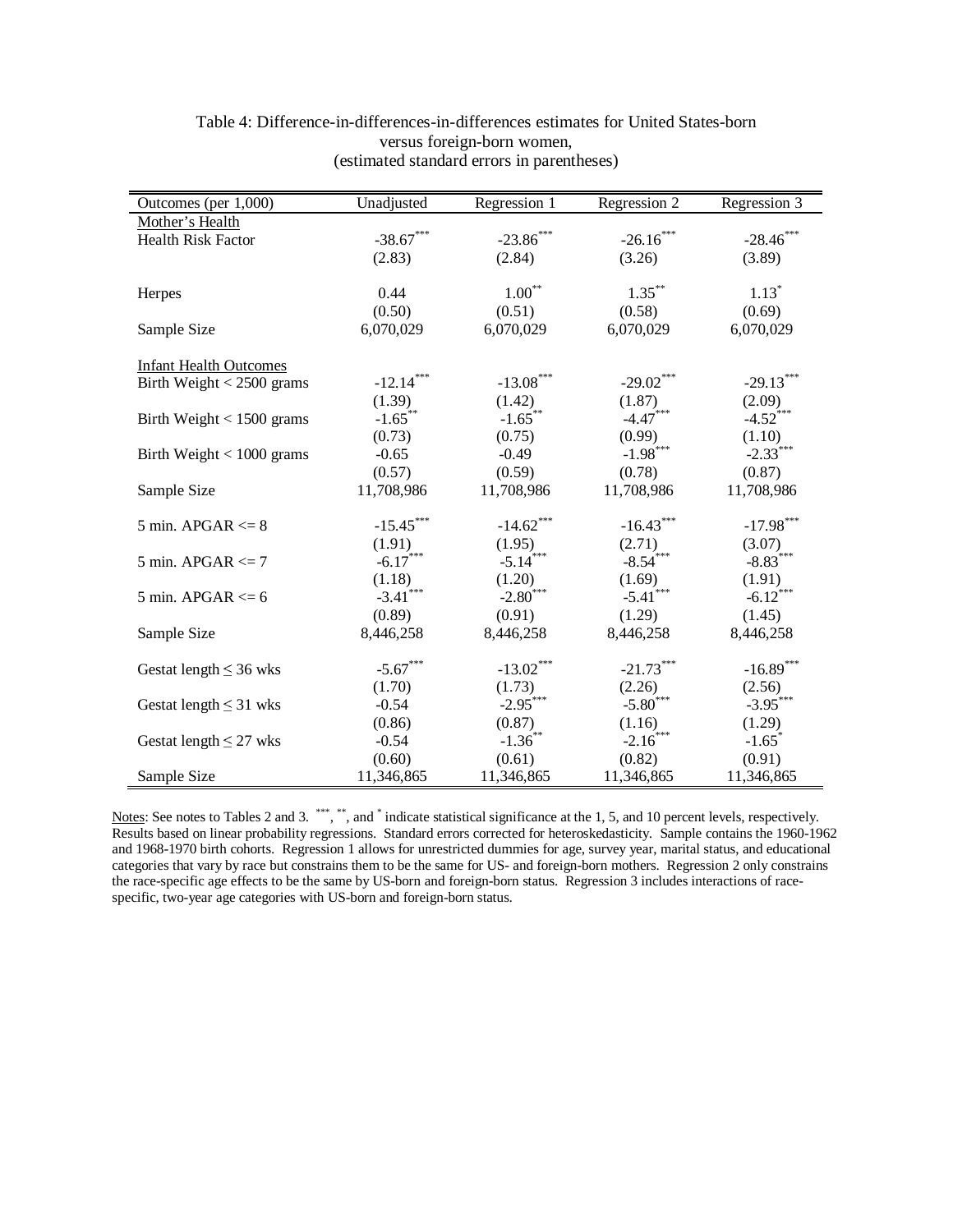Table 5: Difference-in-differences estimates of 1960-1962 to 1968-1970 change in birth cohort effects, for United States-born from the National Health Interview Surveys (estimated standard errors in parentheses)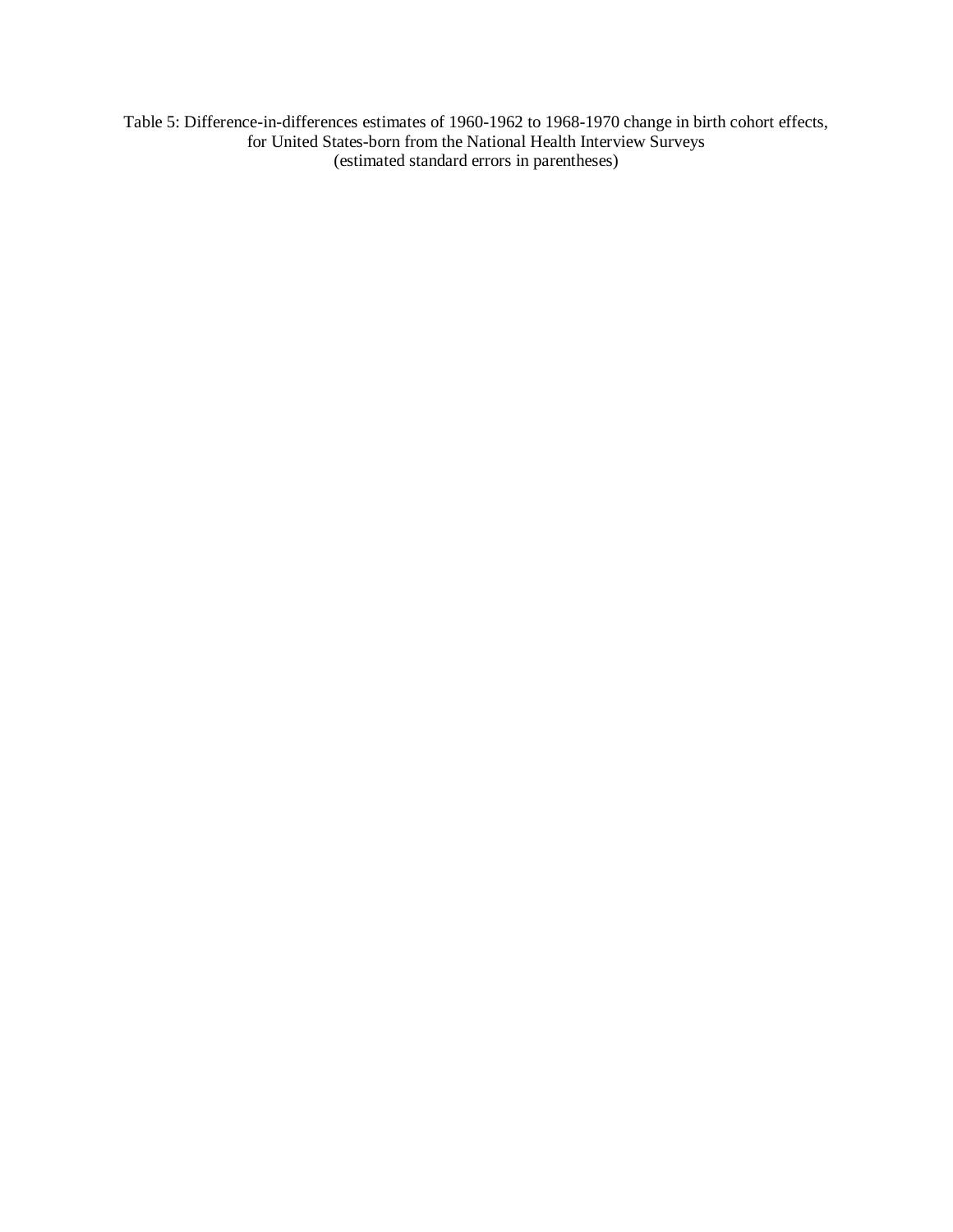| Infant outcomes (per $1,000$ ) | Unadjusted      | Probit 1               | Probit 2             |
|--------------------------------|-----------------|------------------------|----------------------|
|                                |                 |                        |                      |
| Birth Weight $< 1000$ grams    | $-1.62$ **      | $-1.63***$             | $-2.00***$           |
|                                | (0.67)          | (0.55)                 | (0.57)               |
| Birth Weight $< 1500$ grams    | $-2.47$ **      | $-2.43$ <sup>***</sup> | $-2.51$ ***          |
|                                | (1.07)          | (0.85)                 | (0.94)               |
| Birth Weight $<$ 2500 grams    | $-4.21$         | $-3.68$ <sup>*</sup>   | $-4.63$ <sup>*</sup> |
|                                | (3.71)          | (2.22)                 | (2.47)               |
| Sample Size                    | 802,353         | 802,353                | 802,353              |
|                                |                 |                        |                      |
| 5 min. APGAR $\leq$ 6          | $-2.64$         | $-2.56$ **             | $-3.63***$           |
|                                | (1.66)          | (1.09)                 | (1.16)               |
| 5 min. APGAR $\leq$ 7          | $-4.56^{\circ}$ | $-4.58$ ***            | $-6.12$ ***          |
|                                | (2.62)          | (1.60)                 | (1.70)               |
| 5 min. APGAR $\leq$ 8          | $-6.79$         | $-6.91$ **             | $-5.92$ <sup>*</sup> |
|                                | (5.19)          | (3.00)                 | (3.15)               |
| Sample Size                    | 641,488         | 641,488                | 641,488              |

Table 6: Mississippi- and Alabama-born mother's, difference-in-differences-in-differences estimates (estimated standard errors in parentheses)

Notes: \*\*\*, \*\*, and \* indicate statistical significance at the 1, 5, and 10 percent levels, respectively. Entries are the implied probability effects derived from probit models. Standard errors are corrected for heteroskedasticity and clustering at the staterace-year-age level. Sample contains the 1961-1964 and 1966-1969 birth cohorts. Probit 1 allows for unrestricted dummies for age, survey year, marital status, and educational categories that vary by race but constrains them to be the same for Mississippiand Alabama-born mothers. Probit 2 only constrains race-specific age effects to be the same by state of mother's.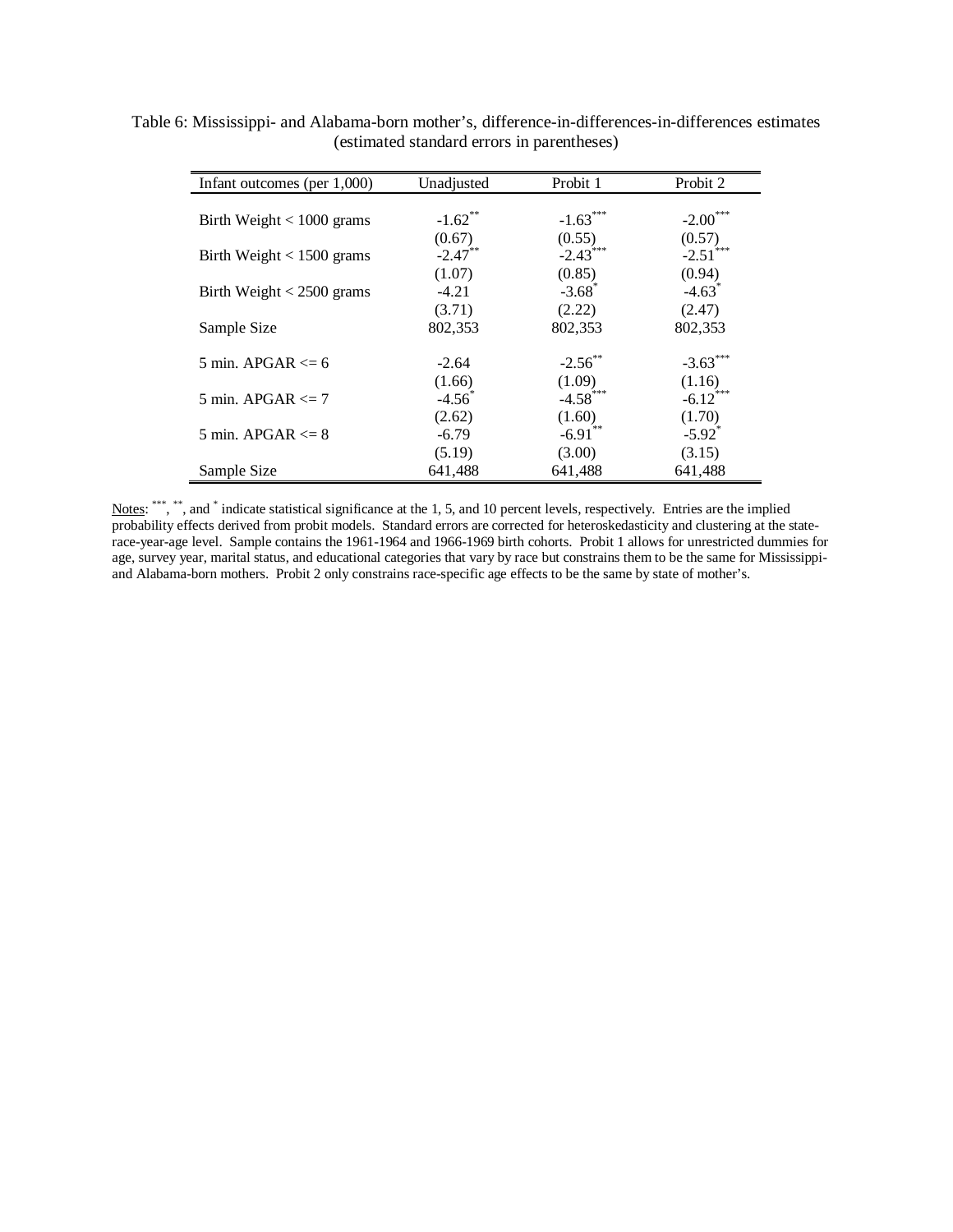| Infant outcomes (per $1,000$ ) | Unadjusted | Probit 1  | Probit 2  |
|--------------------------------|------------|-----------|-----------|
|                                |            |           |           |
| Birth Weight $< 1000$ grams    | $-0.33$    | $-0.33$   | $-0.28$   |
|                                | (0.31)     | (0.28)    | (0.30)    |
| Birth Weight $< 1500$ grams    | $-0.42$    | $-0.44$   | $-0.33$   |
|                                | (0.47)     | (0.41)    | (0.45)    |
| Birth Weight $<$ 2500 grams    | $-0.93$    | $-0.49$   | $-0.62$   |
|                                | (1.25)     | (1.13)    | (1.22)    |
| Sample Size                    | 2,848,329  | 2,848,329 | 2,848,329 |
|                                |            |           |           |
| 5 min. APGAR $\leq 6$          | $-0.32$    | $-0.41$   | $-0.90$   |
|                                | (1.17)     | (0.58)    | (0.64)    |
| 5 min. APGAR $\leq$ 7          | 1.12       | 0.93      | $-1.29$   |
|                                | (2.16)     | (1.01)    | (1.04)    |
| 5 min. APGAR $\leq$ 8          | 4.92       | $4.56$ ** | $-2.80$   |
|                                | (5.08)     | (2.07)    | (1.79)    |
| Sample Size                    | 2,197,296  | 2,197,296 | 2,197,296 |

Table 7: New York- and Pennsylvania-born mother's, difference-in-differences-in-differences estimates (estimated standard errors in parentheses)

Notes: \*\*\*, \*\*, and \* indicate statistical significance at the 1, 5, and 10 percent levels, respectively. Entries are the implied probability effects derived from probit models. Standard errors are corrected for heteroskedasticity and clustering at the staterace-year-age level. Sample contains the 1961-1964 and 1966-1969 birth cohorts. Probit 1 allows for unrestricted dummies for age, survey year, marital status, and educational categories that vary by race but constrains them to be the same for New Yorkand Pennsylvania-born mothers. Probit 2 only constrains race-specific age effects to be the same by state of mother's.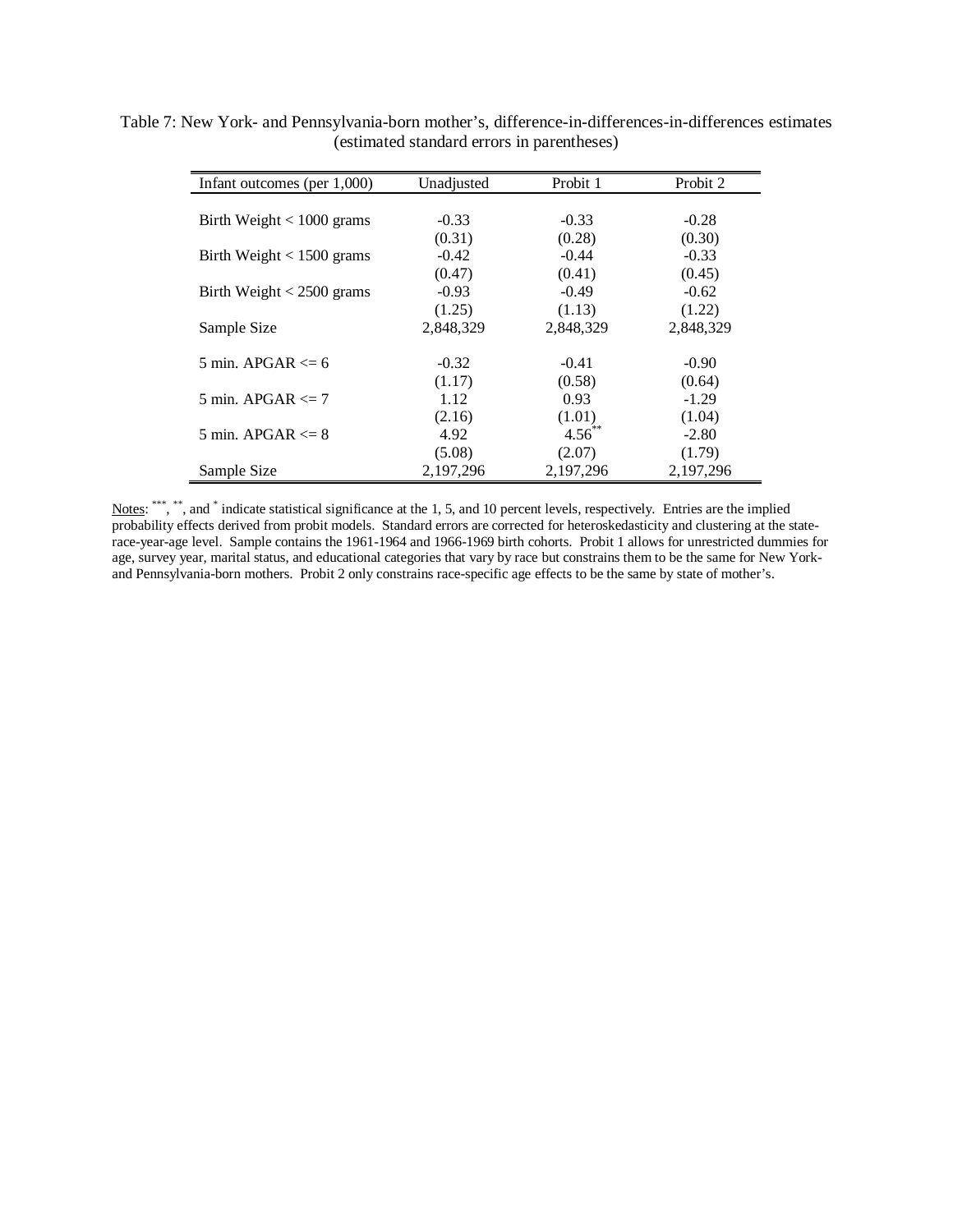Appendix Table 1:

|              |              |          |          |          |          |          |          |          |          |          |          | <b>Survey Year</b> |          |          |          |          |          |          |          |          |          |          |          |
|--------------|--------------|----------|----------|----------|----------|----------|----------|----------|----------|----------|----------|--------------------|----------|----------|----------|----------|----------|----------|----------|----------|----------|----------|----------|
|              |              | 1979     | 1980     | 1981     | 1982     | 1983     | 1984     | 1985     | 1986     | 1987     | 1988     | 1989               | 1990     | 1991     | 1992     | 1993     | 1994     | 1995     | 1996     | 1997     | 1998     | 1999     | 2000     |
|              | 1955         | 24       | 25       | 26       | 27       | 28       | 29       | 30       | 31       | 32       | 33       | 34                 | 35       |          |          |          |          |          |          |          |          |          |          |
|              | 1956         | 23       | 24       | 25       | 26       | 27       | 28       | 29       | 20       | 31       | 32       | 33                 | 34       | 35       |          |          |          |          |          |          |          |          |          |
|              | 1957         | 22       | 23       | 24       | 25       | 26       | 27       | 28       | 29       | 30       | 31       | 32                 | 33       | 34       | 35       |          |          |          |          |          |          |          |          |
|              | 1958<br>1959 | 21<br>20 | 22<br>21 | 23<br>22 | 24<br>23 | 25<br>24 | 26<br>25 | 27<br>26 | 28<br>27 | 29<br>28 | 30<br>29 | 31<br>30           | 32<br>31 | 33<br>32 | 34<br>33 | 35<br>34 | 35       |          |          |          |          |          |          |
|              | 1960         | 19       | 20       | 21       | 22       | 23       | 24       | 25       | 26       | 27       | 28       | 29                 | 30       | 31       | 32       | 33       | 34       | 35       |          |          |          |          |          |
|              | 1961         | 18       | 19       | 20       | 21       | 22       | 23       | 24       | 25       | 26       | 27       | 28                 | 29       | 30       | 31       | 32       | 33       | 34       | 35       |          |          |          |          |
|              | 1962         | 17       | 18       | 19       | 20       | 21       | 22       | 23       | 24       | 25       | 26       | 27                 | 28       | 29       | 30       | 31       | 32       | 33       | 34       | 35       |          |          |          |
| Year         | 1963         | 16       | 17       | 18       | 19       | 20       | 21       | 22       | 23       | 24       | 25       | 26                 | 27       | 28       | 29       | 30       | 31       | 32       | 33       | 34       | 35       |          |          |
| Of           | 1964         |          | 16       | 17       | 18       | 19       | 20       | 21       | 22       | 23       | 24       | 25                 | 26       | 27       | 28       | 29       | 30       | 31       | 32       | 33       | 34       | 35       |          |
| <b>Birth</b> | 1965         |          |          | 16       | 17       | 18       | 19       | 20       | 21       | 22       | 23       | 24                 | 25       | 26       | 27       | 28       | 29       | 30       | 31       | 32       | 33       | 34       | 35       |
|              | 1966<br>1967 |          |          |          | 16       | 17<br>16 | 18<br>17 | 19<br>18 | 20<br>19 | 21<br>20 | 22<br>21 | 23<br>22           | 24<br>23 | 25<br>24 | 26<br>25 | 27<br>26 | 28<br>27 | 29<br>28 | 30<br>29 | 31<br>30 | 32<br>31 | 33<br>32 | 34<br>33 |
|              | 1968         |          |          |          |          |          | 16       | 17       | 18       | 19       | 20       | 21                 | 22       | 23       | 24       | 25       | 26       | 27       | 28       | 29       | 30       | 31       | 32       |
|              | 1969         |          |          |          |          |          |          | 16       | 17       | 18       | 19       | 20                 | 21       | 22       | 23       | 24       | 25       | 26       | 27       | 28       | 29       | 30       | 31       |
|              | 1970         |          |          |          |          |          |          |          | 16       | 17       | 18       | 19                 | 20       | 21       | 22       | 23       | 24       | 25       | 26       | 27       | 28       | 29       | 30       |
|              | 1971         |          |          |          |          |          |          |          |          | 16       | 17       | 18                 | 19       | 20       | 21       | 22       | 23       | 24       | 25       | 26       | 27       | 28       | 29       |
|              | 1972         |          |          |          |          |          |          |          |          |          | 16       | 17                 | 18       | 19       | 20       | 21       | 22       | 23       | 24       | 25       | 26       | 27       | 28       |
|              | 1973         |          |          |          |          |          |          |          |          |          |          | 16                 | 17       | 18       | 19       | 20       | 21       | 22       | 23       | 24       | 25       | 26       | 27       |
|              | 1974         |          |          |          |          |          |          |          |          |          |          |                    | 16       | 17       | 18       | 19       | 20       | 21       | 22       | 23       | 24       | 25       | 26       |
|              | 1975         |          |          |          |          |          |          |          |          |          |          |                    |          | 16       | 17       | 18       | 19       | 20       | 21       | 22       | 23       | 24       | 25       |

**YearOf**

**Birth**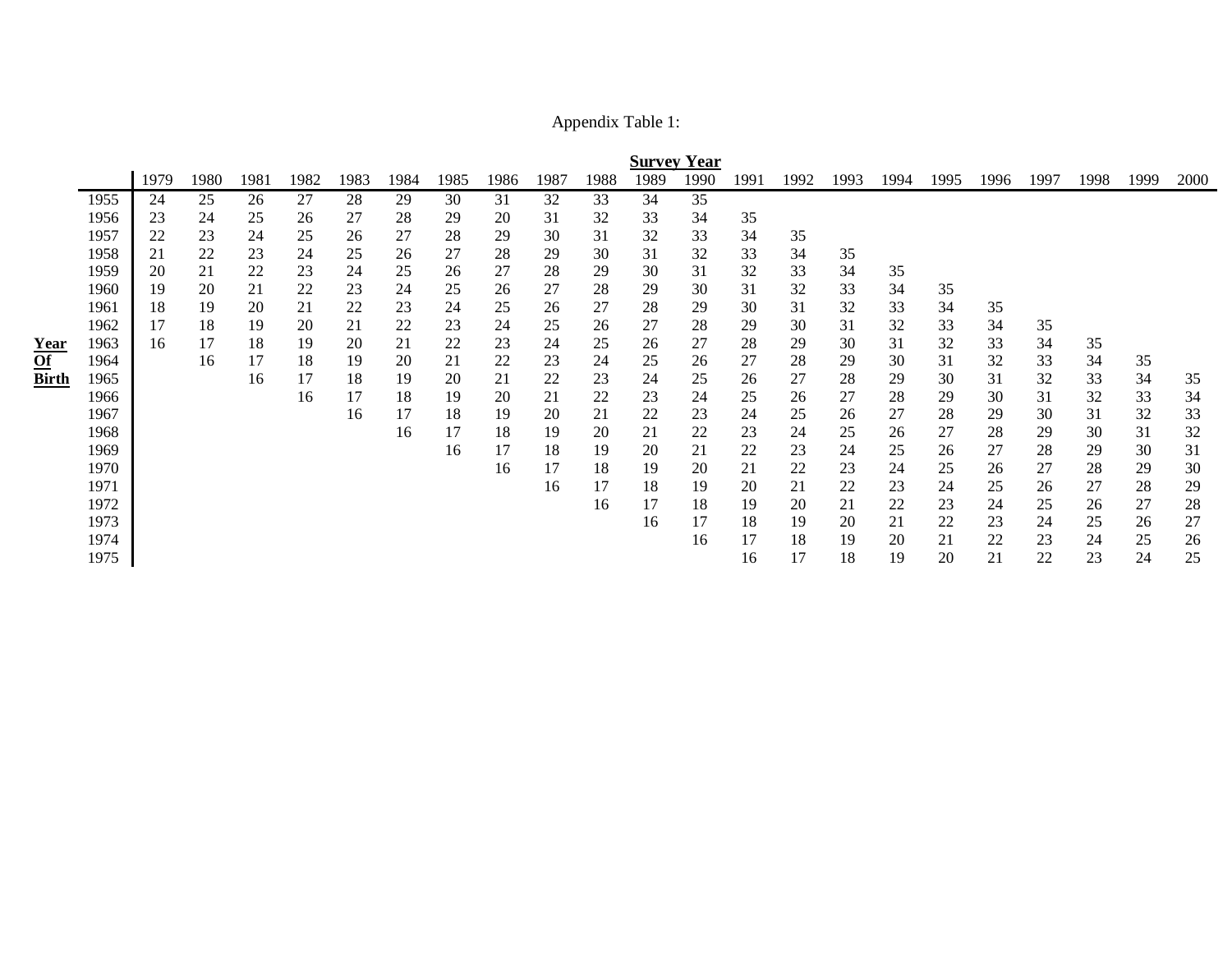

Note: Alaska included in 1959 and Hawaii in 1960.

Source: Various Issues of *Vital Statistics of the United States* .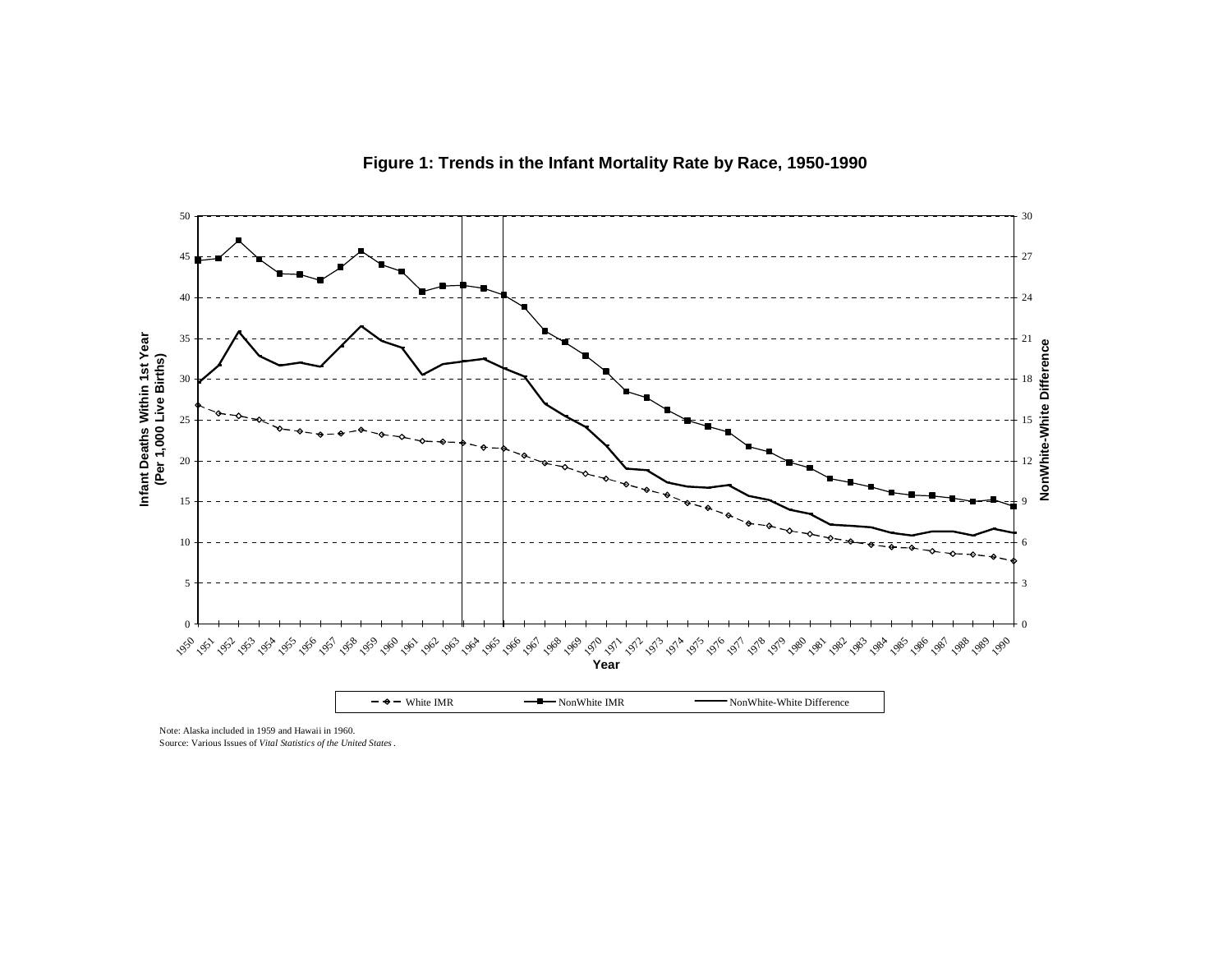

**Figure 2: Postneonatal Mortality Rates by Race for Selected States, 1941-1971**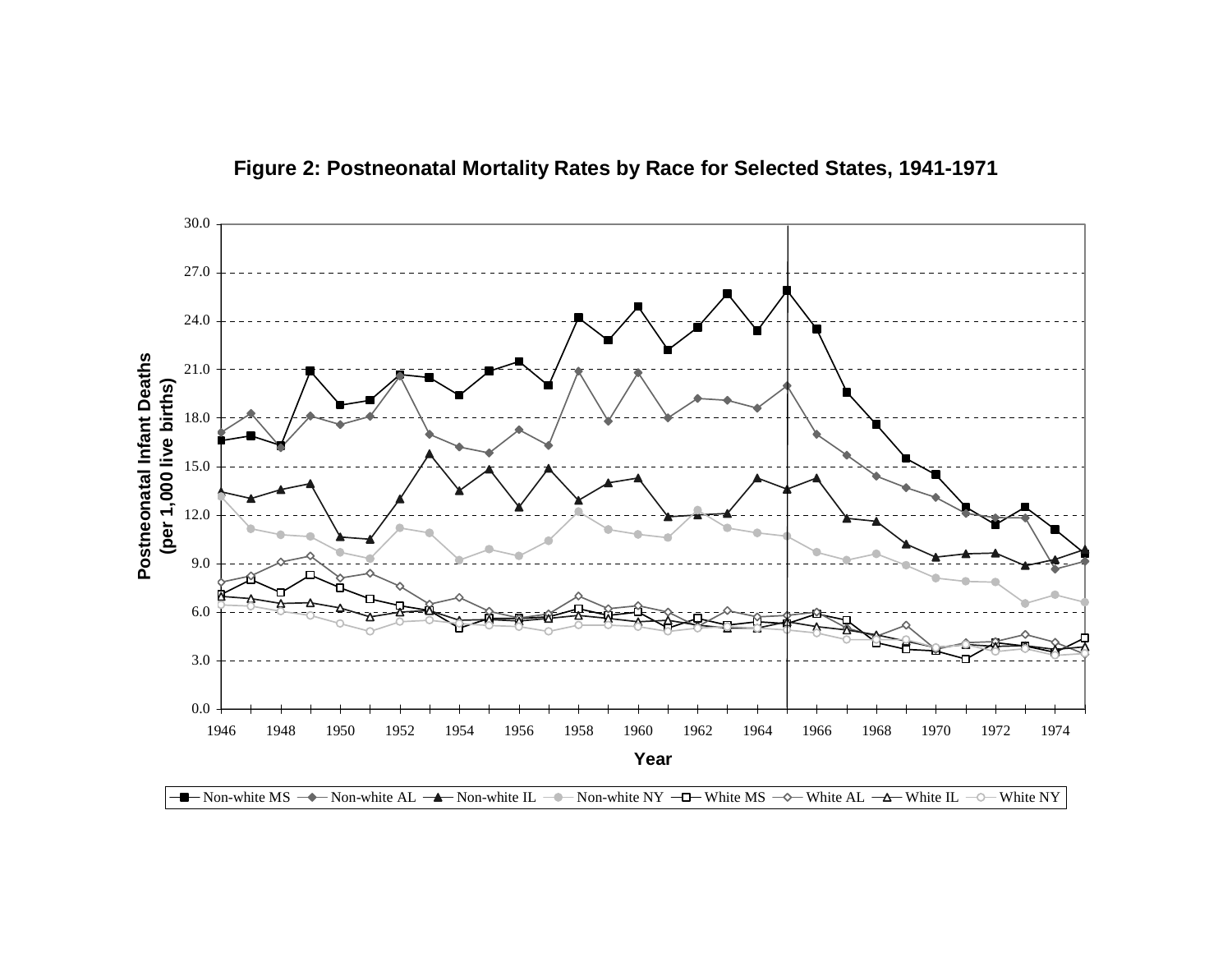



A. Incidence of infant birth below 1500 grams - no controls for year-of-birth of the mother A. Incidence of infant birth below 1500 grams – no controls for year-of-birth of the mother

B. Incidence of infant birth below 1500 grams – controls for year-of-birth of the mother B. Incidence of infant birth below 1500 grams – controls for year-of-birth of the mother

 $\frac{1}{\sqrt{1}}$ 

white

black-white



black

white

black-white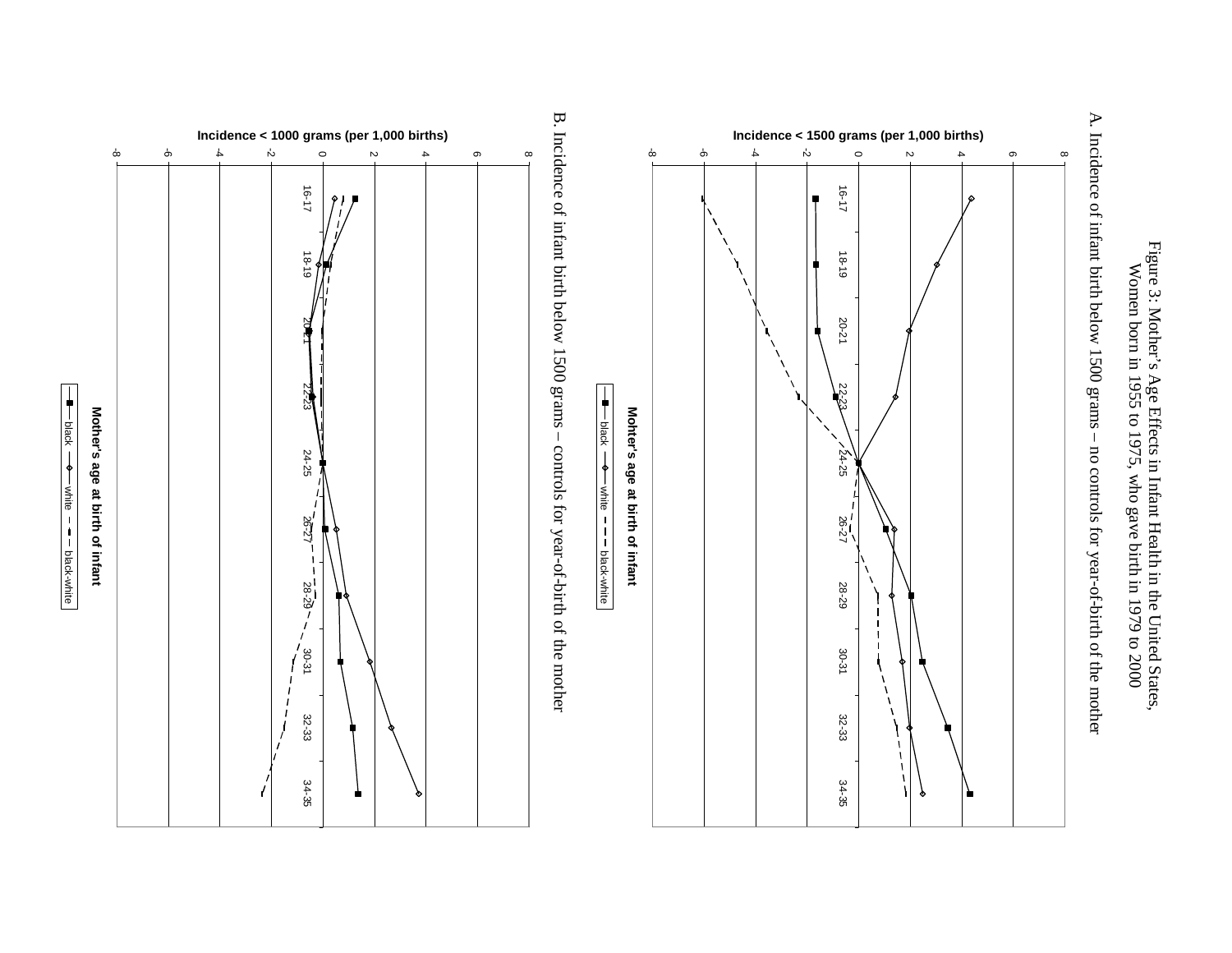







Mother's age at birth of infant

C. Incidence of infant with 5-minute APGAR of 8 or below - no controls for mother's year-of-birth C. Incidence of infant with 5-minute APGAR of 8 or below – no controls for mother's year-of-birth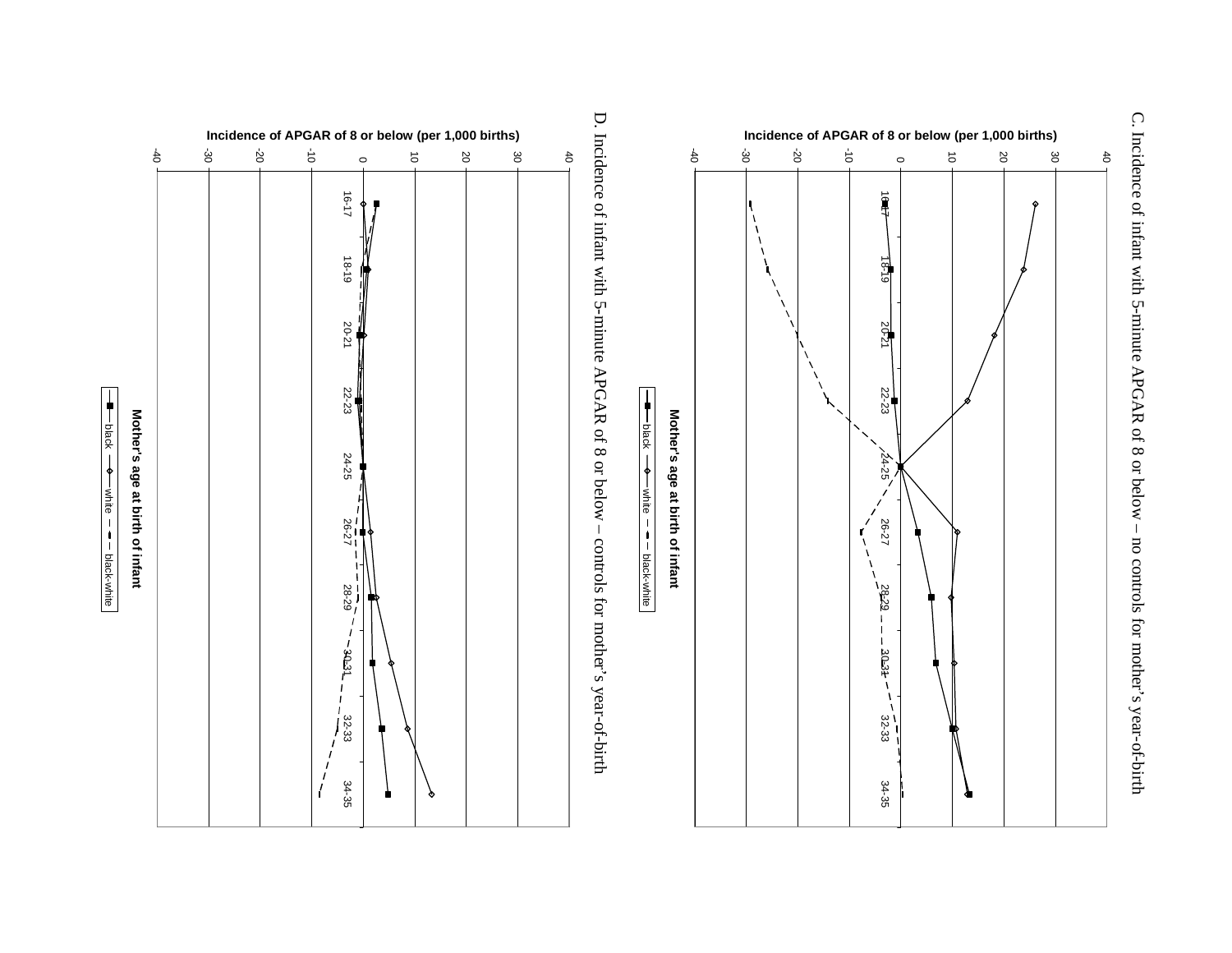

Figure 4: Regressions-adjusted mother's year-of-birth effects on risk of extremely low birth weight  $\frac{1}{2}$ Figure 4: Regressions-adjusted mother's year-of-birth effects on risk of extremely low birth weight (less than 1000 grams)

1956 1957 1958 1959 1960 1961 1962 1961 1961 1965 963 1964 1965 1966 1967<br>**Mother's year of birth Mother's year of birth**

black white black-white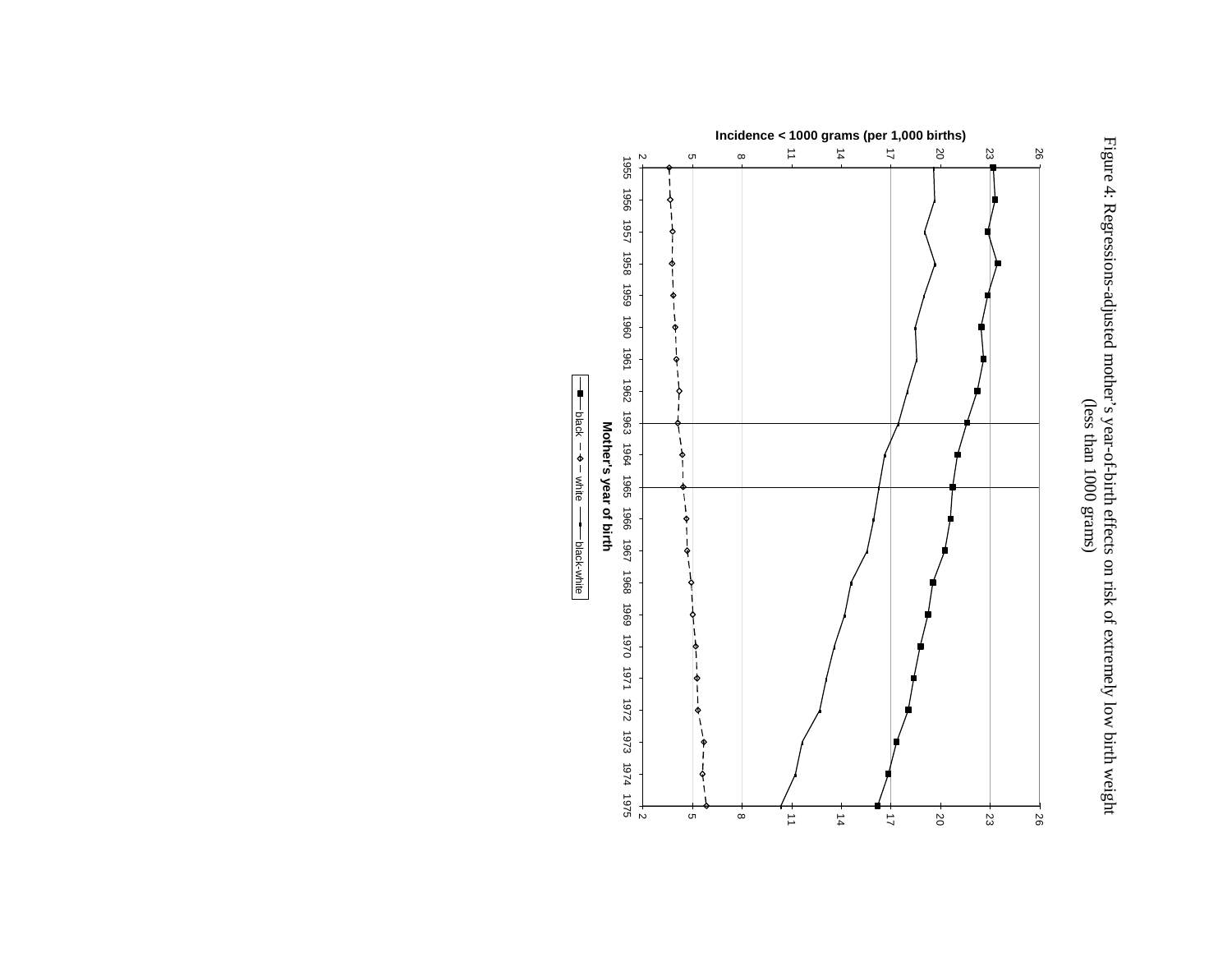



A. Black-white differences in infant mortality rates and low birth weight incidence in U.S. A. Black-white differences in infant mortality rates and low birth weight incidence in U.S.





bw2500

 $\ast$ 

all\_risk —

apgar6

herpes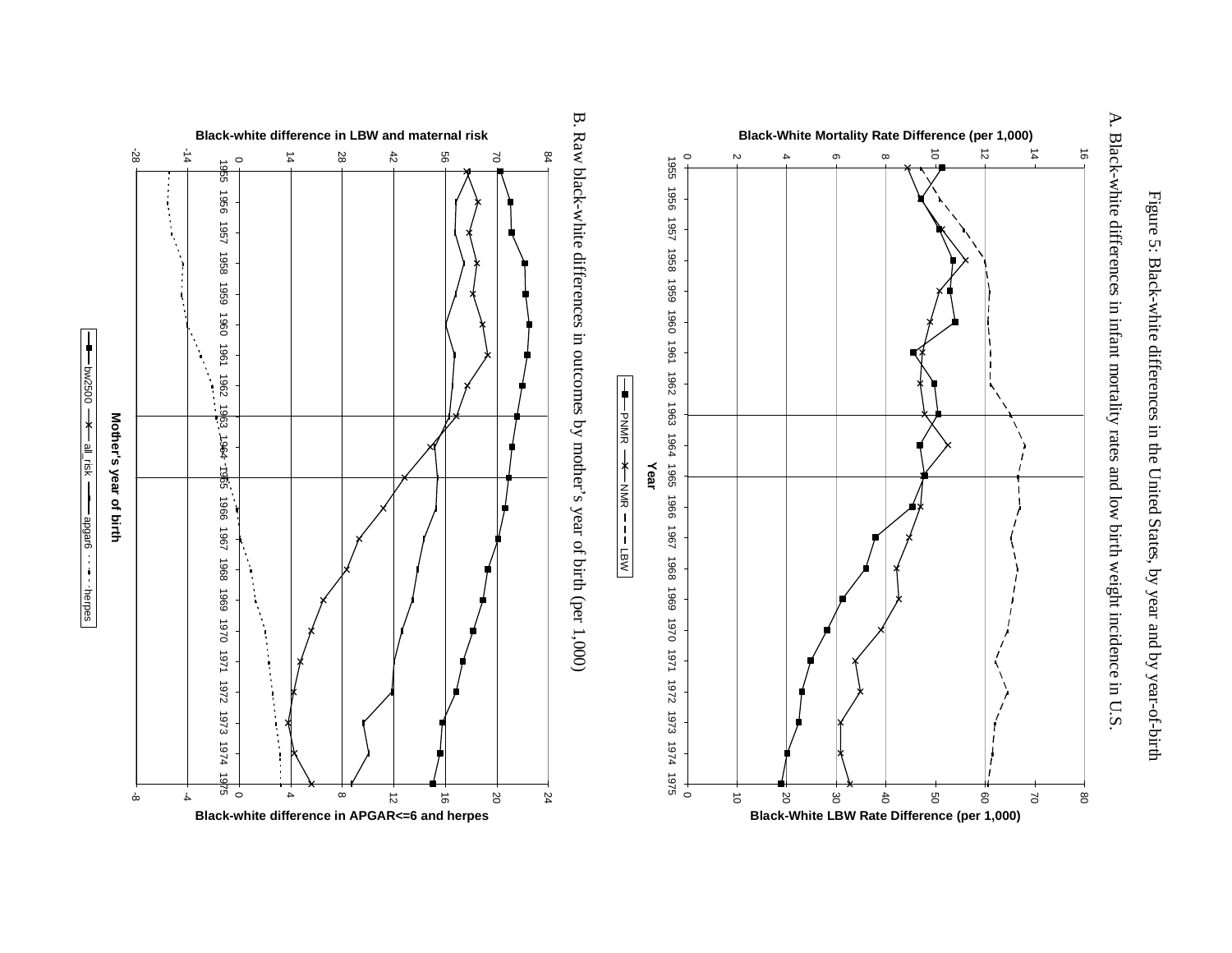

gestation36

all\_risk

bw1000

herpes

C. Regression-adjusted black-white differences in outcomes by mother's year of birth (per 1,000) C. Regression-adjusted black-white differences in outcomes by mother's year of birth (per 1,000)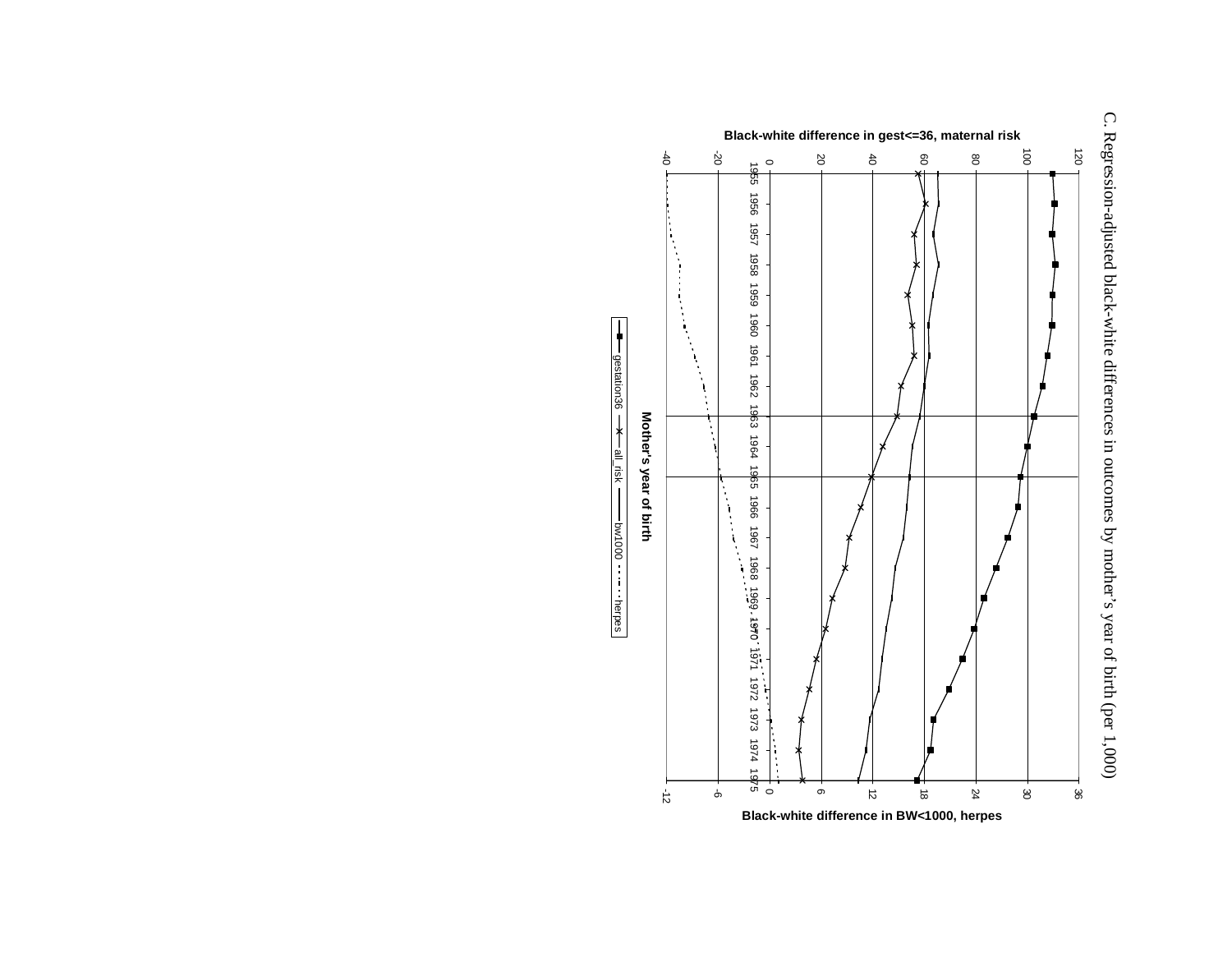

A. Black-white, native-foreign, raw differences in low birth weight incidence (less than 2500 grams) A. Black-white, native-foreign, raw differences in low birth weight incidence (less than 2500 grams)



native\_b-native\_w

b-native

'<

 $\mathbf{r}$ 

foreign

native.

foreign\_b-foreign\_w

b-foreign

່∛

native\_b-foreign\_b

b-foreigr

 $\sigma$ 

 $\triangleright$ 

native

native.

native\_w-foreign\_w

w-foreign.

∣'≼



native\_b-native\_w

foreign\_b-foreign\_w

native\_b-foreign\_b

native\_w-foreign\_w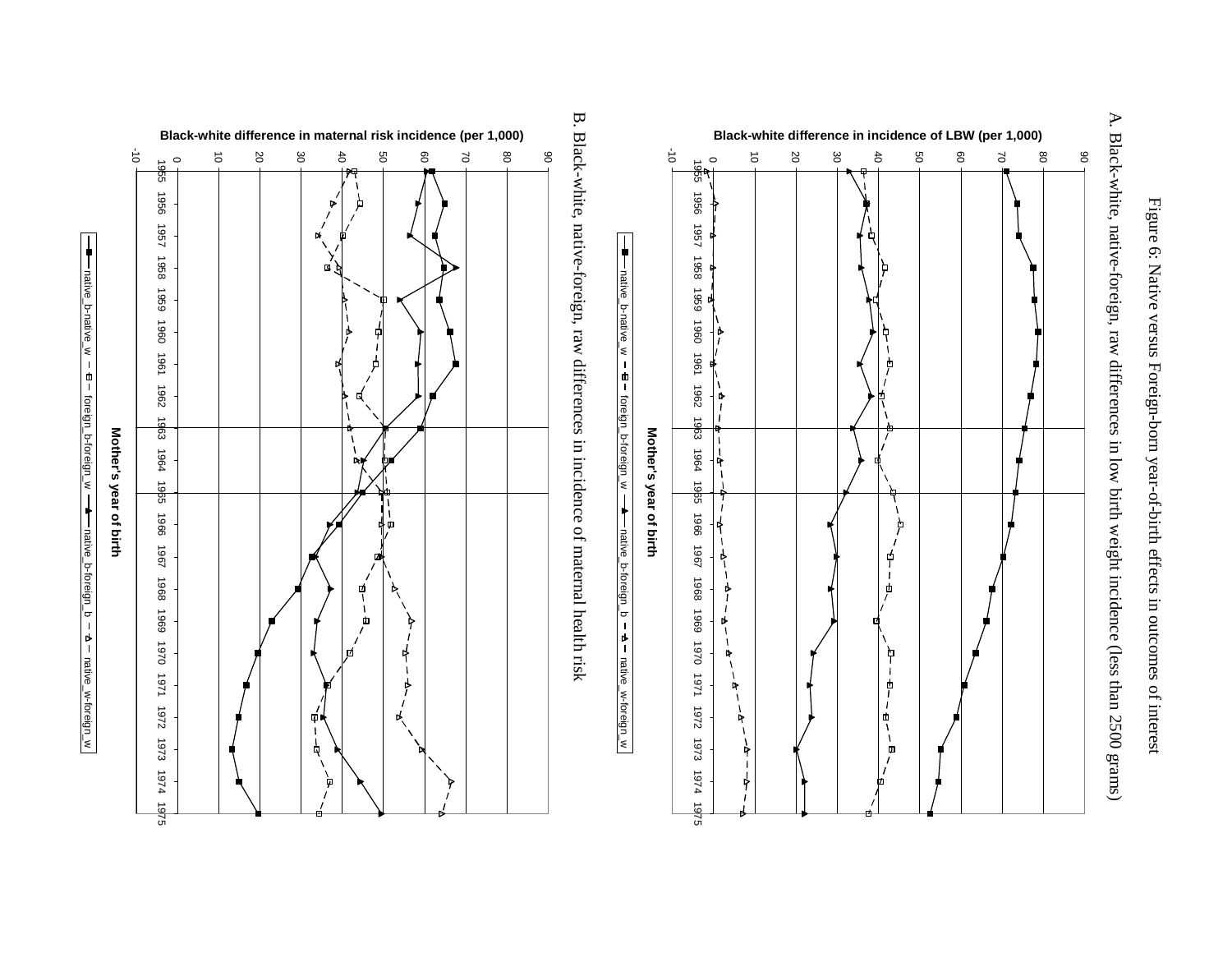



-30

**Mother's year of birth**

Mother's year of birth

gestat\_36

 $\frac{1}{1}$ 

apgar8

all\_risk

herpes

-30

A. Raw difference-in-differences for LBW, APGAR<8, maternal health risk and herpes (per 1,000) A. Raw difference-in-differences for LBW, APGAR $\leq$ 8, maternal health risk and herpes (per 1,000)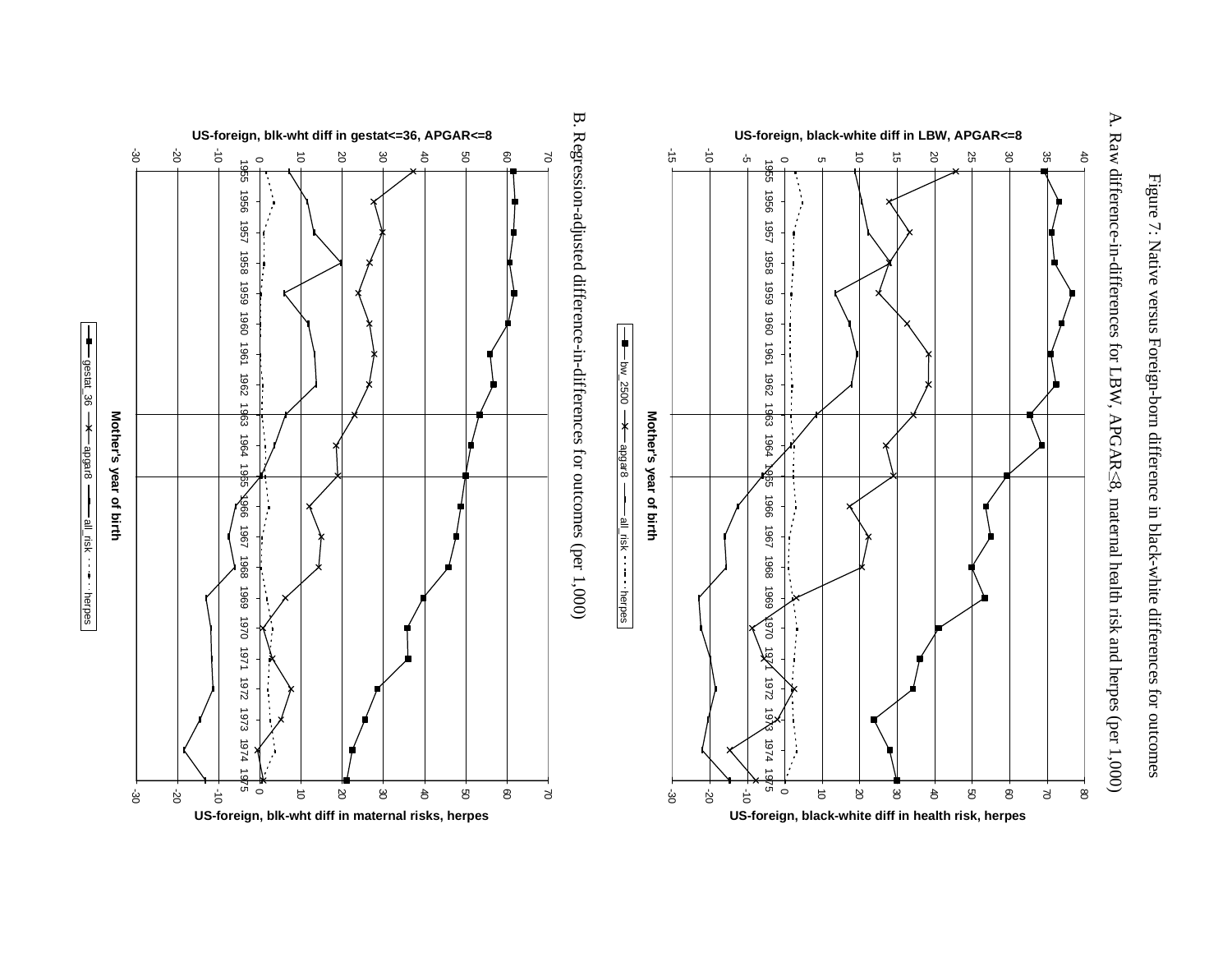



-20

**Year**

PNMR

NM<br>NM

LBW

-30

-24

 $\frac{1}{9}$ 

A. Black-White differences in infant mortality rates in South and Non-South A. Black-White differences in infant mortality rates in South and Non-South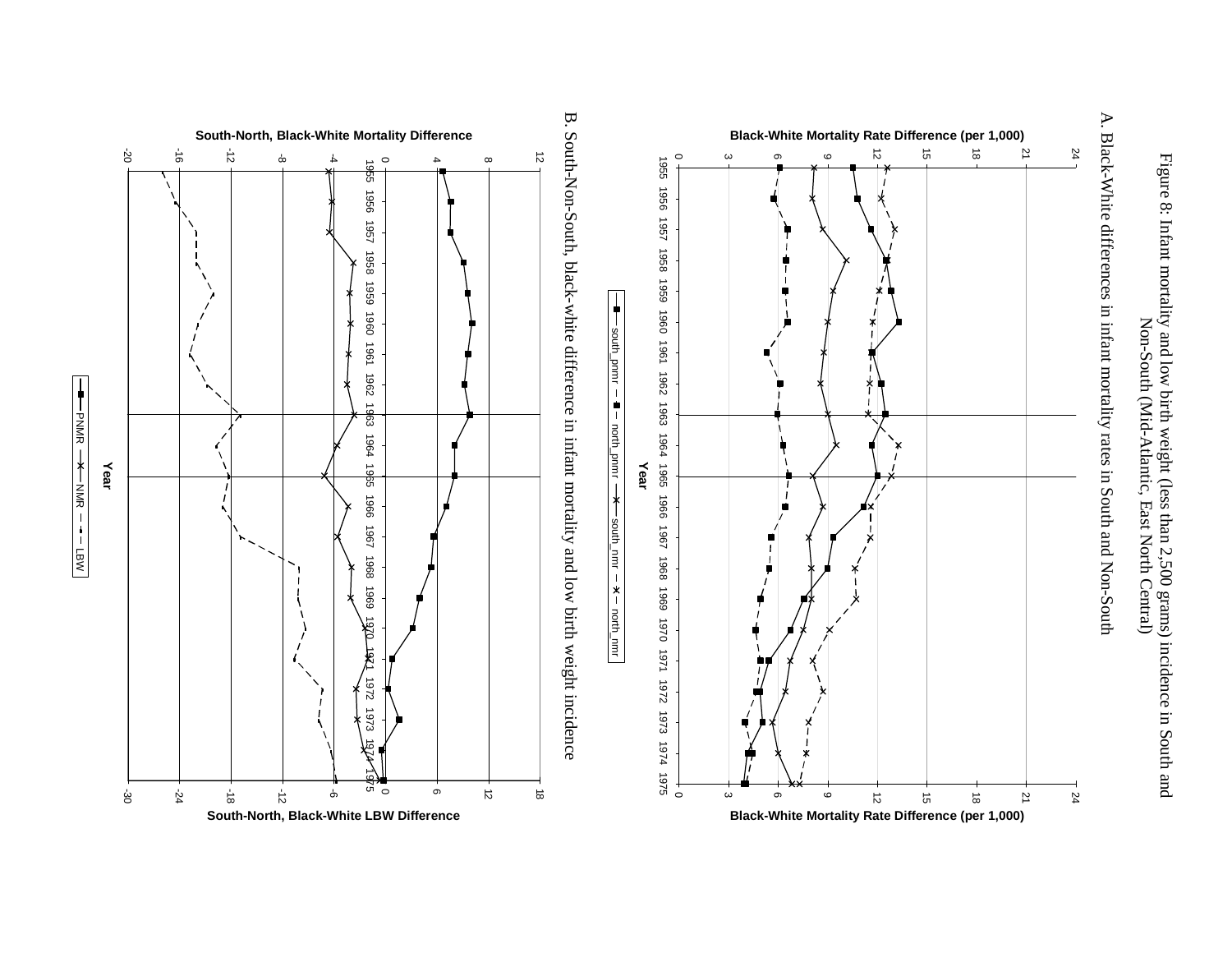Figure 9: Maternal health risk and infant birth weight by mother's year of birth in South and Non-South Figure 9: Maternal health risk and infant birth weight by mother's year of birth in South and Non-South



A. Regression-adjusted black-white differences in South and Non-South A. Regression-adjusted black-white differences in South and Non-South

B. Raw and regression-adjusted, South-Non-South, black-white differences B. Raw and regression-adjusted, South-Non-South, black-white differences

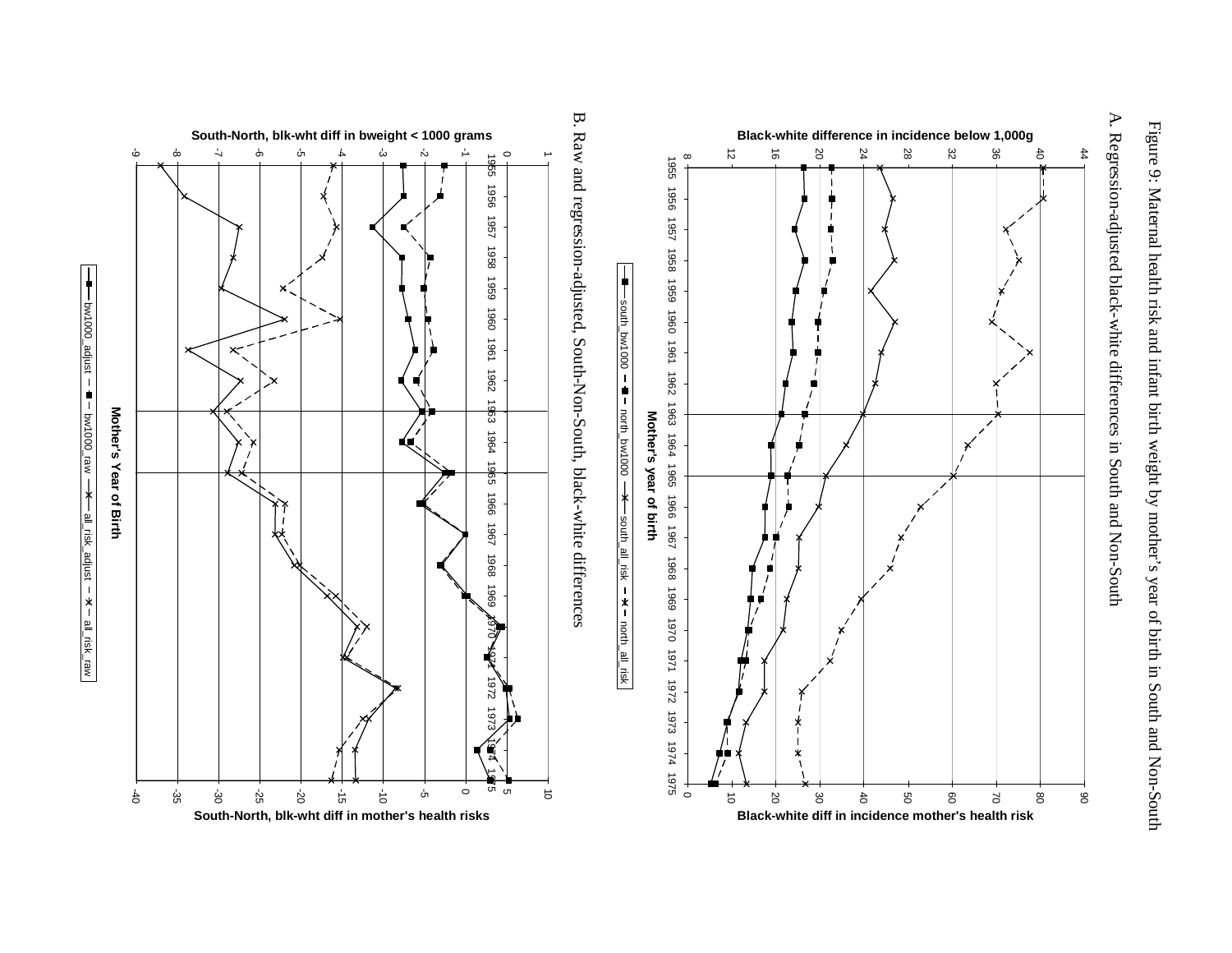



A. Black-White differences in infant mortality rates in Mississippi and Alabama A. Black-White differences in infant mortality rates in Mississippi and Alabama

╋ PNMR NM<br>동 LBW

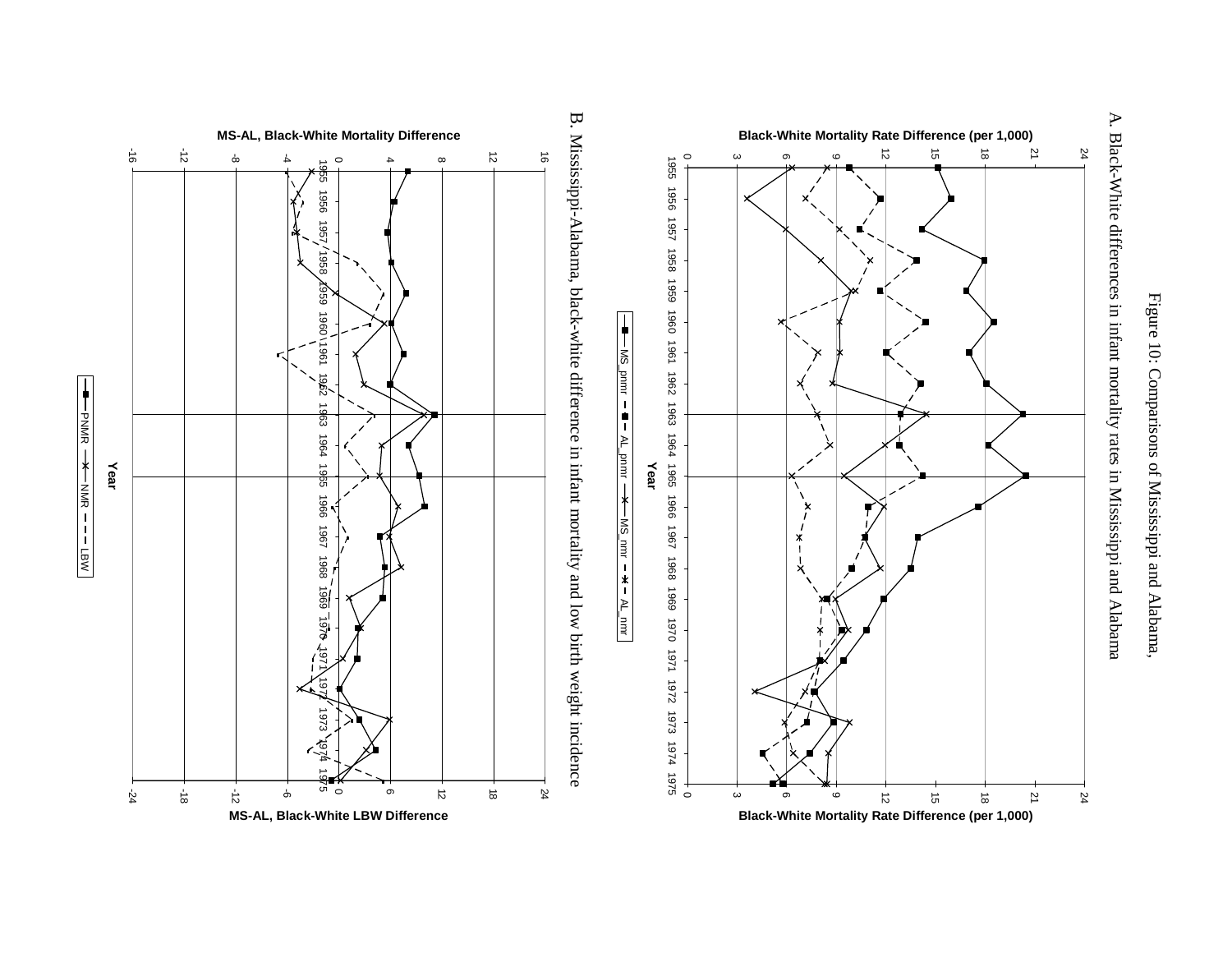





 $\frac{1}{1}$  =  $\frac{1}{2}$  =  $\frac{1}{2}$  =  $\frac{1}{2}$  =  $\frac{1}{2}$  =  $\frac{1}{2}$  =  $\frac{1}{2}$  =  $\frac{1}{2}$  =  $\frac{1}{2}$ apgar8\_adjust apgar8\_raw

C. Raw and regression-adjusted, Mississippi-Alabama, black-white difference in birth weight below 1000<br>grams C. Raw and regression-adjusted, Mississippi-Alabama, black-white difference in birth weight below 1000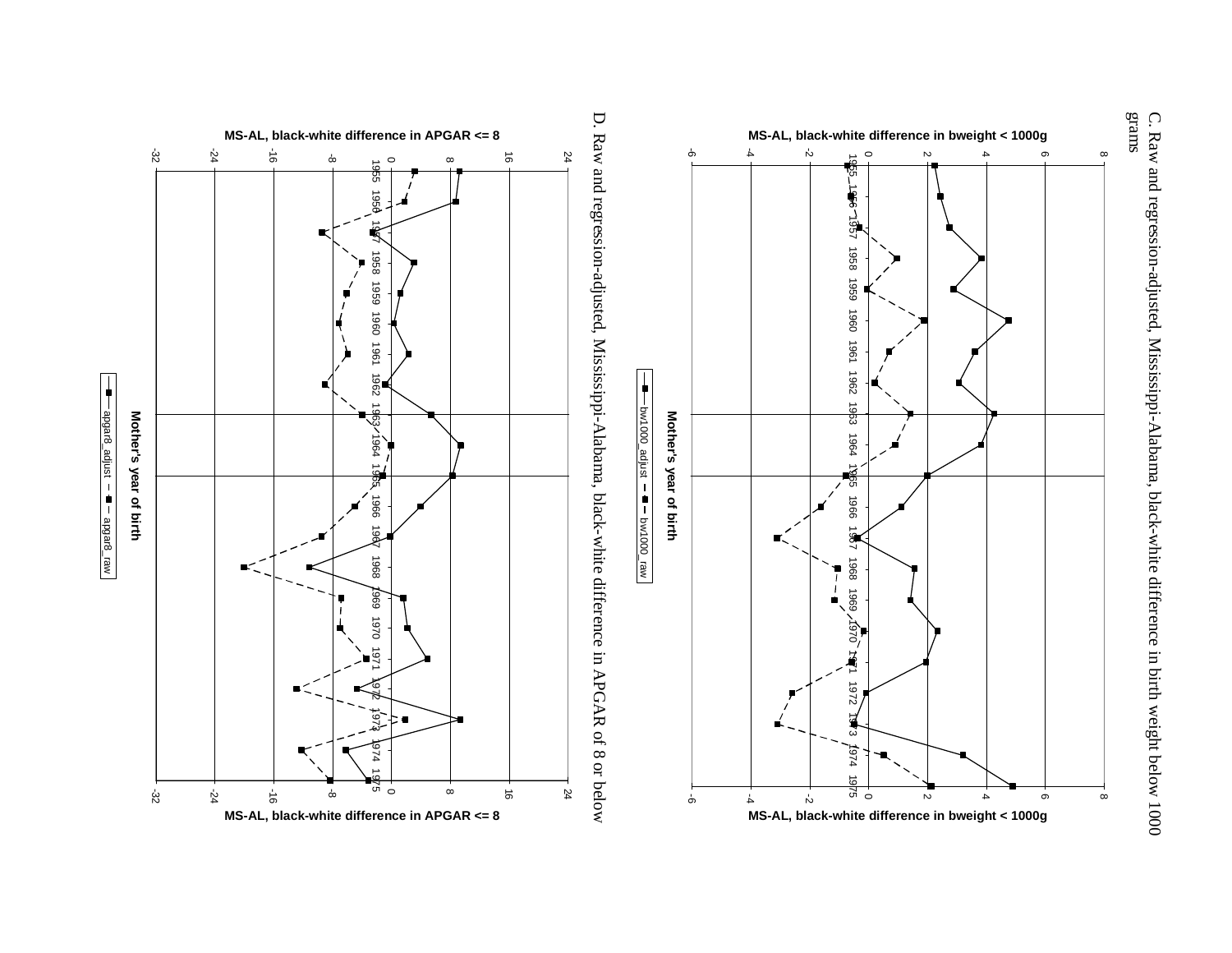



A. Black-White differences in infant mortality rates in New York and Pennsylvania A. Black-White differences in infant mortality rates in New York and Pennsylvania



NY\_pnmr

PA\_pnmr

 $\blacksquare$  $\overline{1}$ 

NY\_nmr

PA\_nmr

 $\pmb{\times}$ 



PNMR

╋

NM<br>동

LBW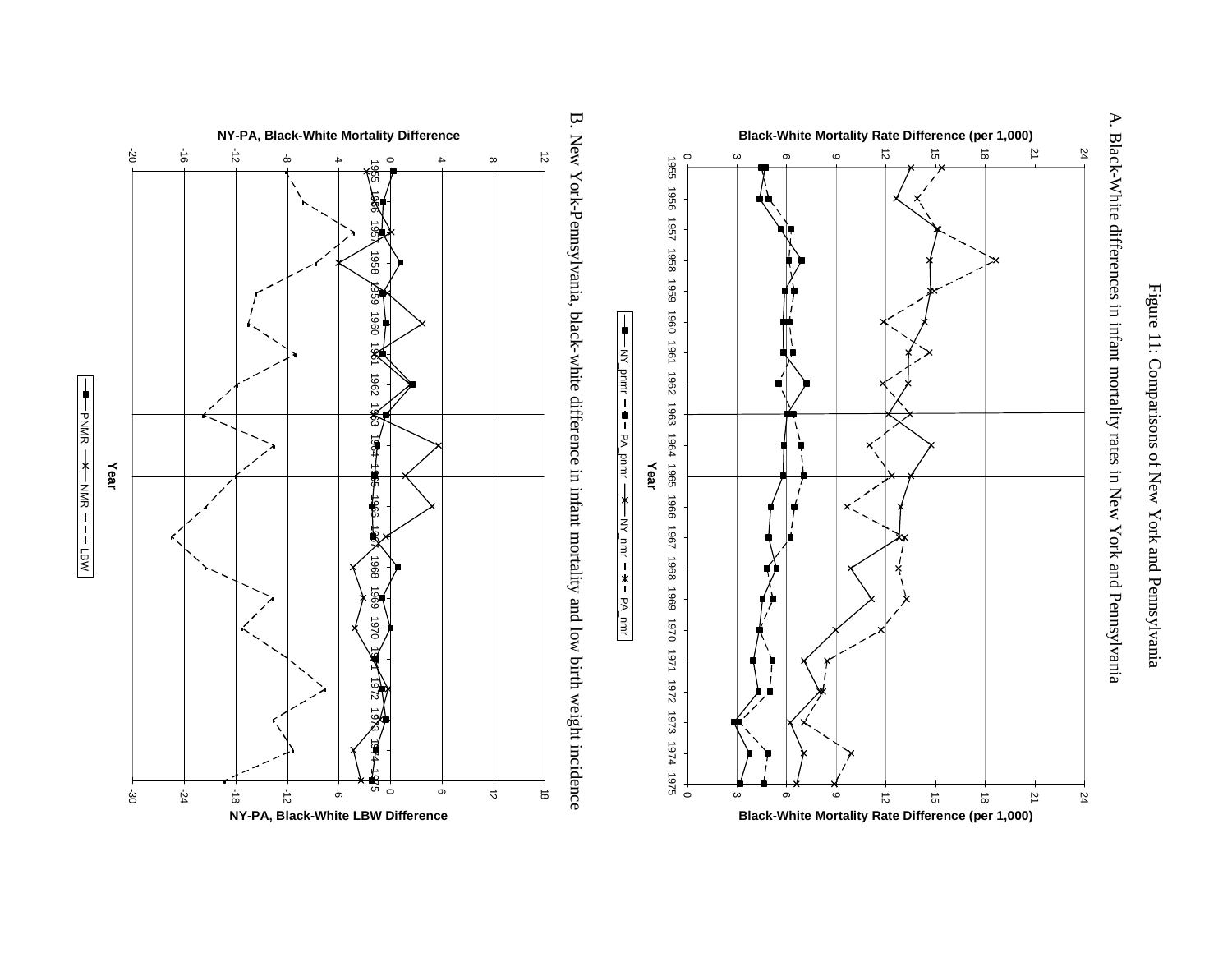



D. Raw and regression-adjusted, New York-Pennsylvania, black-white difference in APGAR of 8 or<br>below D. Raw and regression-adjusted, New York-Pennsylvania, black-white difference in APGAR of 8 or



apgar8\_adjust

apgar8\_adjust – ■ – apgar8\_raw

╋

apgar8\_raw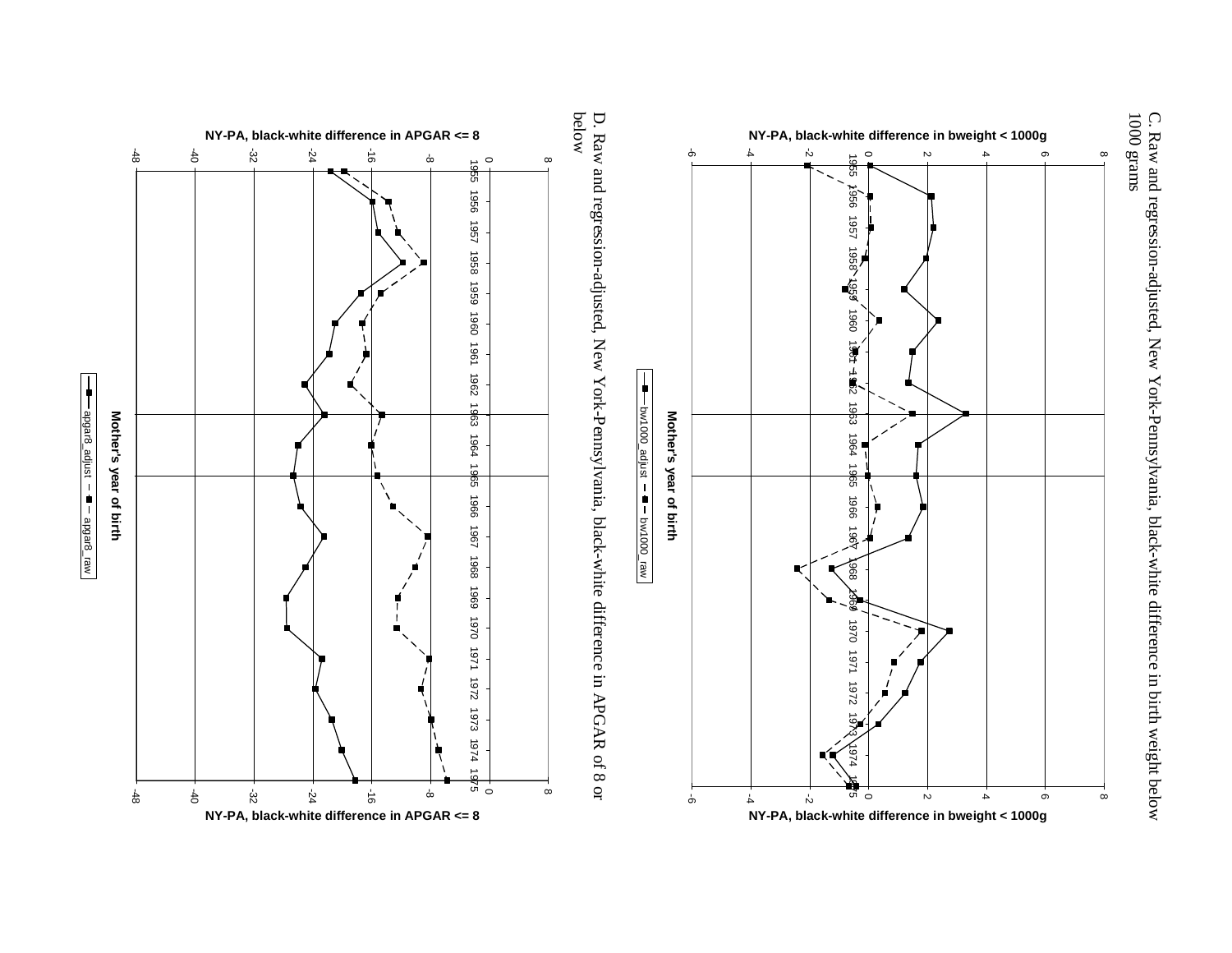Appendix Figure 1: AFQT scores for men born between 1955-1974 who took exam between 1976-1991 Appendix Figure 1: AFQT scores for men born between 1955-1974 who took exam between 1976-1991



A. United States AFQT scores by race and the black-white difference A. United States AFQT scores by race and the black-white difference

B. AFQT scores by race and region - South, Non-South (Mid-Atlantic, East North Central) B. AFQT scores by race and region – South, Non-South (Mid-Atlantic, East North Central)

black

 $-\phi$   $\phi$ 

black-white

black-white